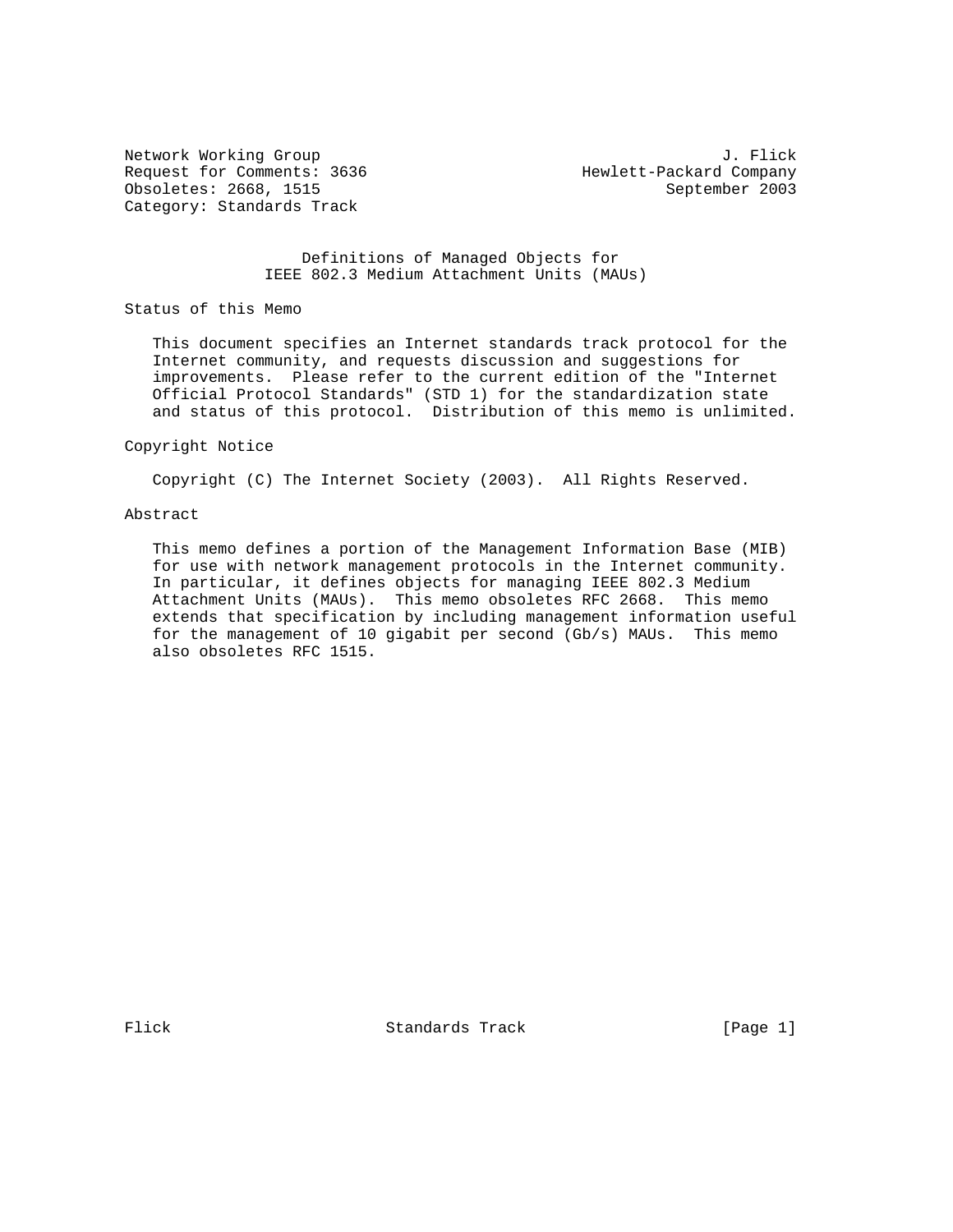Table of Contents

|                | 2                                                            |
|----------------|--------------------------------------------------------------|
| $2$ .          | The Internet-Standard Management Framework.<br>3             |
| 3.             | 3                                                            |
|                | Relationship to RFC 2668.<br>3<br>3.1.                       |
|                | $\overline{4}$<br>Relationship to RFC 2239.<br>3.2.          |
|                | 3.3. Relationship to RFC 1515.<br>4                          |
|                | $\overline{4}$<br>3.4. Relationship to Other MIBs.           |
|                | $\overline{4}$<br>3.4.1. Relationship to the Interfaces MIB. |
|                | 3.4.2. Relationship to the 802.3 Repeater MIB.<br>5          |
|                | 5<br>Management of Internal MAUs<br>3.5.                     |
|                | 3.6. Mapping of IEEE 802.3 Managed Objects<br>6              |
| $4$ .          | 7                                                            |
| 5.             | Intellectual Property Statement<br>55                        |
| 6.             | 56                                                           |
| 7.             | 57                                                           |
| 8 <sub>1</sub> | 57                                                           |
| 9.             | 58                                                           |
| Α.             | 60                                                           |
|                | 60<br>A.1. Changes since RFC 2668.                           |
|                | 60<br>A.2.                                                   |
|                | Changes between RFC 2239 and RFC 2668 $\ldots$               |
|                | 61                                                           |
|                | 62                                                           |

## 1. Introduction

 This memo defines a portion of the Management Information Base (MIB) for use with network management protocols in the Internet community. In particular, it defines objects for managing IEEE 802.3 Medium Attachment Units (MAUs).

 This memo also includes a MIB module. This MIB module extends the list of managed objects specified in the earlier version of this MIB module, RFC 2668 [RFC2668].

 Ethernet technology, as defined by the 802.3 Working Group of the IEEE, continues to evolve, with scalable increases in speed, new types of cabling and interfaces, and new features. This evolution may require changes in the managed objects in order to reflect this new functionality. This document, as with other documents issued by this working group, reflects a certain stage in the evolution of Ethernet technology. In the future, this document might be revised, or new documents might be issued by the Ethernet Interfaces and Hub MIB Working Group, in order to reflect the evolution of Ethernet technology.

Flick Standards Track [Page 2]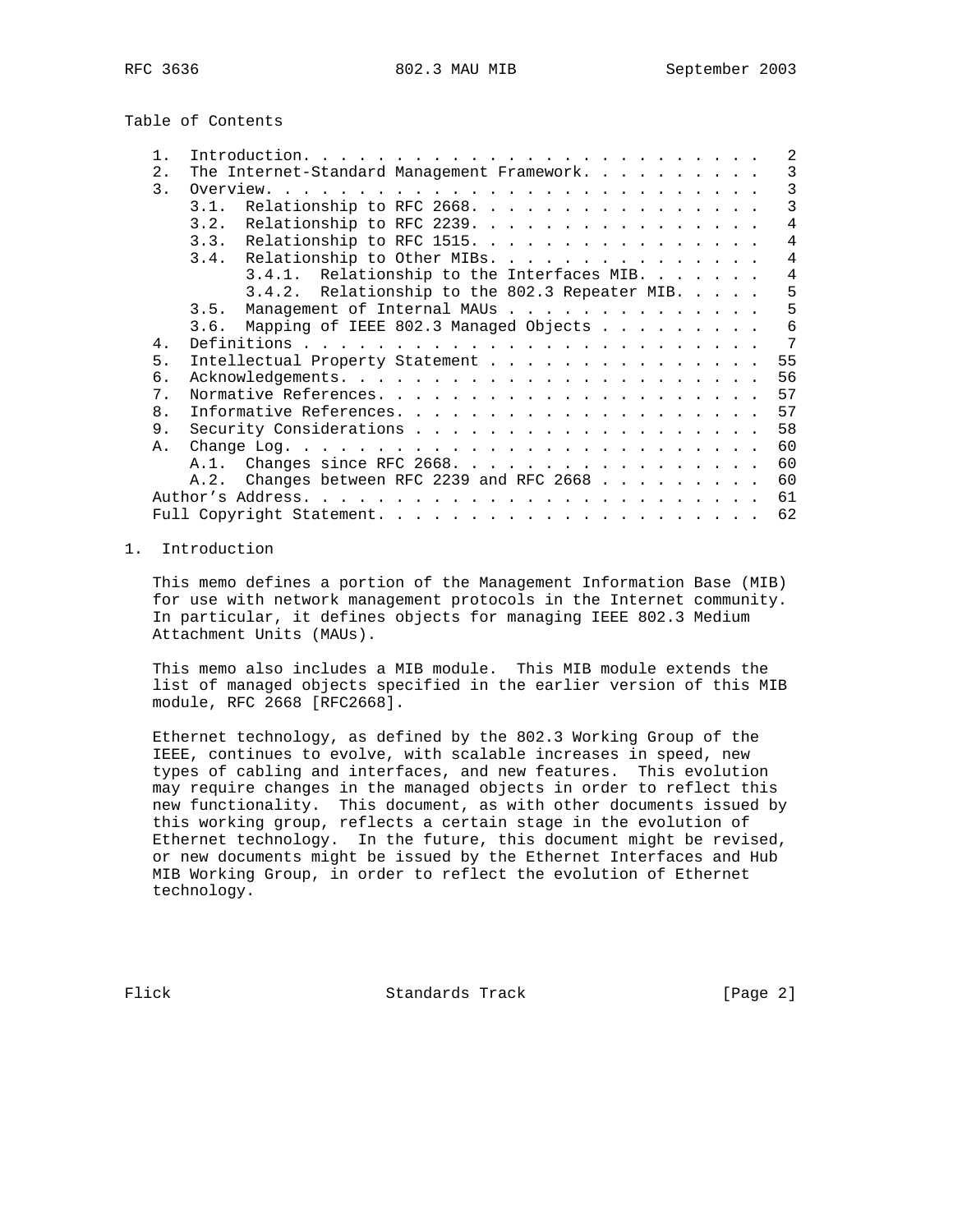The key words "MUST", "MUST NOT", "REQUIRED", "SHALL", "SHALL NOT", "SHOULD", "SHOULD NOT", "RECOMMENDED", "MAY", and "OPTIONAL" in this document are to be interpreted as described in [RFC2119].

2. The Internet-Standard Management Framework

 For a detailed overview of the documents that describe the current Internet-Standard Management Framework, please refer to section 7 of RFC 3410 [RFC3410].

 Managed objects are accessed via a virtual information store, termed the Management Information Base or MIB. MIB objects are generally accessed through the Simple Network Management Protocol (SNMP). Objects in the MIB are defined using the mechanisms defined in the Structure of Management Information (SMI). This memo specifies a MIB module that is compliant to the SMIv2, which is described in STD 58, RFC 2578 [RFC2578], STD 58, RFC 2579 [RFC2579] and STD 58, RFC 2580 [RFC2580].

3. Overview

 Instances of these object types represent attributes of an IEEE 802.3 MAU. Several types of MAUs are defined in the IEEE 802.3 CSMA/CD standard [IEEE802.3]. These MAUs may be connected to IEEE 802.3 repeaters or to 802.3 (Ethernet-like) interfaces. For convenience this document refers to these devices as "repeater MAUs" and "interface MAUs."

 The definitions presented here are based on Section 30.5, "Layer Management for 10 Mb/s, 100 Mb/s, 1000 Mb/s and 10 Gb/s Medium Attachment Units (MAUs)", Section 30.6, "Management for link Auto- Negotiation", and Annex 30A, "GDMO Specifications for 802.3 managed object classes" of IEEE Std. 802.3, 2002 edition [IEEE802.3], as amended by IEEE Std. 802.3ae-2002 [IEEE802.3ae]. That specification includes definitions for 10 Mb/s, 100 Mb/s, 1000 Mb/s and 10 Gb/s devices. This specification is intended to serve the same purpose: to provide for management of all types of Ethernet/802.3 MAUs.

### 3.1. Relationship to RFC 2668

 This MIB is intended to be a superset of that defined by RFC 2668 [RFC2668]. This MIB includes all of the objects contained in that MIB, with new and updated definitions which provide support for additional capabilities. Implementors are encouraged to support all applicable conformance groups in order to make the best use of the new functionality provided by this MIB. The new and updated definitions provide management support for 10 Gb/s devices.

Flick Standards Track [Page 3]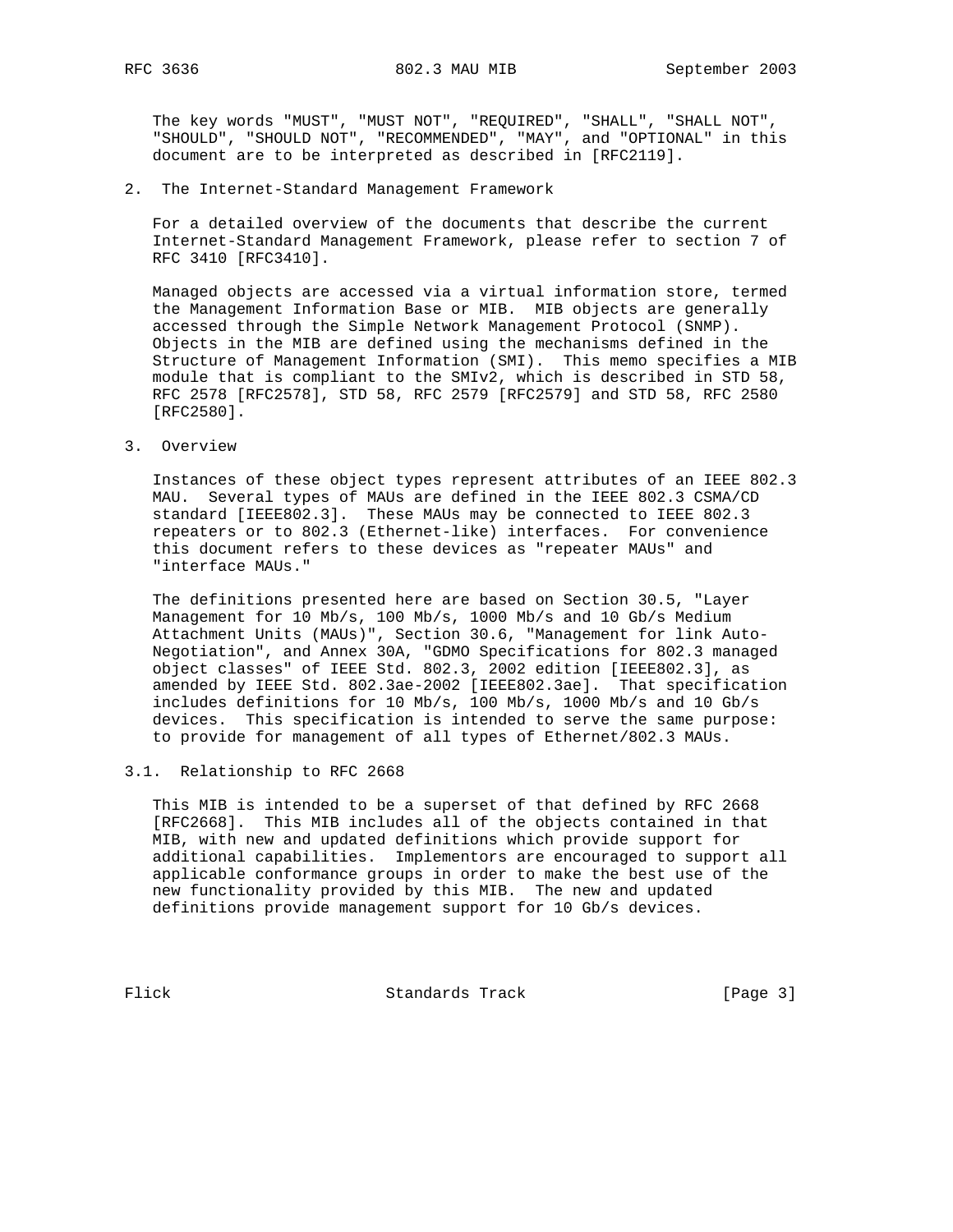3.2. Relationship to RFC 2239

 RFC 2668 was a replacement for RFC 2239 [RFC2239]. RFC 2668 defined a superset of that defined by RFC 2239, which contained all of the objects defined in RFC 2239, plus several new ones which provide additional capabilities. The new objects provided management support for:

- o management of 1000 Mb/s devices
- o management of PAUSE negotiation
- o management of remote fault status
- 3.3. Relationship to RFC 1515

 RFC 2239 was a replacement for RFC 1515 [RFC1515]. RFC 2239 defined a superset of RFC 1515 which contained all of the objects defined in RFC 1515, plus several new ones which provided additional capabilities. The new objects in RFC 2239 provided management support for:

- o management of 100 Mb/s devices
- o auto-negotiation on interface MAUs
- o jack management
- 3.4. Relationship to Other MIBs

 It is assumed that an agent implementing this MIB will also implement (at least) the 'system' group defined in the SNMPv2 MIB [RFC3418]. The following sections identify other MIBs that such an agent should implement.

3.4.1. Relationship to the Interfaces MIB.

 The sections of this document that define interface MAU-related objects specify an extension to the Interfaces MIB [RFC2863]. An agent implementing these interface-MAU related objects MUST also implement the relevant groups of the ifCompliance3 MODULE-COMPLIANCE statement of the Interface MIB. The value of the object ifMauIfIndex is the same as the value of 'ifIndex' used to instantiate the interface to which the given MAU is connected.

 It is REQUIRED that an agent implementing the interface-MAU related objects in this MIB will also fully comply with the dot3Compliance2 MODULE-COMPLIANCE statement of the Ethernet-like Interfaces MIB,

Flick Standards Track [Page 4]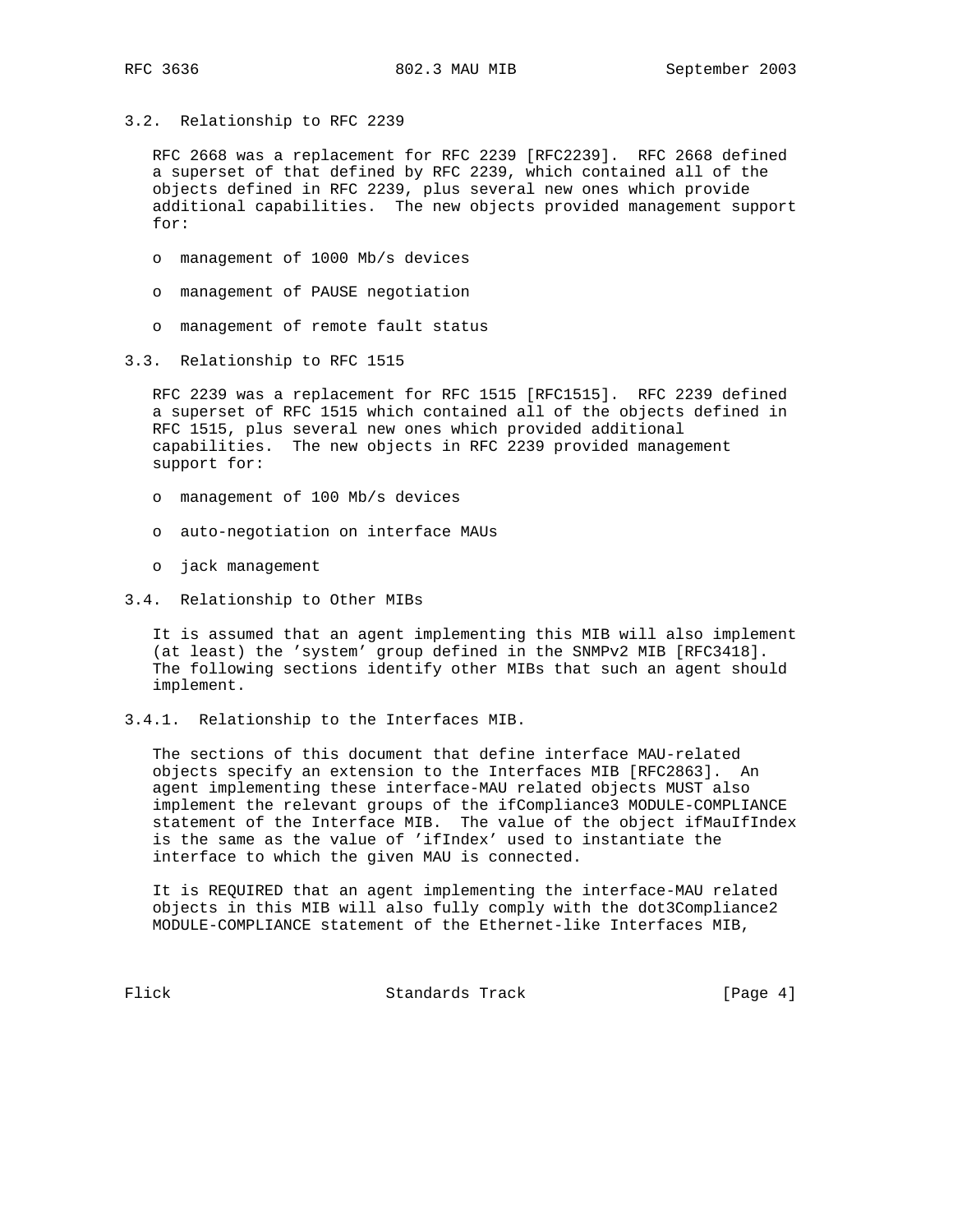[RFC3635]. Furthermore, when the interface-MAU related objects are used to manage a 10GBASE-W PHY -- i.e., when ifMauType is equal to dot3MauType10GigBaseW or any other 10GBASE-W variant -- then the agent MUST also support the Ethernet WAN Interface Sublayer (WIS) MIB [RFC3637] and must follow the interface layering model specified therein. In that case the value of the object ifMauIfIndex is the same as the value of 'ifIndex' for the layer at the top of the stack, i.e., for the ifTable entry that has 'ifType' equal to ethernetCsmacd(6). If the interface-MAU related objects are used to manage a PHY that allows the MAU type to be changed dynamically, then the agent SHALL create ifTable, ifStackTable, and ifInvStackTable entries that pertain to the WIS when ifMauDefaultType is changed to a 10GBASEW variant (i.e., one of dot3MauType10GigBaseW, dot3MauType10GigBaseEW, dot3MauType10GigBaseLW, or dot3MauType10GigBaseSW) from any other type, and shall destroy the WIS-related entries when ifMauDefaultType is changed to a non- 10GBASE-W type. The agent SHALL also change the values of 'ifConnectorPresent' and 'ifHighSpeed' in the ifTable entry indexed by ifMauIfIndex as specified in [RFC3635] and [RFC3637] when ifMauDefaultType is manipulated in this way but SHALL NOT otherwise alter that entry.

 (Note that repeater ports are not represented as interfaces in the Interface MIB.)

3.4.2. Relationship to the 802.3 Repeater MIB

 The section of this document that defines repeater MAU-related objects specifies an extension to the 802.3 Repeater MIB defined in [RFC2108]. An agent implementing these repeater-MAU related objects MUST also comply with the snmpRptrModCompl compliance statement of the 802.3 Repeater MIB.

 The values of 'rpMauGroupIndex' and 'rpMauPortIndex' used to instantiate a repeater MAU variable SHALL be the same as the values of 'rptrPortGroupIndex' and 'rptrPortIndex' used to instantiate the port to which the given MAU is connected.

3.5. Management of Internal MAUs

 In some situations, a MAU can be "internal" -- i.e., its functionality is implemented entirely within a device. For example, a managed repeater may contain an internal repeater-MAU and/or an internal interface-MAU through which management communications originating on one of the repeater's external ports pass in order to reach the management agent associated with the repeater. Such internal MAUs may or may not be managed. If they are managed, objects describing their attributes should appear in the appropriate

Flick Standards Track [Page 5]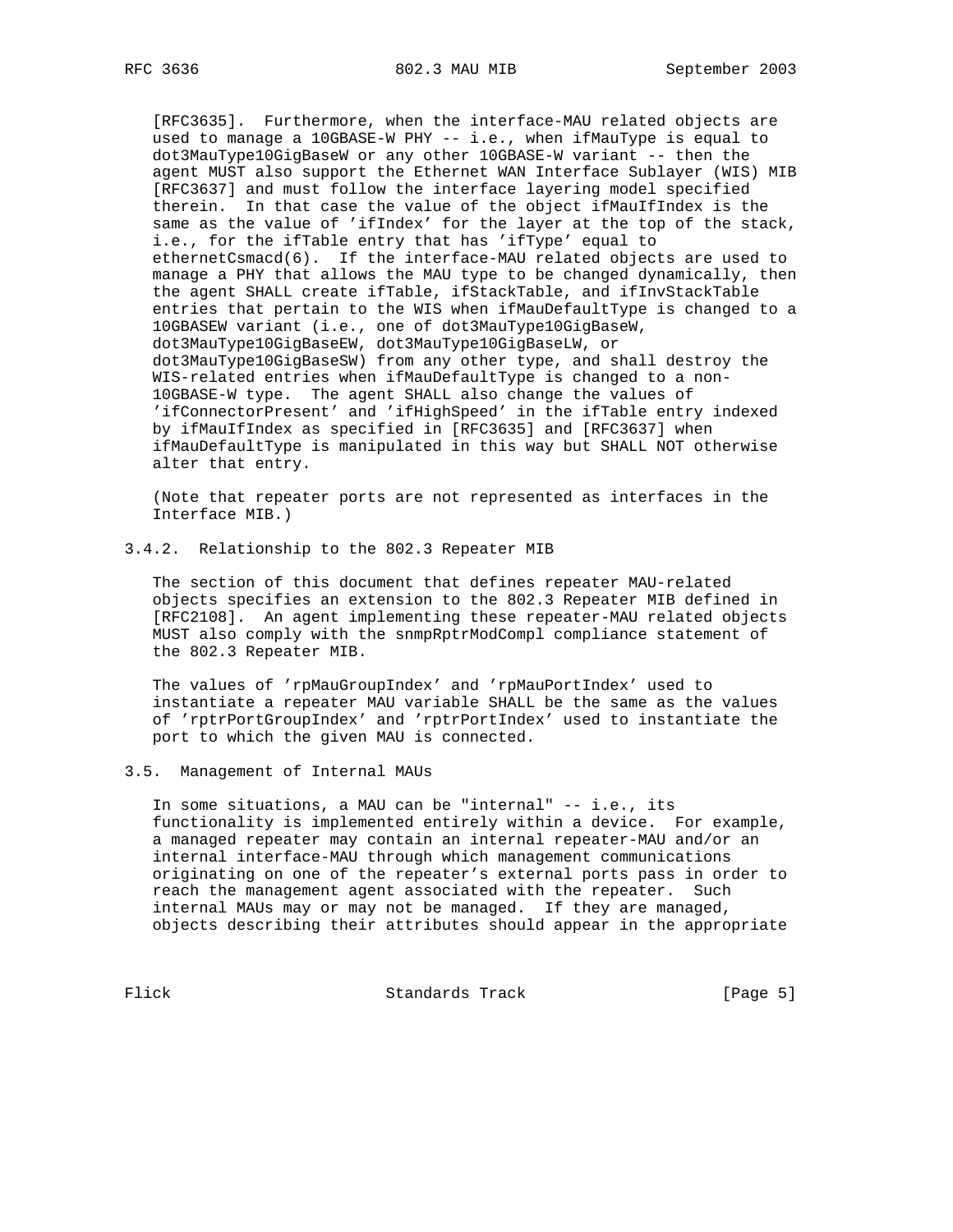MIB subtree: dot3RpMauBasicGroup for internal repeater-MAUs and dot3IfMauBasicGroup for internal interface-MAUs.

3.6. Mapping of IEEE 802.3 Managed Objects

| IEEE 802.3 Managed Object                                           | Corresponding SNMP Object                                                                                     |
|---------------------------------------------------------------------|---------------------------------------------------------------------------------------------------------------|
| OMAU                                                                |                                                                                                               |
| .aMAUID                                                             | rpMauIndex or<br>ifMauIndex or<br>broadMauIndex                                                               |
| .aMAUType                                                           | rpMauType or<br>ifMauType                                                                                     |
| .aMAUTypeList                                                       | ifMauTypeListBits                                                                                             |
| .aMediaAvailable                                                    | rpMauMediaAvailable or<br>ifMauMediaAvailable                                                                 |
| .aLoseMediaCounter                                                  | rpMauMediaAvailableStateExits<br>or                                                                           |
| .aJabber                                                            | ifMauMediaAvailableStateExits<br>rpMauJabberState and<br>rpMauJabberingStateEnters or<br>ifMauJabberState and |
| aMAUAdminState                                                      | ifMauJabberingStateEnters<br>rpMauStatus or<br>ifMauStatus                                                    |
| .aBbMAUXmitRcvSplitType                                             | broadMauXmtRcvSplitType                                                                                       |
| .aBroadbandFrequencies                                              | broadMauXmtCarrierFreq and<br>broadMauTranslationFreq                                                         |
| .aFalseCarriers                                                     | rpMauFalseCarriers or<br>ifMauFalseCarriers                                                                   |
| .acResetMAU                                                         | rpMauStatus or<br>ifMauStatus                                                                                 |
| .acMAUAdminControl                                                  | rpMauStatus or<br>ifMauStatus                                                                                 |
| .nJabber                                                            | rpMauJabberTrap or<br>ifMauJabberTrap                                                                         |
| oAutoNegotiation                                                    |                                                                                                               |
| .aAutoNegID                                                         | ifMauIndex                                                                                                    |
| .aAutoNegAdminState                                                 | ifMauAutoNegAdminStatus                                                                                       |
| .aAutoNegRemoteSignalling                                           | ifMauAutoNegRemoteSignalling                                                                                  |
| .aAutoNegAutoConfig                                                 | ifMauAutoNegConfig                                                                                            |
| .aAutoNegLocalTechnologyAbility                                     | ifMauAutoNegCapabilityBits                                                                                    |
| .aAutoNegAdvertisedTechnologyAbility ifMauAutoNegAdvertisedBits and | ifMauAutoNegRemoteFaultAdvertised                                                                             |
| .aAutoNegReceivedTechnologyAbility                                  | ifMauAutoNegReceivedBits and<br>ifMauAutoNegRemoteFaultReceived                                               |
| .acAutoNegRestartAutoConfig                                         | ifMauAutoNegRestart                                                                                           |

Flick Standards Track [Page 6]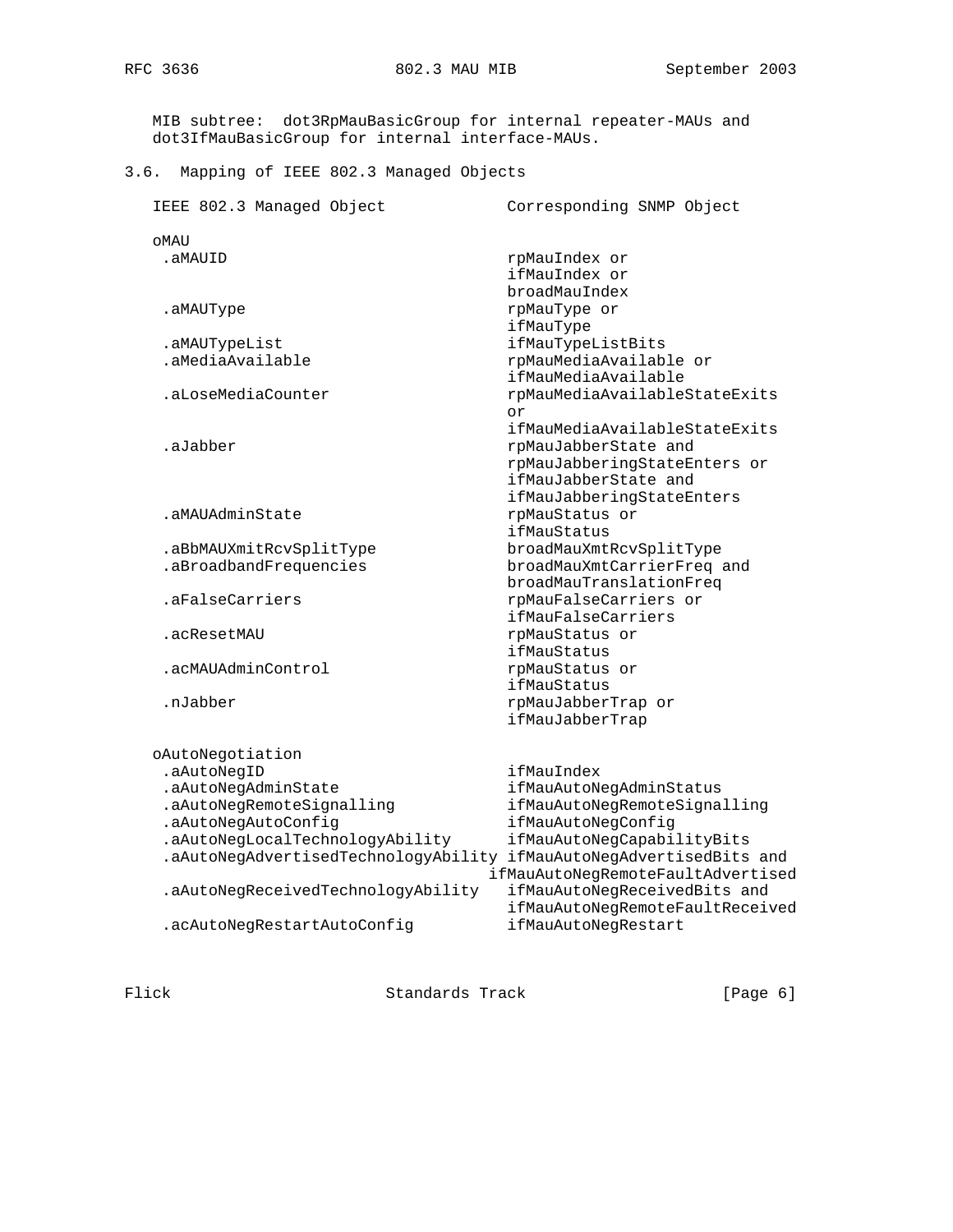.acAutoNegAdminControl ifMauAutoNegAdminStatus The following IEEE 802.3 managed objects have not been included in this MIB for the following reasons. IEEE 802.3 Managed Object Corresponding SNMP Object oMAU .aIdleErrorCount Only useful for 100BaseT2, which is not widely implemented. oAutoNegotiation .aAutoNegLocalSelectorAbility Only needed for support of .aAutoNegAdvertisedSelectorAbility isoethernet (802.9a), which is .aAutoNegReceivedSelectorAbility not supported by this MIB. 4. Definitions MAU-MIB DEFINITIONS ::= BEGIN IMPORTS Counter32, Integer32, Counter64, OBJECT-TYPE, MODULE-IDENTITY, NOTIFICATION-TYPE, OBJECT-IDENTITY, mib-2 FROM SNMPv2-SMI TruthValue, AutonomousType, TEXTUAL-CONVENTION FROM SNMPv2-TC OBJECT-GROUP, MODULE-COMPLIANCE, NOTIFICATION-GROUP FROM SNMPv2-CONF InterfaceIndex FROM IF-MIB; mauMod MODULE-IDENTITY LAST-UPDATED "200309190000Z" -- September 19, 2003 ORGANIZATION "IETF Ethernet Interfaces and Hub MIB Working Group" CONTACT-INFO "WG E-mail: hubmib@ietf.org To subscribe: hubmib-request@ietf.org Chair: Dan Romascanu Postal: Avaya Inc. Atidim Technology Park, Bldg. 3 Tel Aviv 61131 Israel Tel: +972 3 645 8414 E-mail: dromasca@avaya.com

Flick Standards Track [Page 7]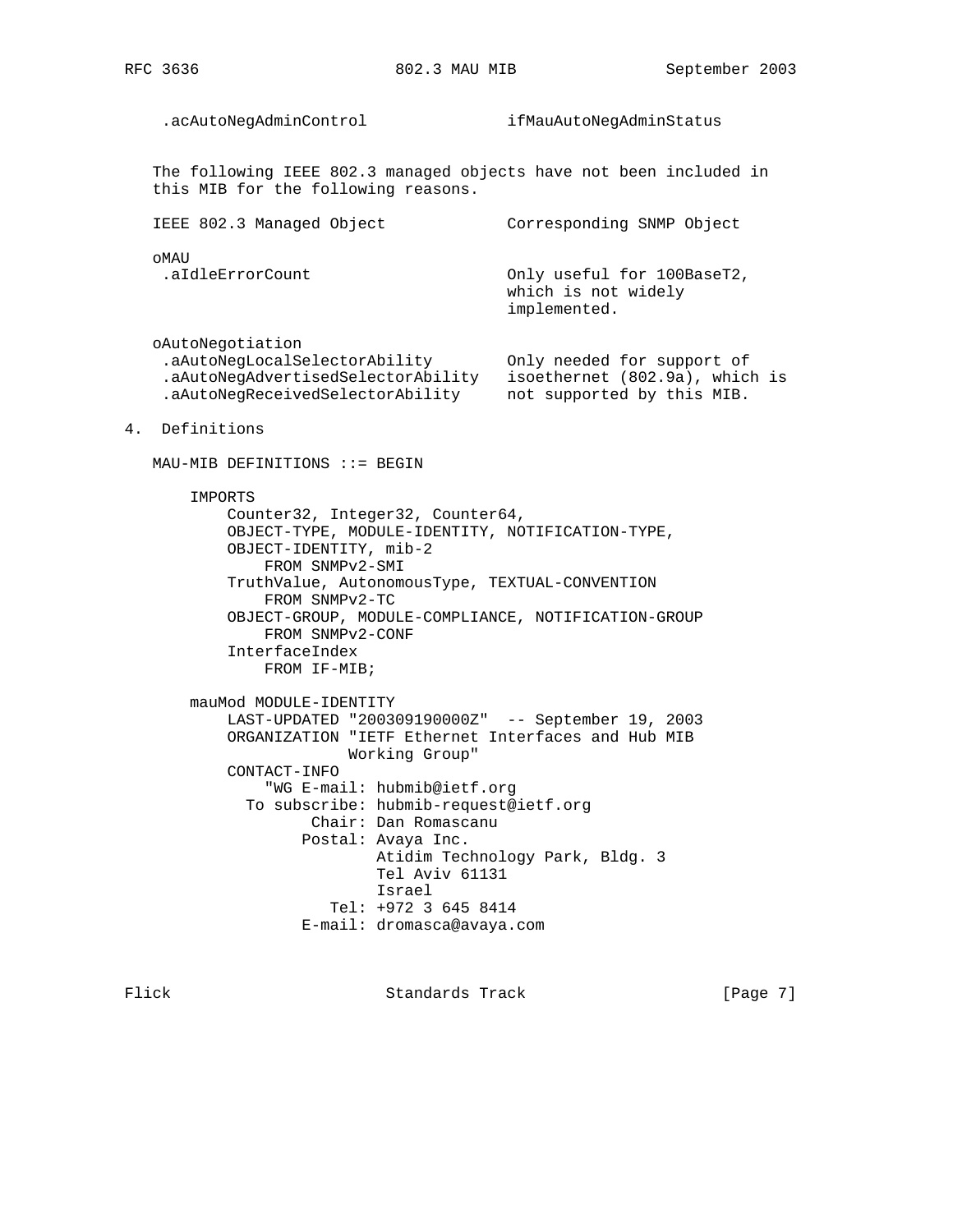Editor: John Flick Postal: Hewlett-Packard Company 8000 Foothills Blvd. M/S 5557 Roseville, CA 95747-5557 **USA**  Tel: +1 916 785 4018 Fax: +1 916 785 1199 E-mail: johnf@rose.hp.com" DESCRIPTION "Management information for 802.3 MAUs. The following reference is used throughout this MIB module: [IEEE 802.3 Std] refers to: IEEE Std 802.3, 2002 Edition: 'IEEE Standard for Information technology - Telecommunications and information exchange between systems - Local and metropolitan area networks - Specific requirements - Part 3: Carrier sense multiple access with collision detection (CSMA/CD) access method and physical layer specifications', as amended by IEEE Std 802.3ae-2002: 'Amendment: Media Access Control (MAC) Parameters, Physical Layer, and Management Parameters for 10 Gb/s Operation', August, 2002. Of particular interest is Clause 30, '10Mb/s, 100Mb/s, 1000Mb/s and 10 Gb/s Management'. Copyright (C) The Internet Society (2003). This version of this MIB module is part of RFC 3636; see the RFC itself for full legal notices." REVISION "200309190000Z" -- September 19, 2003 DESCRIPTION "Updated to include support for 10 Gb/s MAUs. This resulted in the following revisions: - Added OBJECT-IDENTITY definitions for 10 gigabit MAU types - Added fiberLC jack type to JackType TC - Extended ifMauTypeListBits with bits for the 10 gigabit MAU types - Added enumerations to ifMauMediaAvailable, and updated its DESCRIPTION to reflect behaviour at 10 Gb/s - Added 64-bit version of ifMauFalseCarriers and added mauIfGrpHCStats object group to

Flick **Standards Track** [Page 8]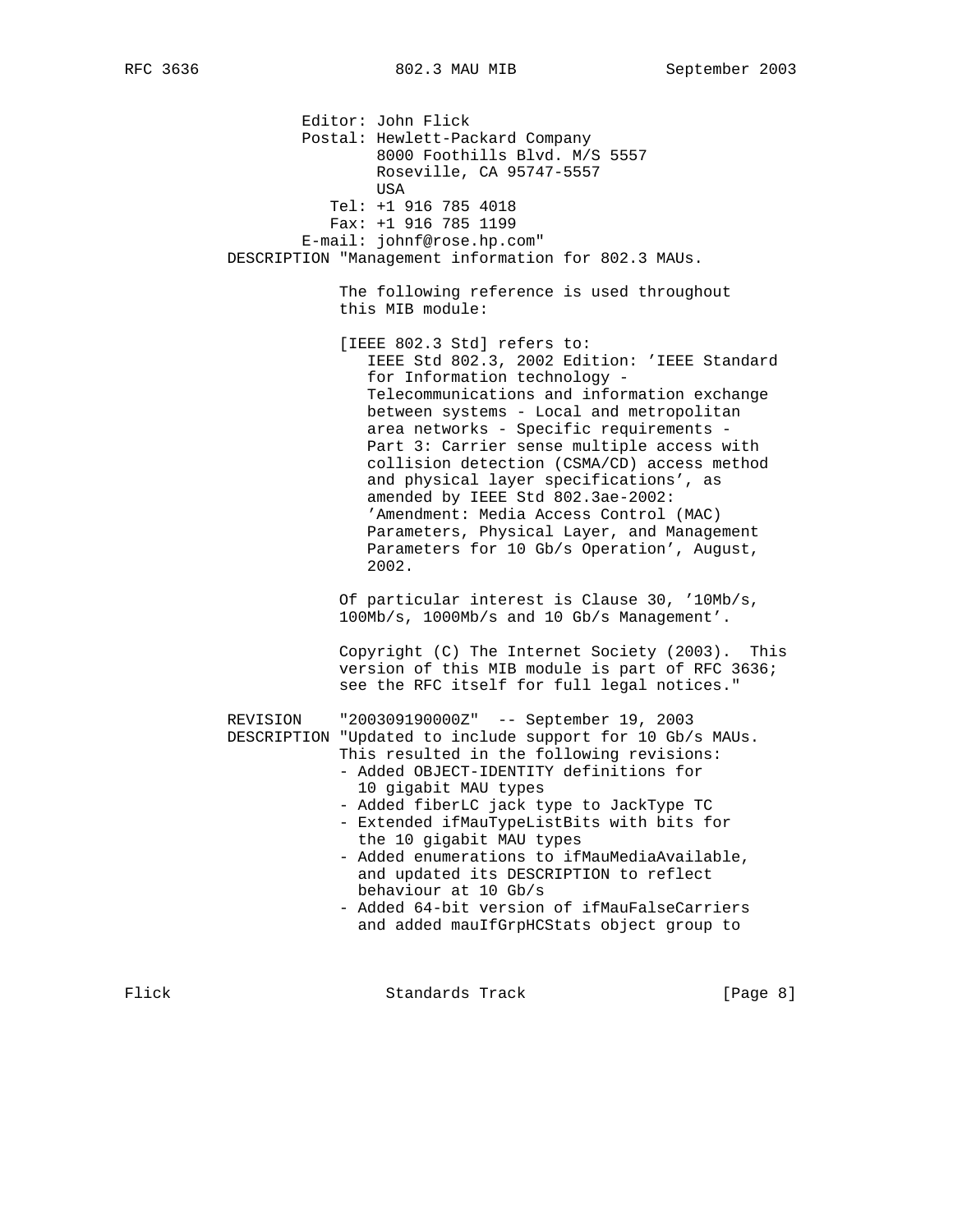contain the new object - Deprecated mauModIfCompl2 and replaced it with mauModIfCompl3, which includes the new object group This version published as RFC 3636." REVISION "199908240400Z" -- August 24, 1999 DESCRIPTION "This version published as RFC 2668. Updated to include support for 1000 Mb/sec MAUs and flow control negotiation." REVISION "199710310000Z" -- October 31, 1997 DESCRIPTION "Version published as RFC 2239." REVISION "199309300000Z" -- September30, 1993 DESCRIPTION "Initial version, published as RFC 1515."  $::=$  { snmpDot3MauMgt 6 } snmpDot3MauMgt OBJECT IDENTIFIER ::= { mib-2 26 } -- textual conventions JackType ::= TEXTUAL-CONVENTION STATUS current DESCRIPTION "Common enumeration values for repeater and interface MAU jack types." SYNTAX INTEGER { other(1), rj45(2), rj45S(3), -- rj45 shielded  $db9(4)$ , bnc $(5)$ , fAUI(6), -- female aui mAUI(7), -- male aui fiberSC(8), fiberMIC(9), fiberST(10),  $telco(11)$ , mtrj(12), -- fiber MT-RJ hssdc(13), -- fiber channel style-2  $fiberLC(14)$  } dot3RpMauBasicGroup OBJECT IDENTIFIER ::= { snmpDot3MauMgt 1 } dot3IfMauBasicGroup

Flick Standards Track [Page 9]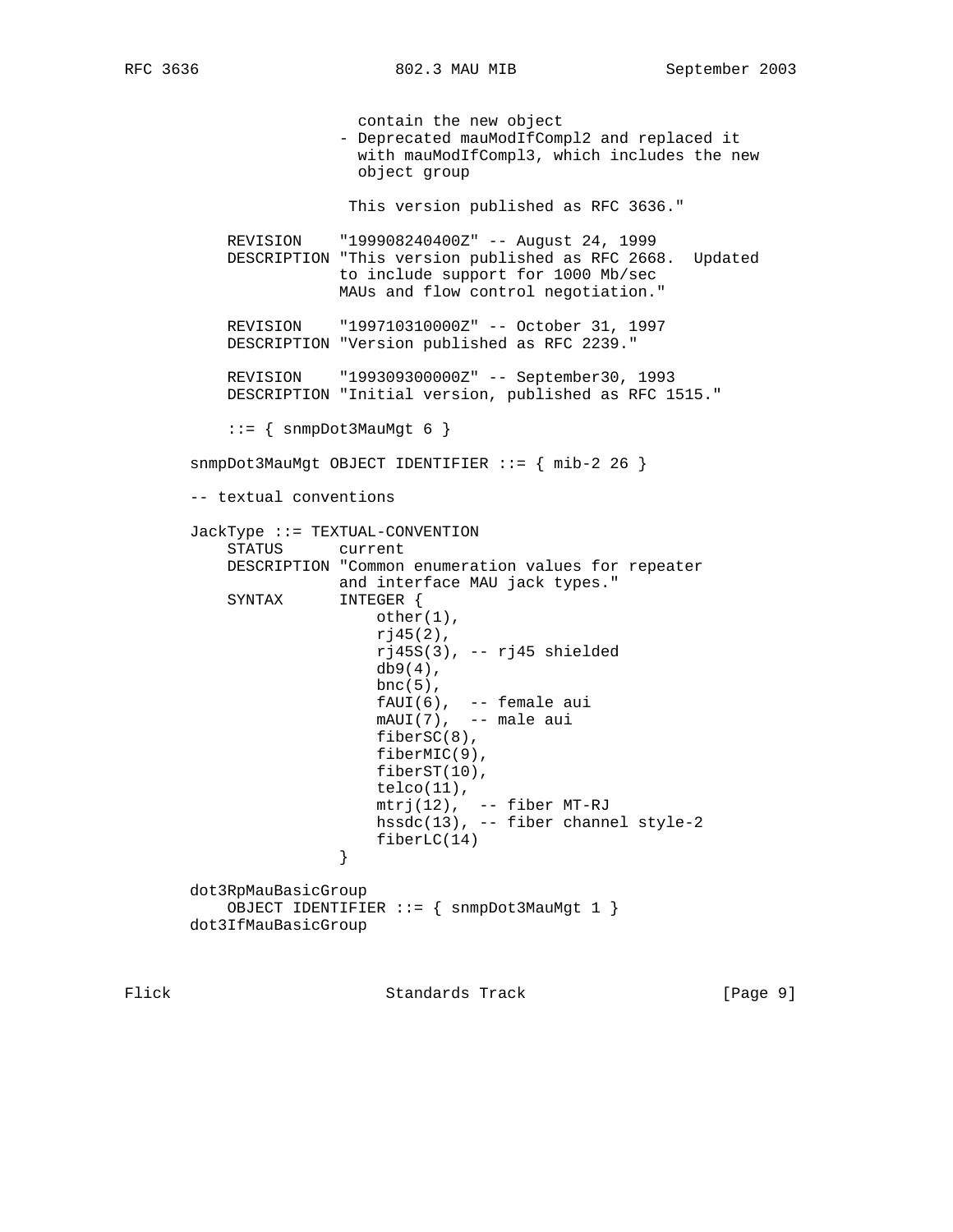OBJECT IDENTIFIER ::= { snmpDot3MauMgt 2 } dot3BroadMauBasicGroup OBJECT IDENTIFIER ::= { snmpDot3MauMgt 3 } dot3IfMauAutoNegGroup OBJECT IDENTIFIER ::= { snmpDot3MauMgt 5 } -- object identities for MAU types -- (see rpMauType and ifMauType for usage) dot3MauType OBJECT IDENTIFIER ::= { snmpDot3MauMgt 4 } dot3MauTypeAUI OBJECT-IDENTITY STATUS current DESCRIPTION "no internal MAU, view from AUI" REFERENCE "[IEEE 802.3 Std.], Section 7"  $::= \{ dot3MauType 1 \}$  dot3MauType10Base5 OBJECT-IDENTITY STATUS current DESCRIPTION "thick coax MAU" REFERENCE "[IEEE 802.3 Std.], Section 7"  $::=$  { dot3MauType 2 } dot3MauTypeFoirl OBJECT-IDENTITY STATUS current DESCRIPTION "FOIRL MAU" REFERENCE "[IEEE 802.3 Std.], Section 9.9"  $::=$  { dot3MauType 3 } dot3MauType10Base2 OBJECT-IDENTITY STATUS current DESCRIPTION "thin coax MAU" REFERENCE "[IEEE 802.3 Std.], Section 10"  $::=$  { dot3MauType 4 } dot3MauType10BaseT OBJECT-IDENTITY STATUS current DESCRIPTION "UTP MAU. Note that it is strongly recommended that agents return either dot3MauType10BaseTHD or dot3MauType10BaseTFD if the duplex mode is known. However, management applications should be prepared to receive this MAU type value from older agent implementations." REFERENCE "[IEEE 802.3 Std.], Section 14"  $::=$  { dot3MauType 5 }

Flick Standards Track [Page 10]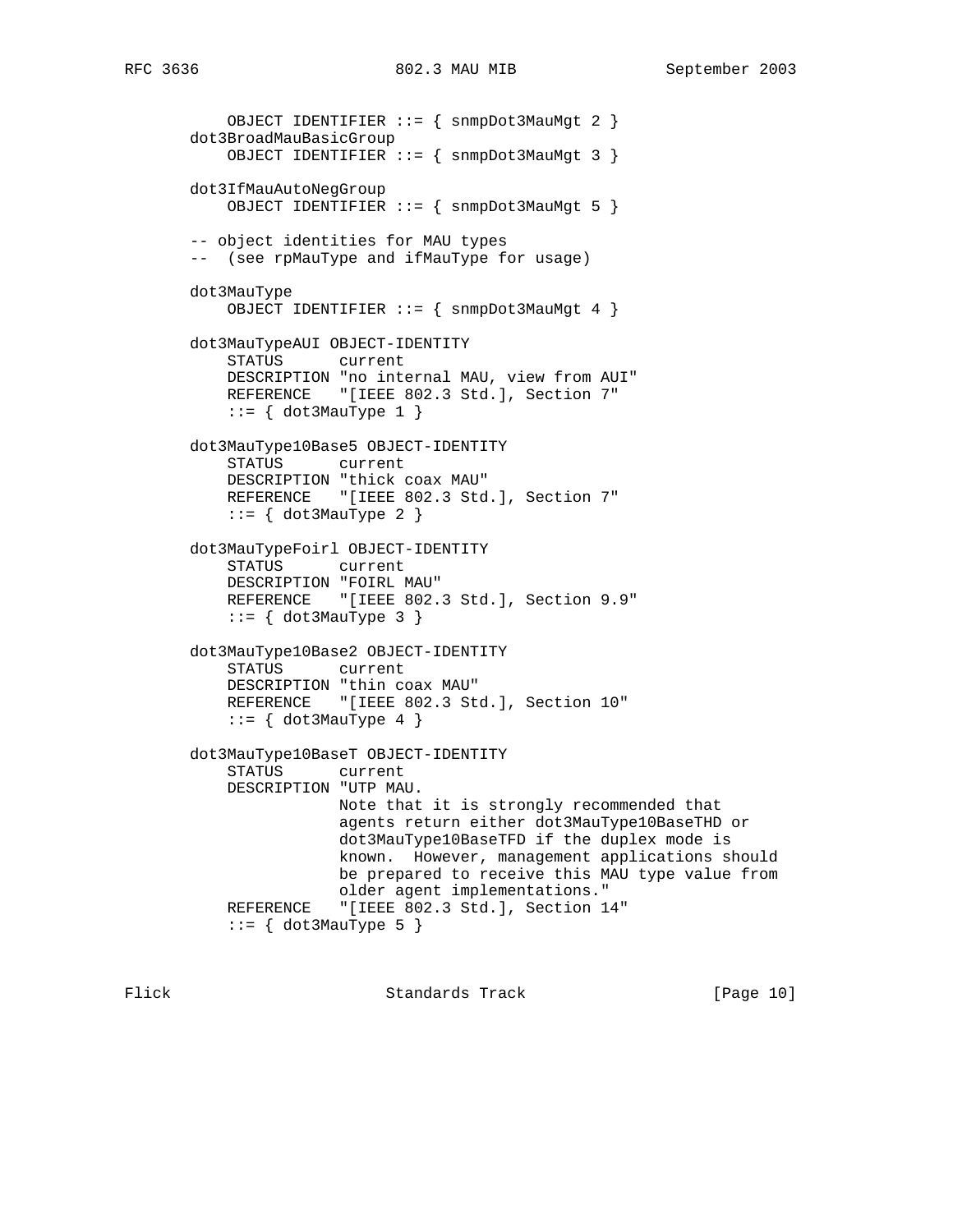dot3MauType10BaseFP OBJECT-IDENTITY STATUS current DESCRIPTION "passive fiber MAU" REFERENCE "[IEEE 802.3 Std.], Section 16"  $::= \{ dot3MauType 6 \}$  dot3MauType10BaseFB OBJECT-IDENTITY STATUS current DESCRIPTION "sync fiber MAU" REFERENCE "[IEEE 802.3 Std.], Section 17"  $::= \{ dot3MauType 7 \}$  dot3MauType10BaseFL OBJECT-IDENTITY STATUS current DESCRIPTION "async fiber MAU. Note that it is strongly recommended that agents return either dot3MauType10BaseFLHD or dot3MauType10BaseFLFD if the duplex mode is known. However, management applications should be prepared to receive this MAU type value from older agent implementations." REFERENCE "[IEEE 802.3 Std.], Section 18"  $::= \{ dot3MauType 8 \}$  dot3MauType10Broad36 OBJECT-IDENTITY STATUS current DESCRIPTION "broadband DTE MAU. Note that 10BROAD36 MAUs can be attached to interfaces but not to repeaters." REFERENCE "[IEEE 802.3 Std.], Section 11"  $::=$  { dot 3MauType 9 } ------ new since RFC 1515: dot3MauType10BaseTHD OBJECT-IDENTITY STATUS current DESCRIPTION "UTP MAU, half duplex mode" REFERENCE "[IEEE 802.3 Std.], Section 14"  $::=$  { dot3MauType 10 } dot3MauType10BaseTFD OBJECT-IDENTITY STATUS current DESCRIPTION "UTP MAU, full duplex mode" REFERENCE "[IEEE 802.3 Std.], Section 14"  $::=$  { dot3MauType 11 } dot3MauType10BaseFLHD OBJECT-IDENTITY STATUS current DESCRIPTION "async fiber MAU, half duplex mode"

Flick **Standards Track** [Page 11]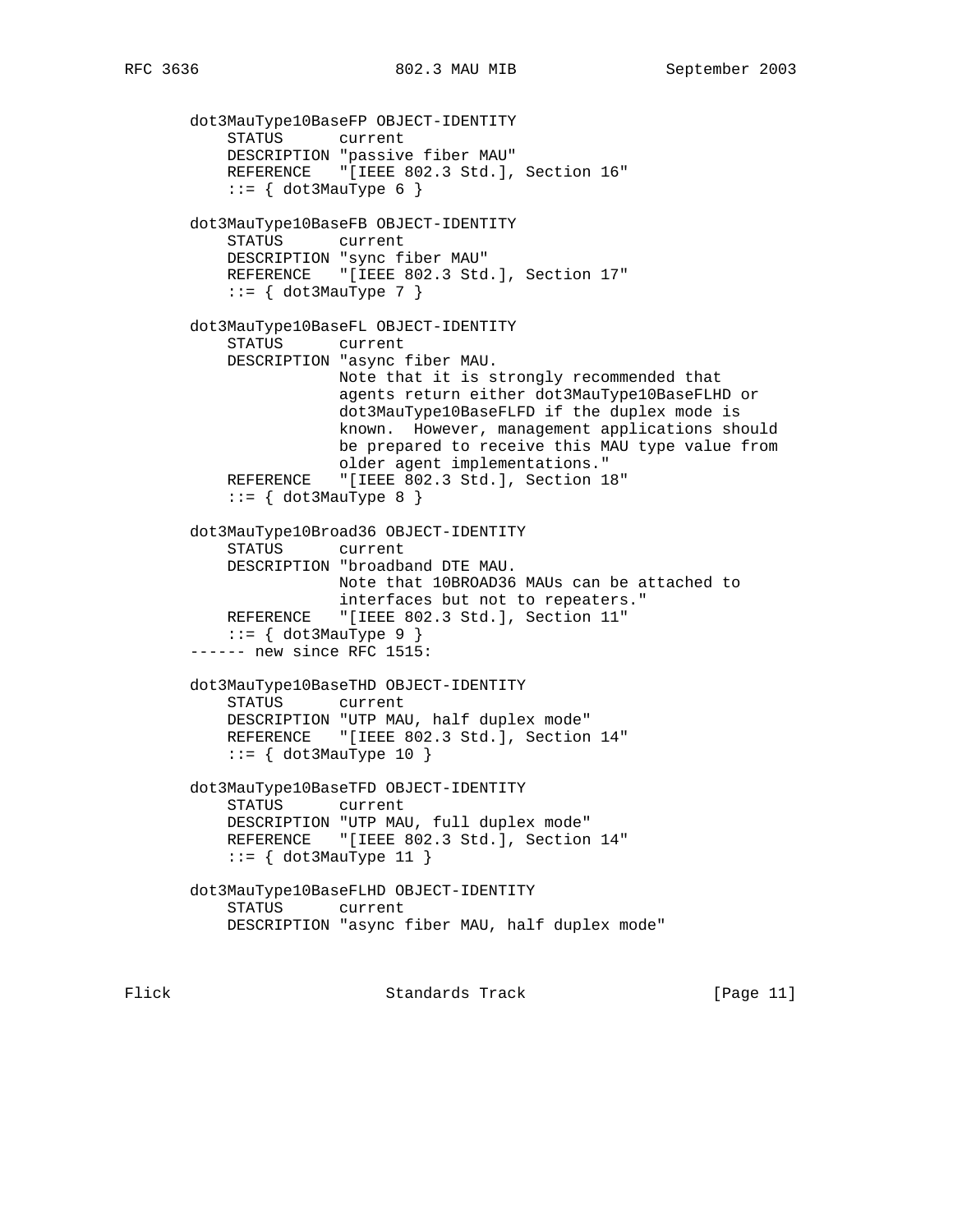REFERENCE "[IEEE 802.3 Std.], Section 18"  $::=$  { dot3MauType 12 } dot3MauType10BaseFLFD OBJECT-IDENTITY STATUS current DESCRIPTION "async fiber MAU, full duplex mode" REFERENCE "[IEEE 802.3 Std.], Section 18"  $::= \{ dot3MauType 13 \}$  dot3MauType100BaseT4 OBJECT-IDENTITY STATUS current DESCRIPTION "4 pair category 3 UTP" REFERENCE "[IEEE 802.3 Std.], Section 23"  $::= \{ dot3MauType 14 \}$  dot3MauType100BaseTXHD OBJECT-IDENTITY STATUS current DESCRIPTION "2 pair category 5 UTP, half duplex mode" REFERENCE "[IEEE 802.3 Std.], Section 25"  $::=$  { dot3MauType 15 } dot3MauType100BaseTXFD OBJECT-IDENTITY STATUS current DESCRIPTION "2 pair category 5 UTP, full duplex mode" REFERENCE "[IEEE 802.3 Std.], Section 25"  $::=$  { dot3MauType 16 } dot3MauType100BaseFXHD OBJECT-IDENTITY STATUS current DESCRIPTION "X fiber over PMT, half duplex mode" REFERENCE "[IEEE 802.3 Std.], Section 26"  $::= \{ dot3MauType 17 \}$  dot3MauType100BaseFXFD OBJECT-IDENTITY STATUS current DESCRIPTION "X fiber over PMT, full duplex mode" REFERENCE "[IEEE 802.3 Std.], Section 26"  $::=$  { dot3MauType 18 } dot3MauType100BaseT2HD OBJECT-IDENTITY STATUS current DESCRIPTION "2 pair category 3 UTP, half duplex mode" REFERENCE "[IEEE 802.3 Std.], Section 32"  $::=$  { dot3MauType 19 } dot3MauType100BaseT2FD OBJECT-IDENTITY STATUS current DESCRIPTION "2 pair category 3 UTP, full duplex mode"

Flick Standards Track [Page 12]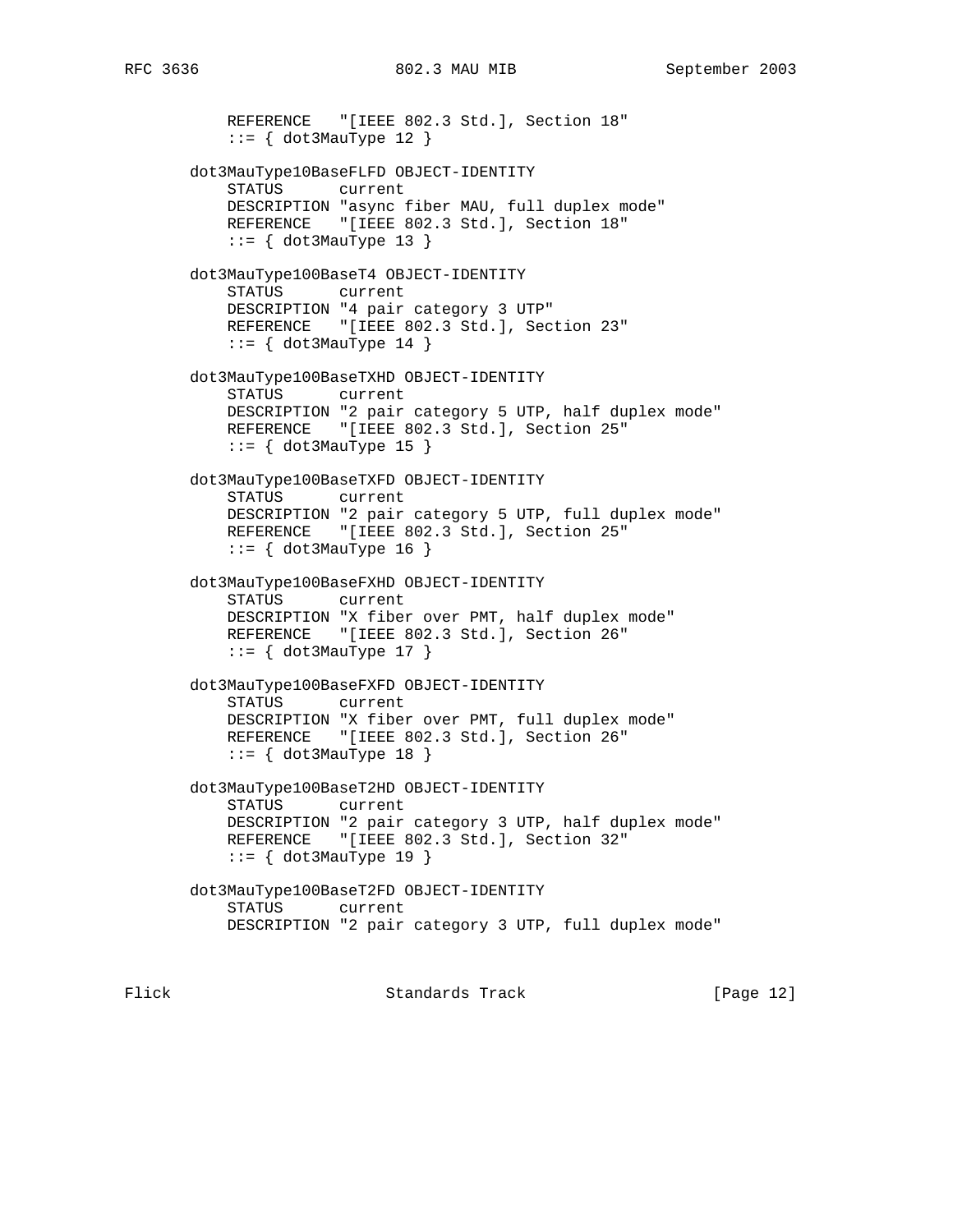REFERENCE "[IEEE 802.3 Std.], Section 32"  $::=$  { dot3MauType 20 } ------ new since RFC 2239: dot3MauType1000BaseXHD OBJECT-IDENTITY STATUS current DESCRIPTION "PCS/PMA, unknown PMD, half duplex mode" REFERENCE "[IEEE 802.3 Std.], Section 36"  $::= \{ dot3MauType 21 \}$  dot3MauType1000BaseXFD OBJECT-IDENTITY STATUS current DESCRIPTION "PCS/PMA, unknown PMD, full duplex mode" REFERENCE "[IEEE 802.3 Std.], Section 36"  $::=$  { dot3MauType 22 } dot3MauType1000BaseLXHD OBJECT-IDENTITY STATUS current DESCRIPTION "Fiber over long-wavelength laser, half duplex mode" REFERENCE "[IEEE 802.3 Std.], Section 38"  $::= \{ dot3MauType 23 \}$  dot3MauType1000BaseLXFD OBJECT-IDENTITY STATUS current DESCRIPTION "Fiber over long-wavelength laser, full duplex mode" REFERENCE "[IEEE 802.3 Std.], Section 38"  $::=$  { dot3MauType 24 } dot3MauType1000BaseSXHD OBJECT-IDENTITY STATUS current DESCRIPTION "Fiber over short-wavelength laser, half duplex mode" REFERENCE "[IEEE 802.3 Std.], Section 38"  $::=$  { dot3MauType 25 } dot3MauType1000BaseSXFD OBJECT-IDENTITY STATUS current DESCRIPTION "Fiber over short-wavelength laser, full duplex mode" REFERENCE "[IEEE 802.3 Std.], Section 38"  $::=$  { dot3MauType 26 } dot3MauType1000BaseCXHD OBJECT-IDENTITY STATUS current DESCRIPTION "Copper over 150-Ohm balanced cable, half

Flick Standards Track [Page 13]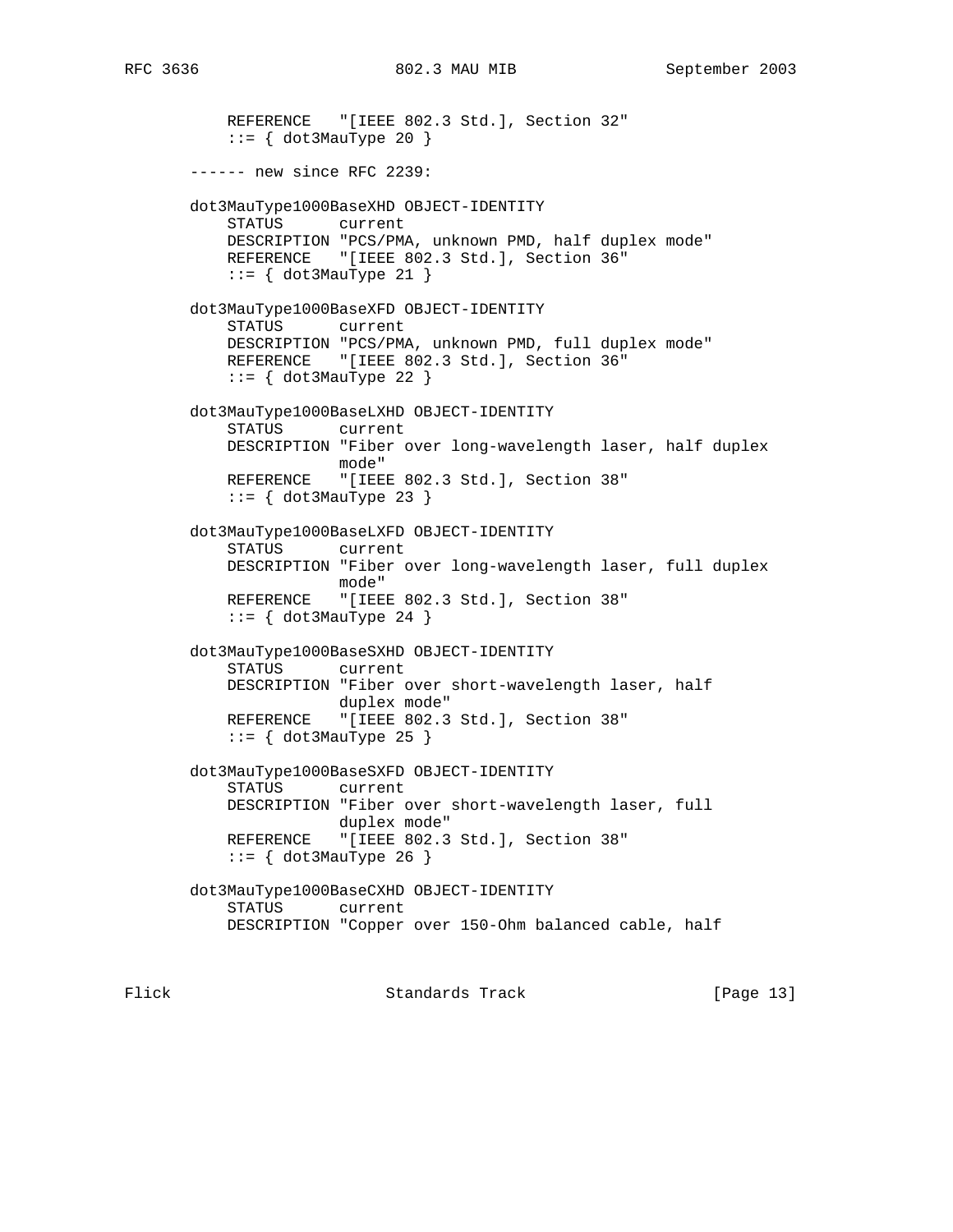duplex mode" REFERENCE "[IEEE 802.3 Std.], Section 39"  $::=$  { dot3MauType 27 } dot3MauType1000BaseCXFD OBJECT-IDENTITY STATUS current DESCRIPTION "Copper over 150-Ohm balanced cable, full duplex mode" REFERENCE "[IEEE 802.3 Std.], Section 39"  $::=$  { dot3MauType 28 } dot3MauType1000BaseTHD OBJECT-IDENTITY STATUS current DESCRIPTION "Four-pair Category 5 UTP, half duplex mode" REFERENCE "[IEEE 802.3 Std.], Section 40"  $::=$  { dot3MauType 29 } dot3MauType1000BaseTFD OBJECT-IDENTITY STATUS current DESCRIPTION "Four-pair Category 5 UTP, full duplex mode" REFERENCE "[IEEE 802.3 Std.], Section 40"  $::=$  { dot3MauType 30 } ------ new since RFC 2668: dot3MauType10GigBaseX OBJECT-IDENTITY STATUS current DESCRIPTION "X PCS/PMA, unknown PMD." REFERENCE "[IEEE 802.3 Std.], Section 48"  $::=$  { dot3MauType 31 } dot3MauType10GigBaseLX4 OBJECT-IDENTITY STATUS current DESCRIPTION "X fiber over WWDM optics" REFERENCE "[IEEE 802.3 Std.], Section 53"  $::=$  { dot3MauType 32 } dot3MauType10GigBaseR OBJECT-IDENTITY STATUS current DESCRIPTION "R PCS/PMA, unknown PMD." REFERENCE "[IEEE 802.3 Std.], Section 49"  $::=$  { dot3MauType 33 } dot3MauType10GigBaseER OBJECT-IDENTITY STATUS current DESCRIPTION "R fiber over 1550 nm optics" REFERENCE "[IEEE 802.3 Std.], Section 52"  $::=$  { dot3MauType 34 }

Flick Standards Track [Page 14]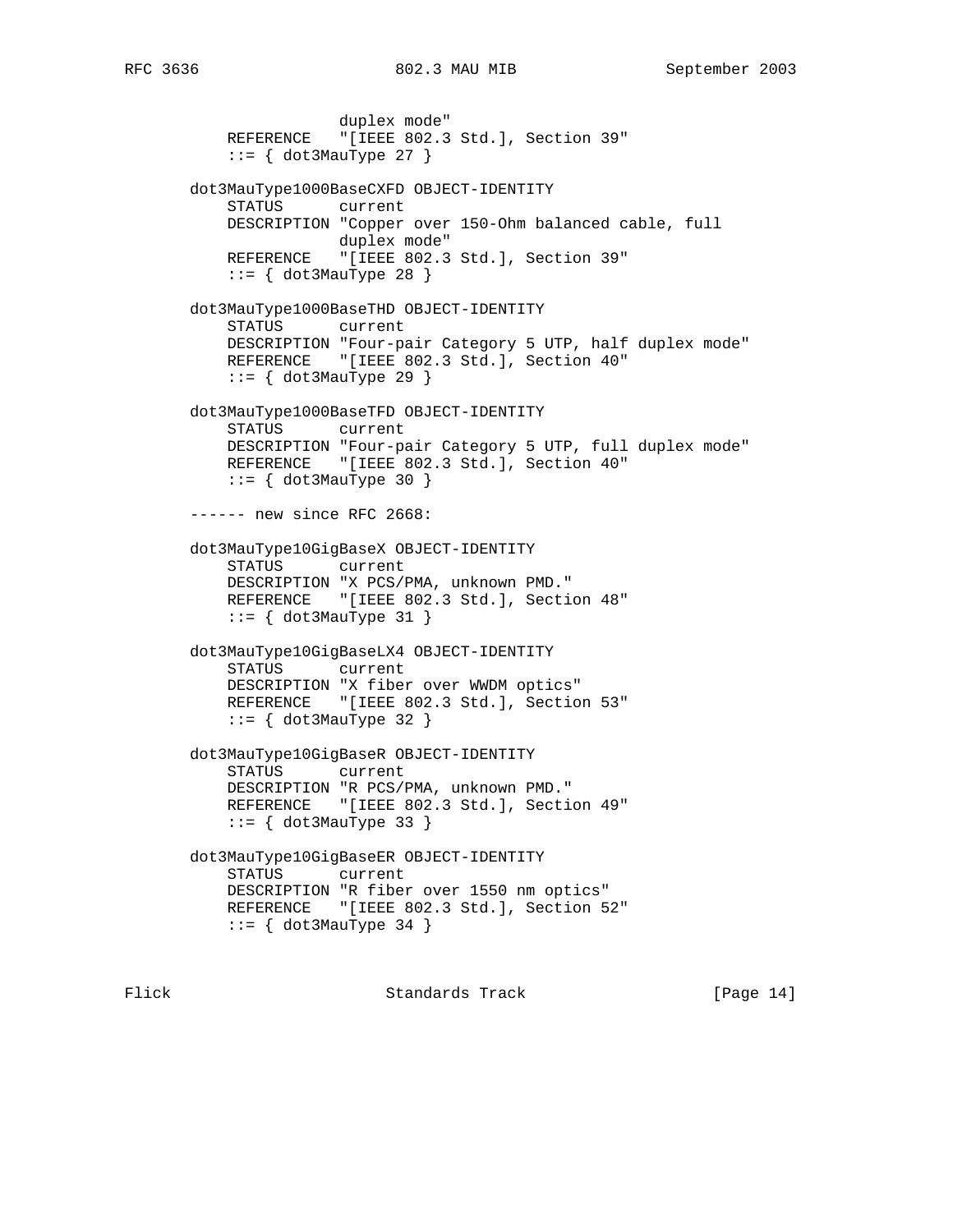dot3MauType10GigBaseLR OBJECT-IDENTITY STATUS current DESCRIPTION "R fiber over 1310 nm optics" REFERENCE "[IEEE 802.3 Std.], Section 52"  $::= \{ dot3MauType 35 \}$  dot3MauType10GigBaseSR OBJECT-IDENTITY STATUS current DESCRIPTION "R fiber over 850 nm optics" REFERENCE "[IEEE 802.3 Std.], Section 52"  $::= \{ dot3MauType 36 \}$  dot3MauType10GigBaseW OBJECT-IDENTITY STATUS current DESCRIPTION "W PCS/PMA, unknown PMD." REFERENCE "[IEEE 802.3 Std.], Section 49 and 50"  $::= \{ dot3MauType 37 \}$  dot3MauType10GigBaseEW OBJECT-IDENTITY STATUS current DESCRIPTION "W fiber over 1550 nm optics" REFERENCE "[IEEE 802.3 Std.], Section 52"  $::= \{ dot3MauType 38 \}$  dot3MauType10GigBaseLW OBJECT-IDENTITY STATUS current DESCRIPTION "W fiber over 1310 nm optics" REFERENCE "[IEEE 802.3 Std.], Section 52"  $::= \{ dot3MauType 39 \}$  dot3MauType10GigBaseSW OBJECT-IDENTITY STATUS current DESCRIPTION "W fiber over 850 nm optics" REFERENCE "[IEEE 802.3 Std.], Section 52"  $::= \{ dot3MauType 40 \}$  -- -- The Basic Repeater MAU Table - rpMauTable OBJECT-TYPE SYNTAX SEQUENCE OF RpMauEntry MAX-ACCESS not-accessible STATUS current DESCRIPTION "Table of descriptive and status information about the MAU(s) attached to the ports of a repeater." ::= { dot3RpMauBasicGroup 1 }

Flick Standards Track [Page 15]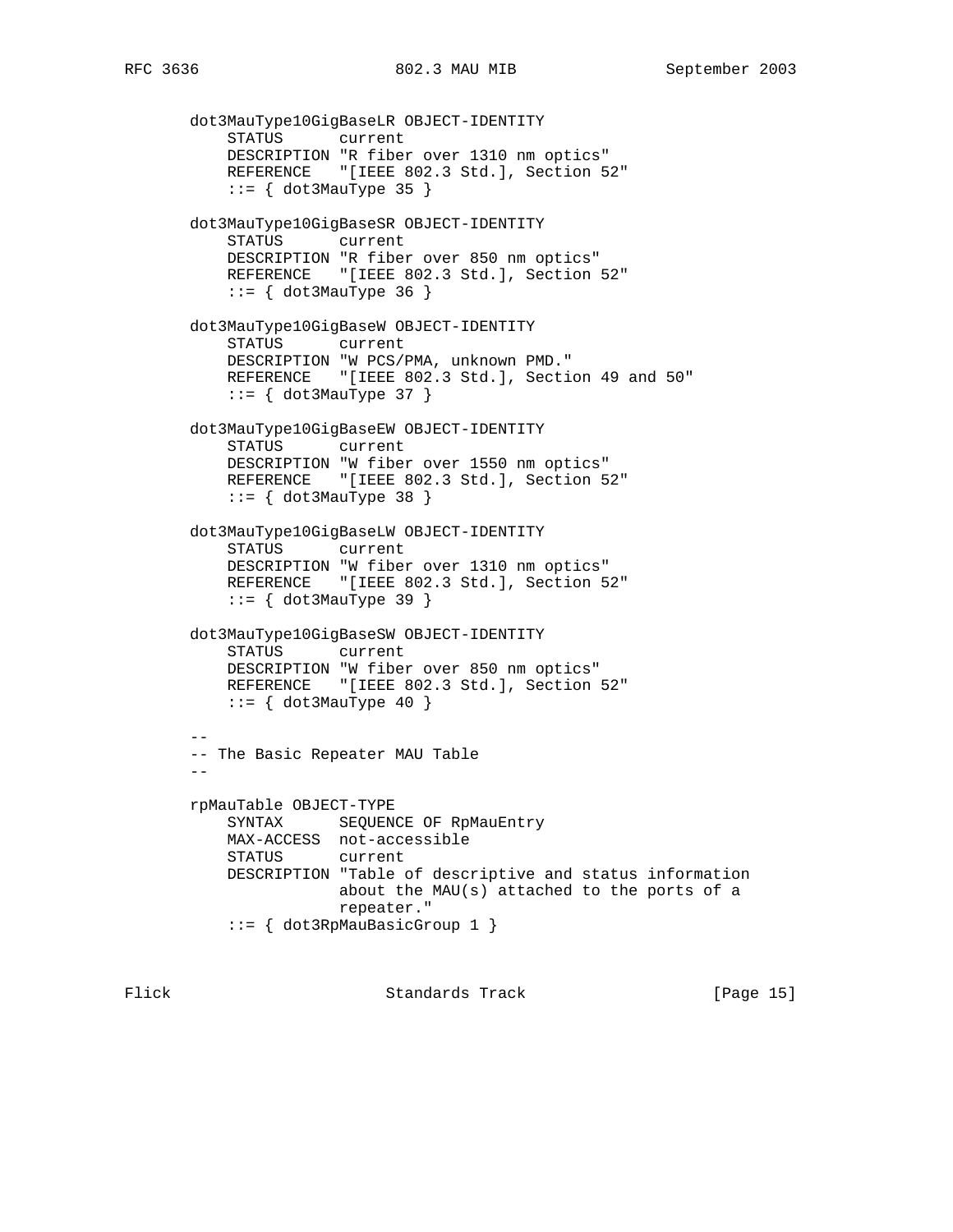rpMauEntry OBJECT-TYPE SYNTAX RpMauEntry MAX-ACCESS not-accessible STATUS current DESCRIPTION "An entry in the table, containing information about a single MAU." INDEX { rpMauGroupIndex, rpMauPortIndex, rpMauIndex }  $::=$  {  $rpMauTable 1$  } RpMauEntry ::= SEQUENCE { rpMauGroupIndex Integer32, rpMauPortIndex Integer32, rpMauIndex Integer32, rpMauType and autonomousType, rpMauStatus in the INTEGER, rpMauMediaAvailable in the INTEGER, rpMauMediaAvailableStateExits Counter32, rpMauJabberState INTEGER, rpMauJabberingStateEnters Counter32, rpMauFalseCarriers Counter32 } rpMauGroupIndex OBJECT-TYPE SYNTAX Integer32 (1..2147483647) MAX-ACCESS read-only -- read-only since originally an -- SMIv1 index STATUS current DESCRIPTION "This variable uniquely identifies the group containing the port to which the MAU described by this entry is connected. Note: In practice, a group will generally be a field-replaceable unit (i.e., module, card, or board) that can fit in the physical system enclosure, and the group number will correspond to a number marked on the physical enclosure. The group denoted by a particular value of this object is the same as the group denoted by the same value of rptrGroupIndex." REFERENCE "Reference RFC 2108, rptrGroupIndex."  $::=$  { rpMauEntry 1 } rpMauPortIndex OBJECT-TYPE

Flick Standards Track [Page 16]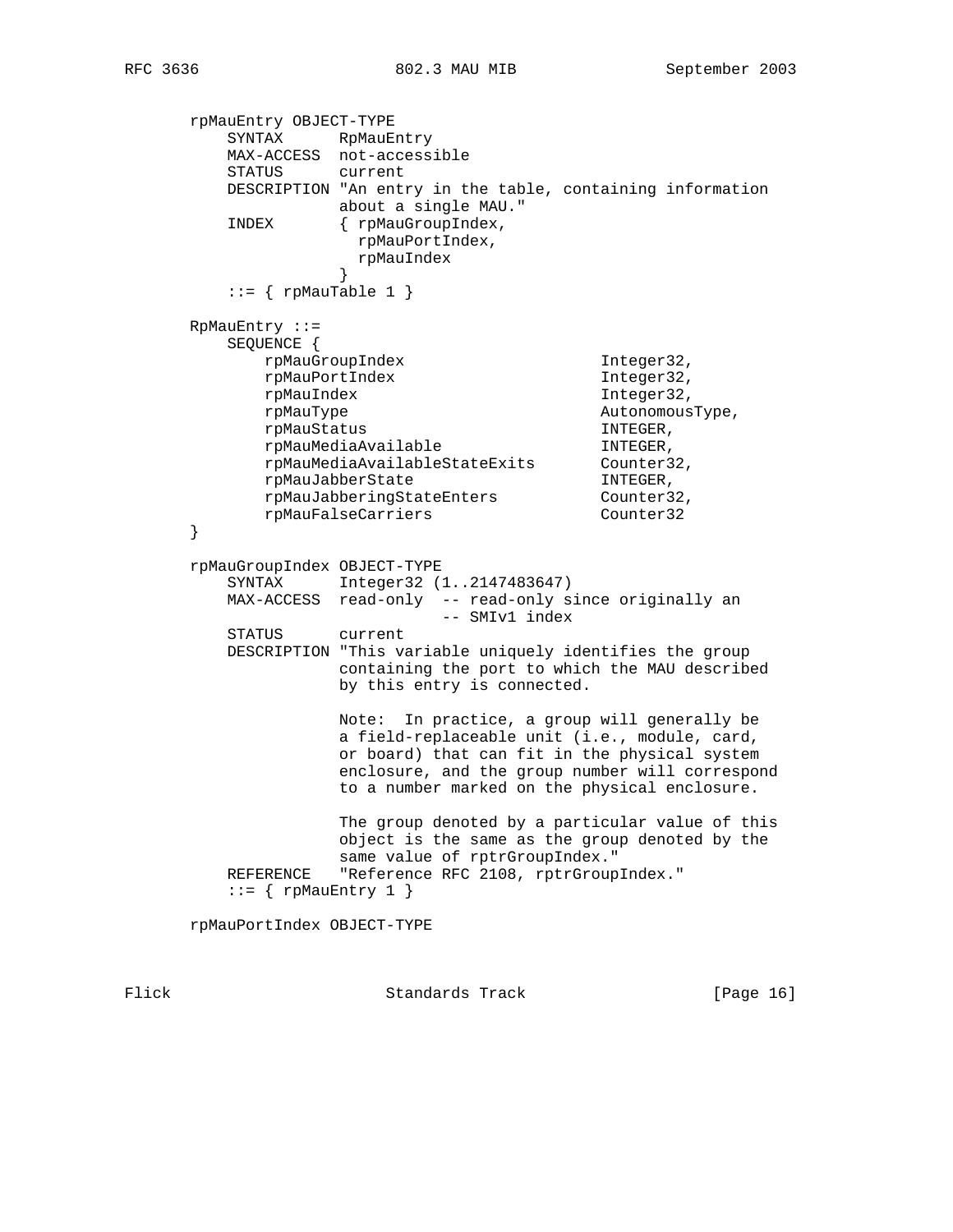SYNTAX Integer32 (1..2147483647) MAX-ACCESS read-only -- read-only since originally an -- SMIv1 index STATUS current DESCRIPTION "This variable uniquely identifies the repeater port within group rpMauGroupIndex to which the MAU described by this entry is connected." REFERENCE "Reference RFC 2108, rptrPortIndex."  $::=$  { rpMauEntry 2 } rpMauIndex OBJECT-TYPE SYNTAX Integer32 (1..2147483647) MAX-ACCESS read-only -- read-only since originally an -- SMIv1 index STATUS current DESCRIPTION "This variable uniquely identifies the MAU described by this entry from among other MAUs connected to the same port (rpMauPortIndex)." REFERENCE "[IEEE 802.3 Std], 30.5.1.1.1, aMAUID."  $::=$  { rpMauEntry 3 } rpMauType OBJECT-TYPE SYNTAX AutonomousType MAX-ACCESS read-only STATUS current DESCRIPTION "This object identifies the MAU type. Values for standard IEEE 802.3 MAU types are defined above. If the MAU type is unknown, the object identifier unknownMauType OBJECT IDENTIFIER  $::= \{ 0 0 \}$  is returned. Note that unknownMauType is a syntactically valid object identifier, and any conformant implementation of ASN.1 and the BER must be able to generate and recognize this value." REFERENCE "[IEEE 802.3 Std], 30.5.1.1.2, aMAUType."  $::=$  { rpMauEntry 4 } rpMauStatus OBJECT-TYPE SYNTAX INTEGER { other(1), unknown(2), operational(3), standby $(4)$ , shutdown(5), reset(6)

Flick Standards Track [Page 17]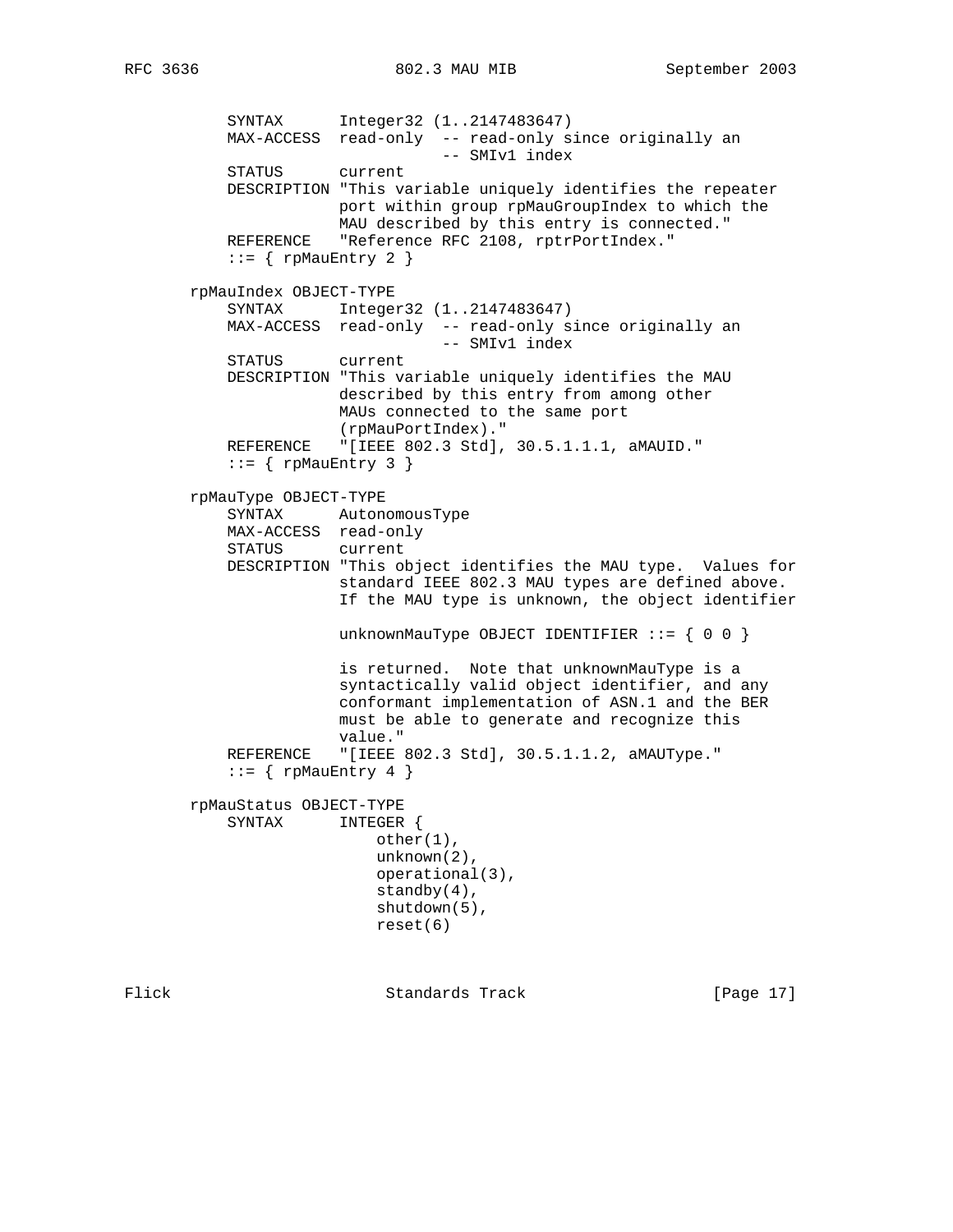} MAX-ACCESS read-write STATUS current DESCRIPTION "The current state of the MAU. This object MAY be implemented as a read-only object by those agents and MAUs that do not implement software control of the MAU state. Some agents may not support setting the value of this object to some of the enumerated values. The value other(1) is returned if the MAU is in a state other than one of the states 2 through  $\overline{6}$ . The value unknown(2) is returned when the MAU's true state is unknown; for example, when it is being initialized. A MAU in the operational(3) state is fully functional, operates, and passes signals to its attached DTE or repeater port in accordance to its specification. A MAU in standby(4) state forces DI and CI to idle and the media transmitter to idle or fault, if supported. Standby(4) mode only applies to link type MAUs. The state of rpMauMediaAvailable is unaffected. A MAU in shutdown(5) state assumes the same condition on DI, CI, and the media transmitter as though it were powered down or not connected. The MAU MAY return other(1) value for the rpMauJabberState and rpMauMediaAvailable objects when it is in this state. For an AUI, this state will remove power from the AUI. Setting this variable to the value reset(6) resets the MAU in the same manner as a power-off, power-on cycle of at least one-half second would. The agent is not required to return the value reset (6). Setting this variable to the value operational(3), standby(4), or shutdown(5) causes the MAU to assume the respective state except that setting a mixing-type MAU or an AUI to standby(4) will cause the MAU to enter the

Flick Standards Track [Page 18]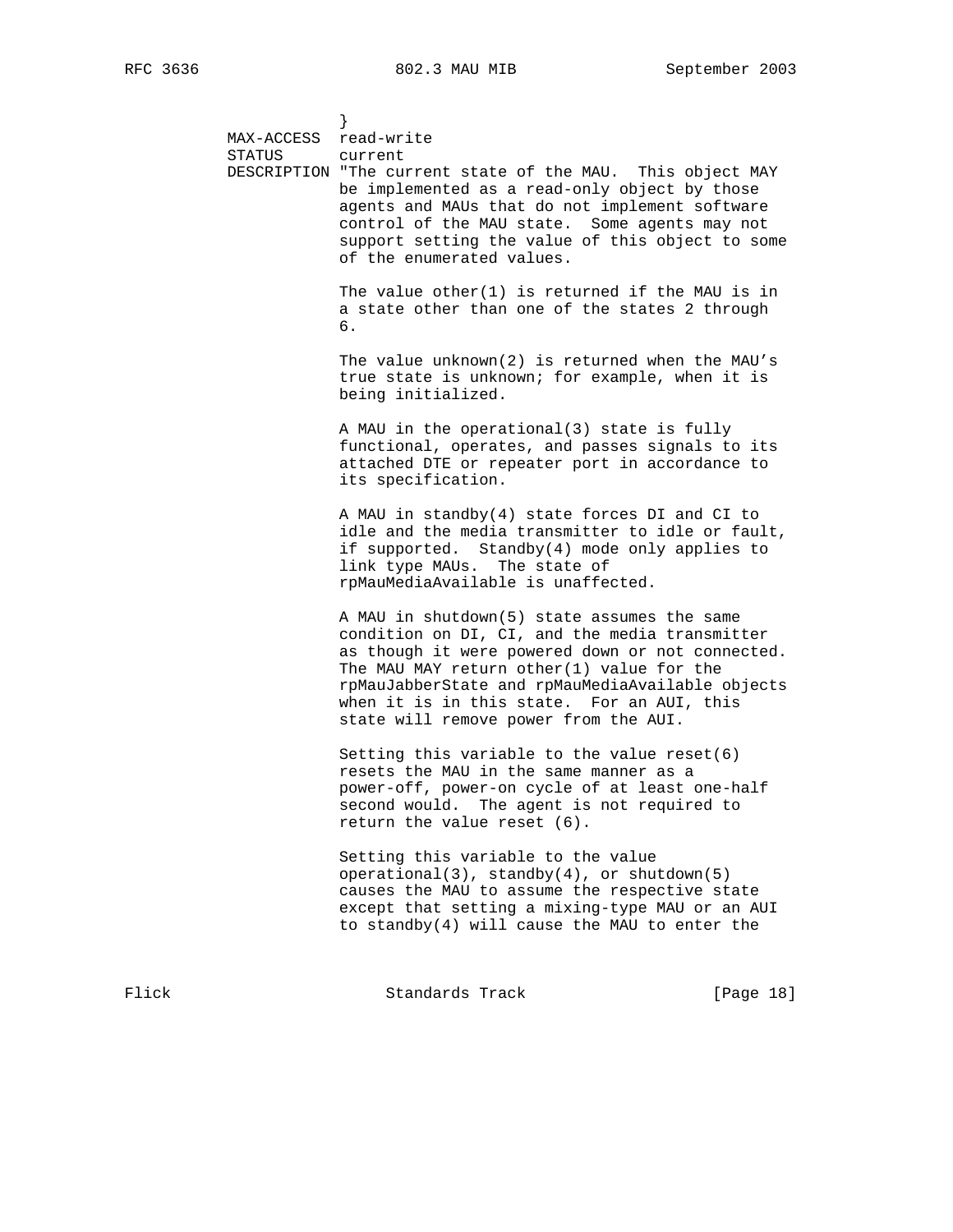shutdown state."<br>REFERENCE "[IEEE 802.3 Std "[IEEE 802.3 Std], 30.5.1.1.7, aMAUAdminState, 30.5.1.2.2, acMAUAdminControl, and 30.5.1.2.1, acResetMAU."  $::=$  { rpMauEntry 5 } rpMauMediaAvailable OBJECT-TYPE SYNTAX INTEGER { other(1), unknown(2), available(3), notAvailable(4), remoteFault(5), invalidSignal(6), remoteJabber(7), remoteLinkLoss(8), remoteTest(9), offline(10), autoNegError(11)<br>} } MAX-ACCESS read-only STATUS current DESCRIPTION "If the MAU is a link or fiber type (FOIRL, 10BASE-T, 10BASE-F) then this is equivalent to the link test fail state/low light function. For an AUI or a coax (including broadband) MAU this indicates whether or not loopback is detected on the DI circuit. The value of this attribute persists between packets for MAU types AUI, 10BASE5, 10BASE2, 10BROAD36, and 10BASE-FP. The value other(1) is returned if the mediaAvailable state is not one of 2 through 11. The value unknown(2) is returned when the MAU's true state is unknown; for example, when it is being initialized. At power-up or following a reset, the value of this attribute will be unknown for AUI, coax, and 10BASE-FP MAUs. For these MAUs loopback will be tested on each transmission during which no collision is detected. If DI is receiving input when DO returns to IDL after a transmission and there has been no collision during the transmission then loopback will be detected. The value of this attribute will only change during non-collided transmissions for AUI, coax, and 10BASE-FP MAUs.

Flick **Standards Track** [Page 19]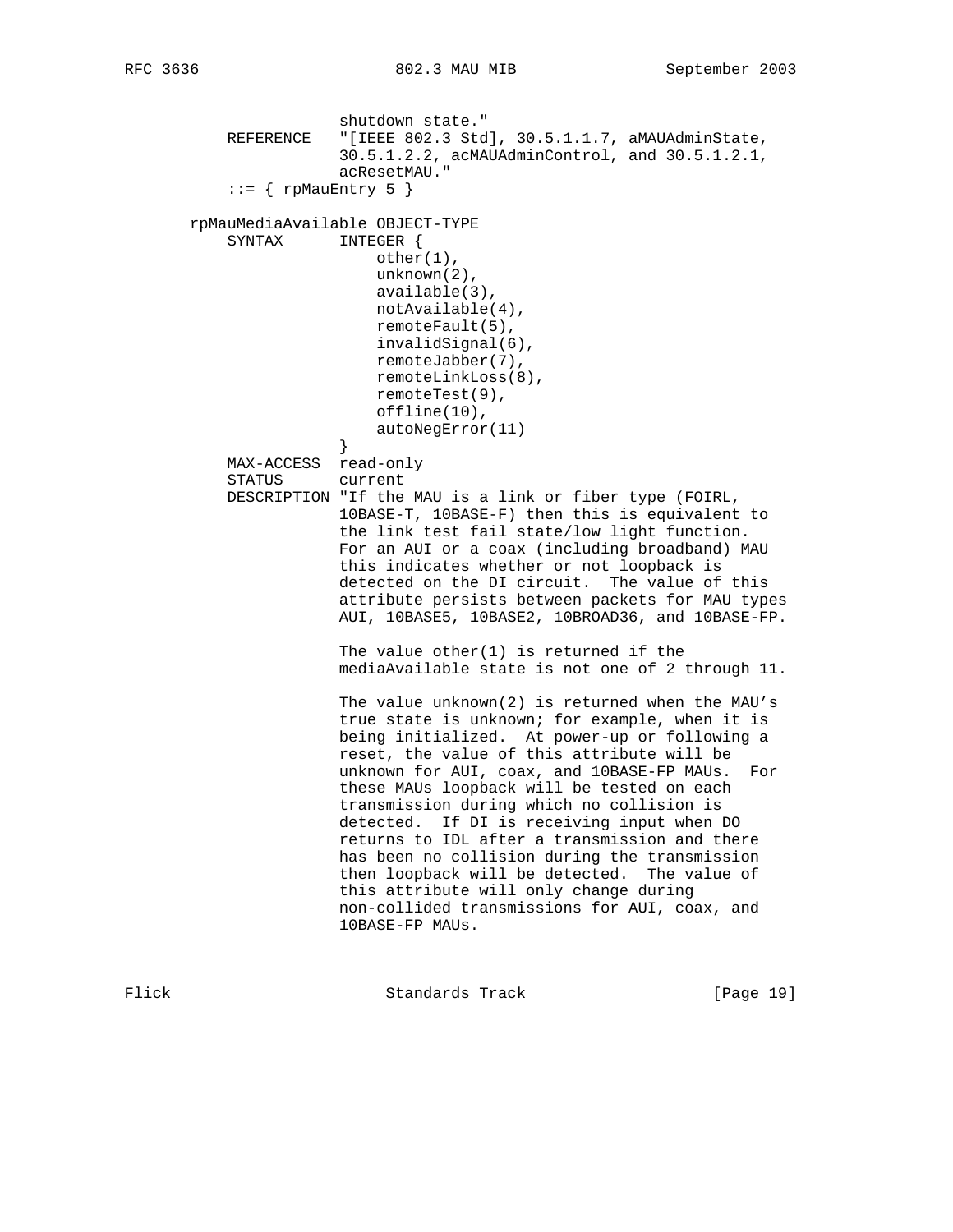For 100Mbps and 1000Mbps MAUs, the enumerations match the states within the respective link integrity state diagrams, fig 32-16, 23-12 and 24-15 of sections 32, 23 and 24 of [IEEE802.3]. Any MAU which implements management of auto-negotiation will map remote fault indication to remote fault.

 The value available(3) indicates that the link, light, or loopback is normal. The value notAvailable(4) indicates link loss, low light, or no loopback.

 The value remoteFault(5) indicates that a fault has been detected at the remote end of the link. This value applies to 10BASE-FB, 100BASE-T4 Far End Fault Indication and non-specified remote faults from a system running auto-negotiation. The values remoteJabber(7), remoteLinkLoss(8), and remoteTest(9) SHOULD be used instead of remoteFault(5) where the reason for remote fault is identified in the remote signaling protocol.

 The value invalidSignal(6) indicates that an invalid signal has been received from the other end of the link. invalidSignal(6) applies only to MAUs of type 10BASE-FB.

 Where an IEEE Std 802.3-2002 clause 22 MII is present, a logic one in the remote fault bit (reference section 22.2.4.2.8 of that document) maps to the value remoteFault(5), and a logic zero in the link status bit (reference section 22.2.4.2.10 of that document) maps to the value notAvailable(4). The value notAvailable(4) takes precedence over the value remoteFault(5).

 Any MAU that implements management of clause 37 Auto-Negotiation will map the received Remote Fault (RF1 and RF2) bit values for Offline to offline(10), Link Failure to remoteFault(5) and Auto-Negotiation Error to autoNegError(11)."

 REFERENCE "[IEEE 802.3 Std], 30.5.1.1.4, aMediaAvailable."  $::=$  { rpMauEntry 6 }

 rpMauMediaAvailableStateExits OBJECT-TYPE SYNTAX Counter32

Flick Standards Track [Page 20]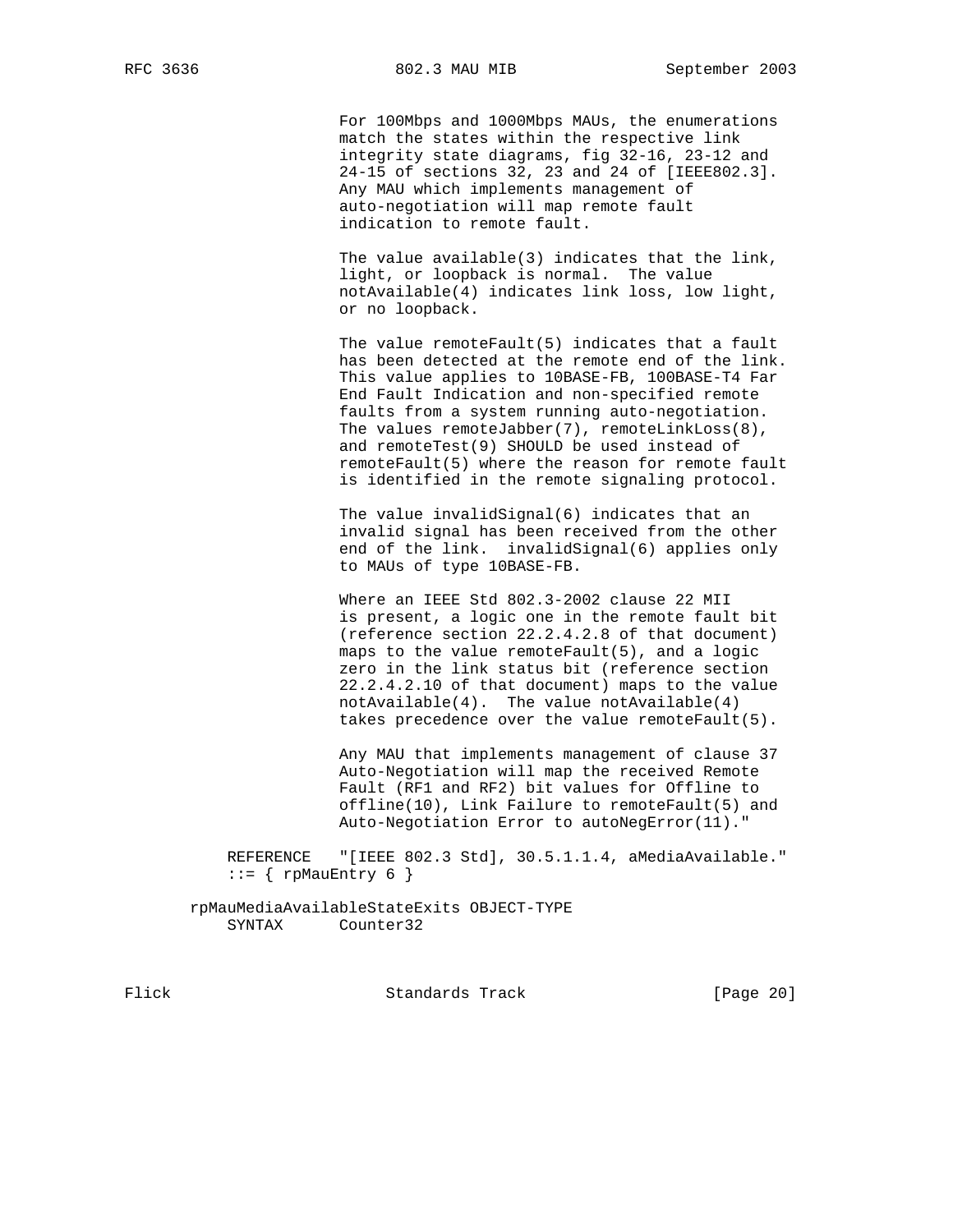MAX-ACCESS read-only STATUS current DESCRIPTION "A count of the number of times that rpMauMediaAvailable for this MAU instance leaves the state available(3). Discontinuities in the value of this counter can occur at re-initialization of the management system, and at other times as indicated by the value of rptrMonitorPortLastChange." REFERENCE "[IEEE 802.3 Std], 30.5.1.1.5, aLoseMediaCounter. RFC 2108, rptrMonitorPortLastChange"  $::= \{$  rpMauEntry 7  $\}$  rpMauJabberState OBJECT-TYPE SYNTAX INTEGER { other(1), unknown(2), noJabber(3), jabbering(4)<br>} } MAX-ACCESS read-only STATUS current DESCRIPTION "The value other(1) is returned if the jabber state is not 2, 3, or 4. The agent MUST always return other(1) for MAU type dot3MauTypeAUI. The value unknown(2) is returned when the MAU's true state is unknown; for example, when it is being initialized. If the MAU is not jabbering the agent returns noJabber(3). This is the 'normal' state. If the MAU is in jabber state the agent returns the jabbering(4) value." REFERENCE "[IEEE 802.3 Std], 30.5.1.1.6, aJabber.jabberFlag."  $::=$  { rpMauEntry 8 } rpMauJabberingStateEnters OBJECT-TYPE SYNTAX Counter32 MAX-ACCESS read-only STATUS current DESCRIPTION "A count of the number of times that mauJabberState for this MAU instance enters the state jabbering(4). For MAUs of type

Flick **Standards Track** [Page 21]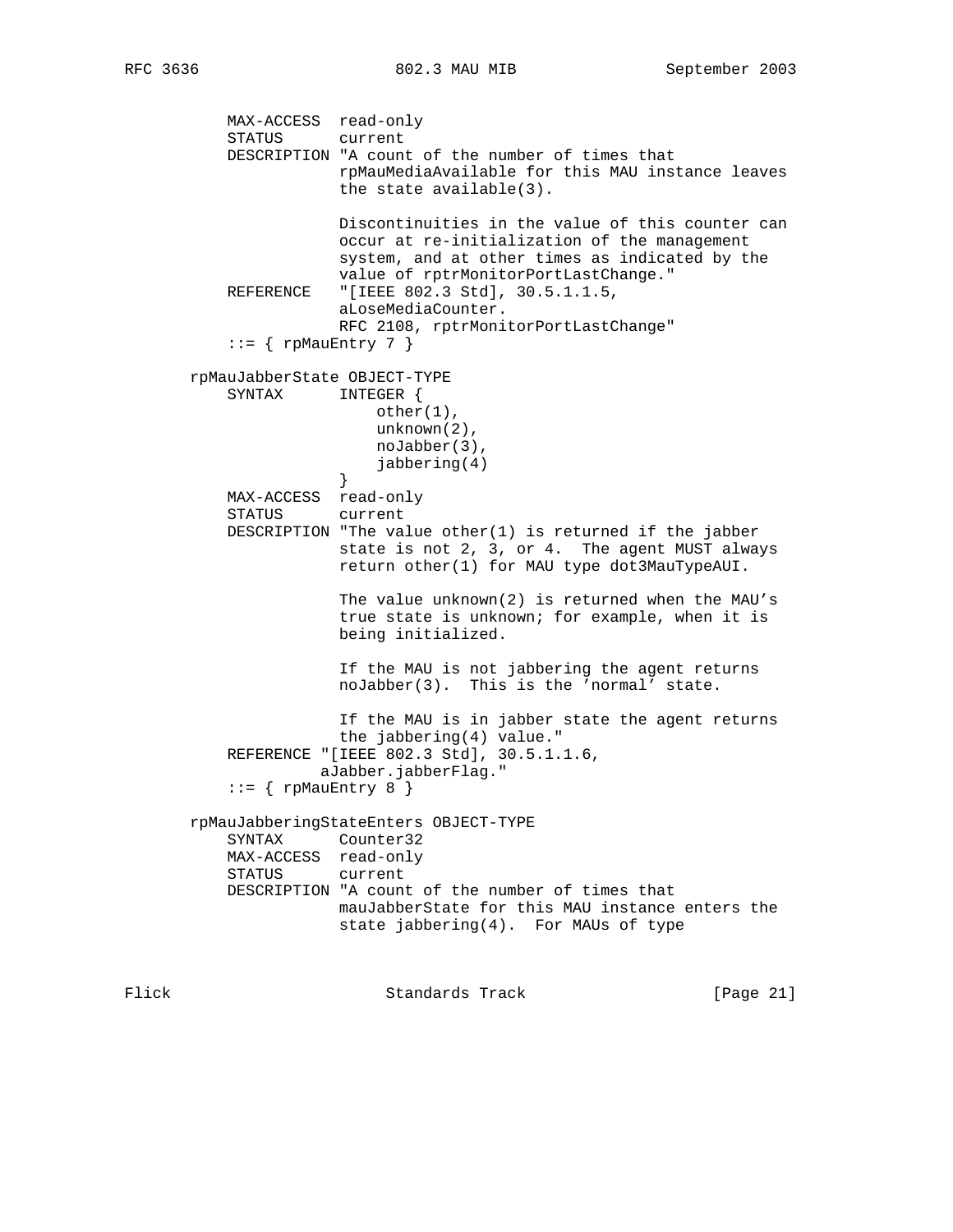dot3MauTypeAUI, dot3MauType100BaseT4, dot3MauType100BaseTX, dot3MauType100BaseFX and all 1000Mbps types, this counter will always indicate zero. Discontinuities in the value of this counter can occur at re-initialization of the management

 system, and at other times as indicated by the value of rptrMonitorPortLastChange." REFERENCE "[IEEE 802.3 Std], 30.5.1.1.6, aJabber.jabberCounter. RFC 2108, rptrMonitorPortLastChange"  $::=$  { rpMauEntry 9 }

rpMauFalseCarriers OBJECT-TYPE

 SYNTAX Counter32 MAX-ACCESS read-only STATUS current DESCRIPTION "A count of the number of false carrier events during IDLE in 100BASE-X links. This counter does not increment at the symbol rate. It can increment after a valid carrier completion at a

carrier event.

 This counter increments only for MAUs of type dot3MauType100BaseT4, dot3MauType100BaseTX, and dot3MauType100BaseFX and all 1000Mbps types.

maximum rate of once per 100 ms until the next

 For all other MAU types, this counter will always indicate zero.

 The approximate minimum time for rollover of this counter is 7.4 hours.

 Discontinuities in the value of this counter can occur at re-initialization of the management system, and at other times as indicated by the value of rptrMonitorPortLastChange."<br>REFERENCE "[IEEE 802.3 Std], 30.5.1.1.10, aFal "[IEEE 802.3 Std], 30.5.1.1.10, aFalseCarriers. RFC 2108, rptrMonitorPortLastChange"  $::=$  { rpMauEntry 10 }

 -- The rpJackTable applies to MAUs attached to repeaters -- which have one or more external jacks (connectors).

 rpJackTable OBJECT-TYPE SYNTAX SEQUENCE OF RpJackEntry

Flick Standards Track [Page 22]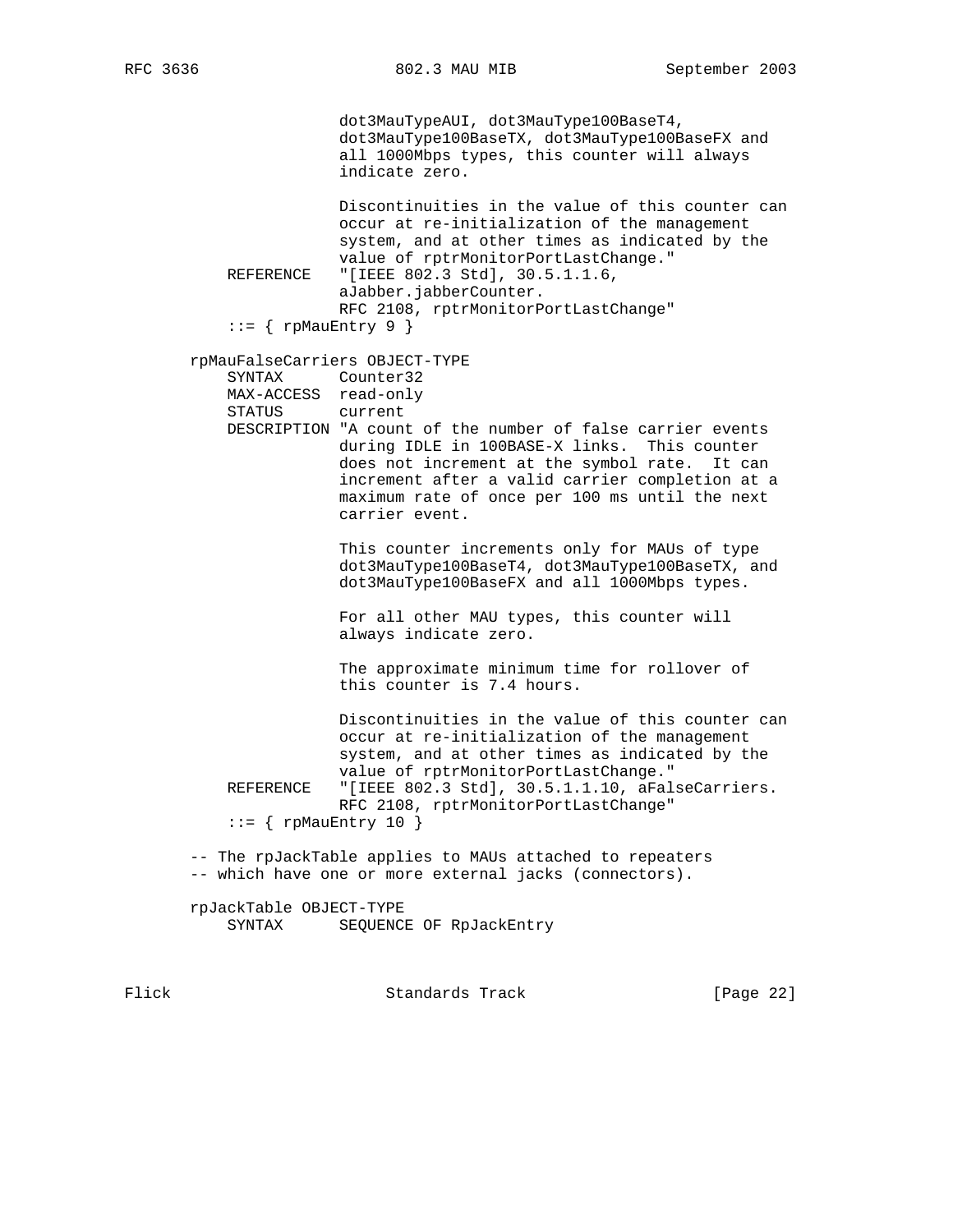```
 MAX-ACCESS not-accessible
          STATUS current
          DESCRIPTION "Information about the external jacks attached
                    to MAUs attached to the ports of a repeater."
           ::= { dot3RpMauBasicGroup 2 }
       rpJackEntry OBJECT-TYPE
         SYNTAX RpJackEntry
          MAX-ACCESS not-accessible
          STATUS current
          DESCRIPTION "An entry in the table, containing information
                    about a particular jack."
          INDEX { rpMauGroupIndex,
                       rpMauPortIndex,
                       rpMauIndex,
                       rpJackIndex
 }
          ::= { rpJackTable 1 }
       RpJackEntry ::=
          SEQUENCE {
              rpJackIndex Integer32,
          rpJackType JackType JackType
 }
       rpJackIndex OBJECT-TYPE
          SYNTAX Integer32 (1..2147483647)
          MAX-ACCESS not-accessible
          STATUS current
          DESCRIPTION "This variable uniquely identifies the jack
                    described by this entry from among other jacks
                     attached to the same MAU (rpMauIndex)."
          ::= { rpJackEntry 1 }
       rpJackType OBJECT-TYPE
          SYNTAX JackType
          MAX-ACCESS read-only
          STATUS current
          DESCRIPTION "The jack connector type, as it appears on the
                     outside of the system."
          ::= \{ rpJackEntry 2 \} --
       -- The Basic Interface MAU Table
      - - ifMauTable OBJECT-TYPE
         SYNTAX SEQUENCE OF IfMauEntry
```
Flick Standards Track [Page 23]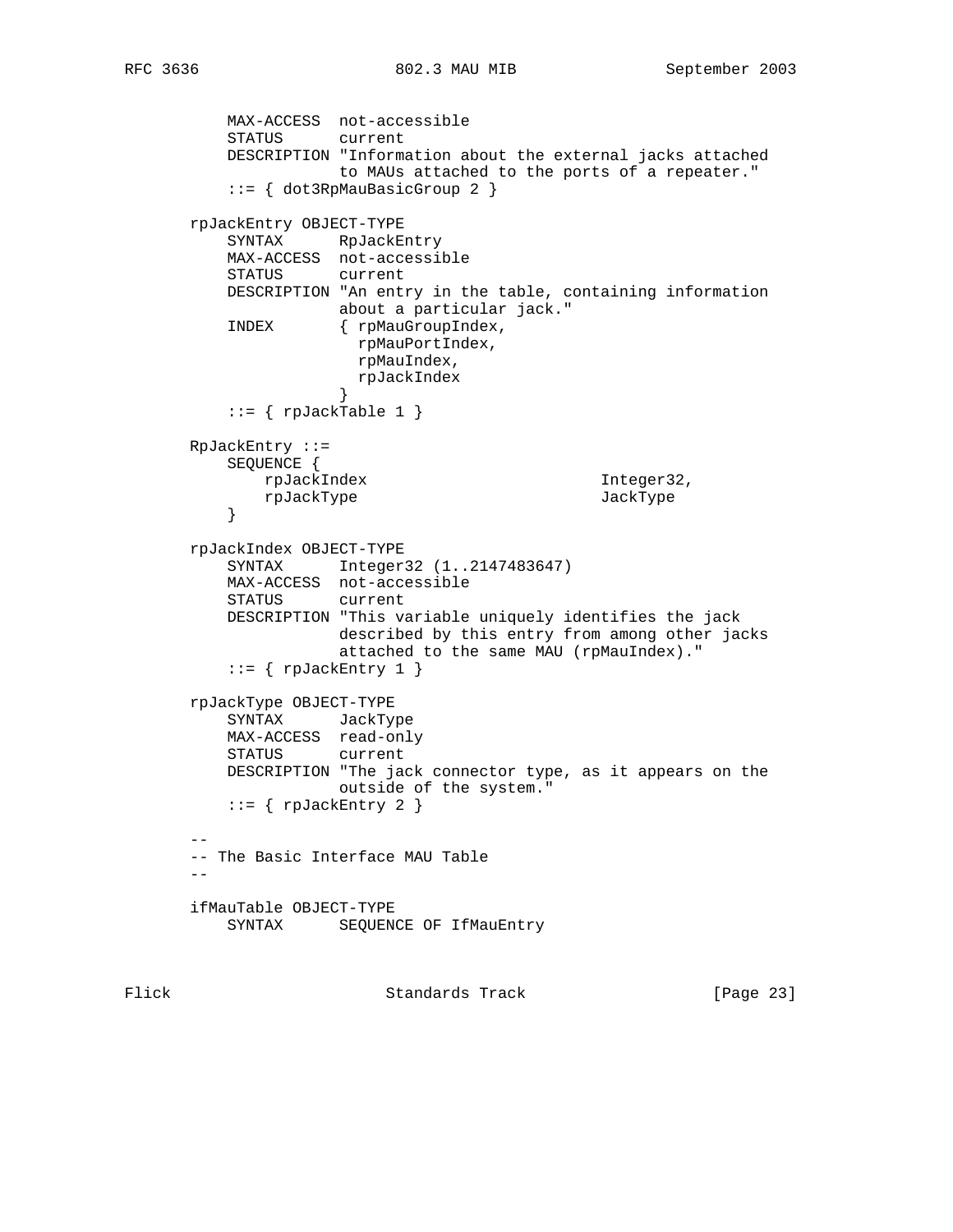MAX-ACCESS not-accessible STATUS current DESCRIPTION "Table of descriptive and status information about MAU(s) attached to an interface." ::= { dot3IfMauBasicGroup 1 } ifMauEntry OBJECT-TYPE SYNTAX IfMauEntry MAX-ACCESS not-accessible STATUS current DESCRIPTION "An entry in the table, containing information about a single MAU." INDEX { ifMauIfIndex, ifMauIndex<br>} }  $::=$  { ifMauTable 1 } IfMauEntry ::= SEQUENCE { ifMauIfIndex InterfaceIndex, ifMauIndex Integer32, ifMauType AutonomousType, ifMauStatus in the INTEGER, ifMauMediaAvailable in the INTEGER, ifMauMediaAvailableStateExits Counter32, ifMauJabberState INTEGER, ifMauJabberingStateEnters Counter32, ifMauFalseCarriers and Counter32, ifMauTypeList Integer32, ifMauDefaultType and autonomousType, ifMauAutoNegSupported TruthValue, ifMauTypeListBits BITS, ifMauHCFalseCarriers Counter64 } ifMauIfIndex OBJECT-TYPE SYNTAX InterfaceIndex MAX-ACCESS read-only -- read-only since originally an -- SMIv1 index STATUS current DESCRIPTION "This variable uniquely identifies the interface to which the MAU described by this entry is connected." REFERENCE "RFC 2863, ifIndex"  $::=$  { ifMauEntry 1 } ifMauIndex OBJECT-TYPE SYNTAX Integer32 (1..2147483647)

Flick Standards Track [Page 24]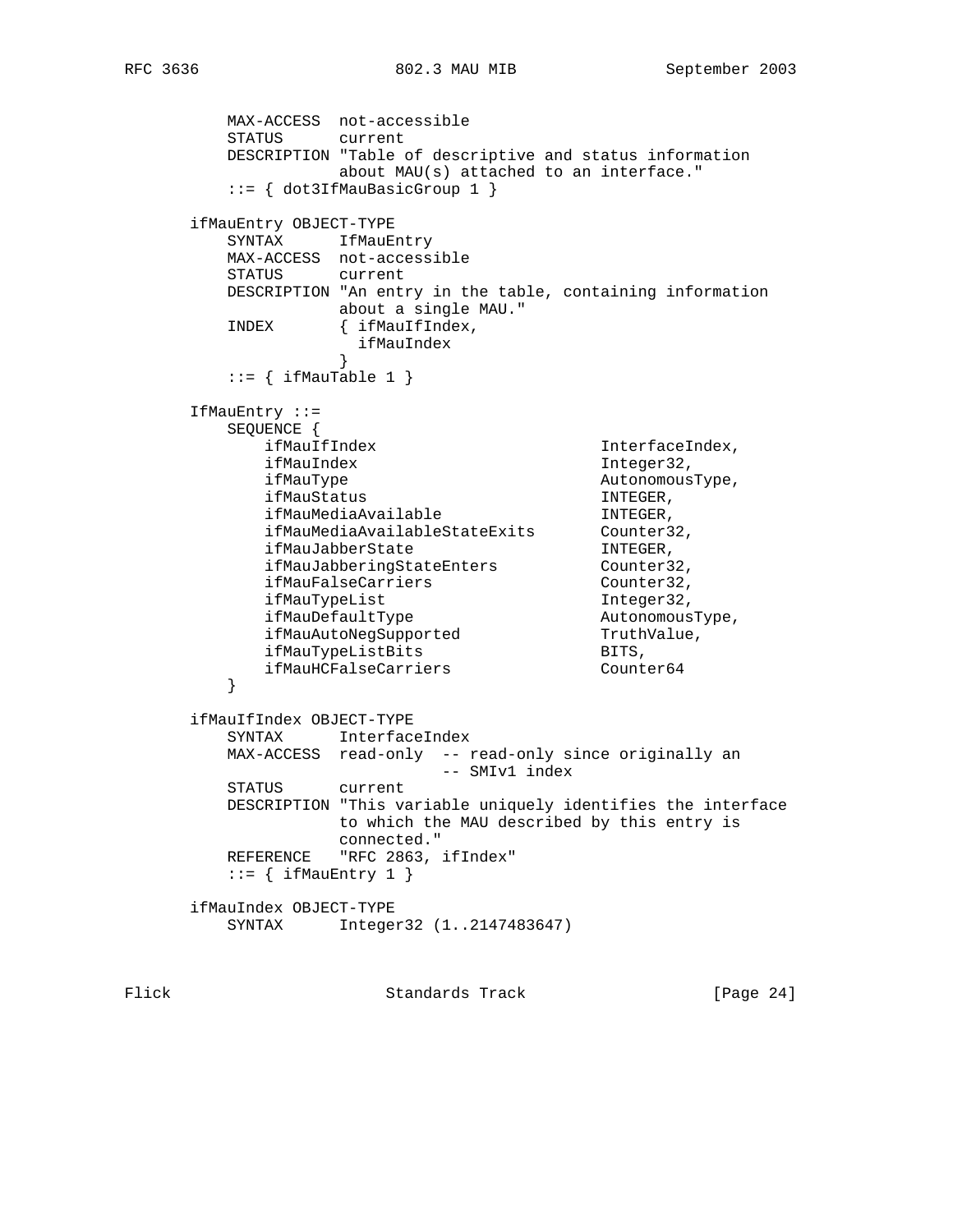```
 MAX-ACCESS read-only -- read-only since originally an
                                  -- SMIv1 index
           STATUS current
           DESCRIPTION "This variable uniquely identifies the MAU
                      described by this entry from among other MAUs
                       connected to the same interface (ifMauIfIndex)."
          REFERENCE "[IEEE 802.3 Std], 30.5.1.1.1, aMAUID."
          ::= { ifMauEntry 2 }
       ifMauType OBJECT-TYPE
           SYNTAX AutonomousType
           MAX-ACCESS read-only
           STATUS current
           DESCRIPTION "This object identifies the MAU type. Values for
                       standard IEEE 802.3 MAU types are defined above.
                       If the MAU type is unknown, the object identifier
                      unknownMauType OBJECT IDENTIFIER ::= \{ 0 0 \} is returned. Note that unknownMauType is a
                       syntactically valid object identifier, and any
                       conformant implementation of ASN.1 and the BER
                       must be able to generate and recognize this
                       value.
                       This object represents the operational type of
                       the MAU, as determined by either (1) the result
                       of the auto-negotiation function or (2) if
                       auto-negotiation is not enabled or is not
                       implemented for this MAU, by the value of the
                       object ifMauDefaultType. In case (2), a set to
                       the object ifMauDefaultType will force the MAU
                       into the new operating mode."
          REFERENCE "[IEEE 802.3 Std], 30.5.1.1.2, aMAUType."
          ::= { ifMauEntry 3 }
       ifMauStatus OBJECT-TYPE
           SYNTAX INTEGER {
                           other(1),
                           unknown(2),
                           operational(3),
                           standby(4),
                           shutdown(5),
                      reset(6)<br>}
 }
           MAX-ACCESS read-write
           STATUS current
           DESCRIPTION "The current state of the MAU. This object MAY
```
Flick Standards Track [Page 25]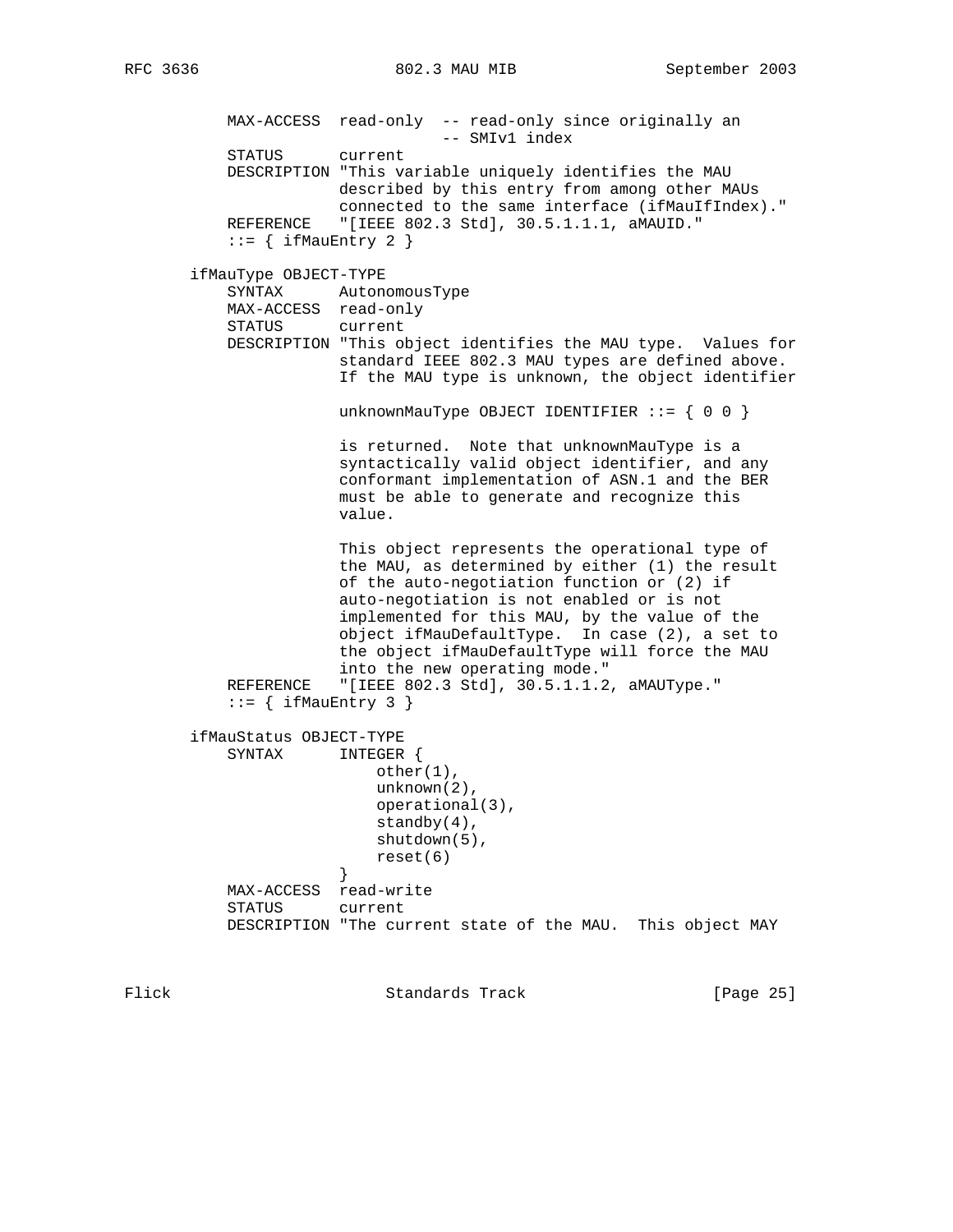be implemented as a read-only object by those agents and MAUs that do not implement software control of the MAU state. Some agents may not support setting the value of this object to some of the enumerated values.

 The value other(1) is returned if the MAU is in a state other than one of the states 2 through  $\overline{6}$ .

> The value unknown(2) is returned when the MAU's true state is unknown; for example, when it is being initialized.

> A MAU in the operational(3) state is fully functional, operates, and passes signals to its attached DTE or repeater port in accordance to its specification.

 A MAU in standby(4) state forces DI and CI to idle and the media transmitter to idle or fault, if supported. Standby(4) mode only applies to link type MAUs. The state of ifMauMediaAvailable is unaffected.

 A MAU in shutdown(5) state assumes the same condition on DI, CI, and the media transmitter as though it were powered down or not connected. The MAU MAY return other(1) value for the ifMauJabberState and ifMauMediaAvailable objects when it is in this state. For an AUI, this state will remove power from the AUI.

 Setting this variable to the value reset(6) resets the MAU in the same manner as a power-off, power-on cycle of at least one-half second would. The agent is not required to return the value reset (6).

 Setting this variable to the value operational(3), standby(4), or shutdown(5) causes the MAU to assume the respective state except that setting a mixing-type MAU or an AUI to standby(4) will cause the MAU to enter the shutdown state." REFERENCE "[IEEE 802.3 Std], 30.5.1.1.7, aMAUAdminState, 30.5.1.2.2, acMAUAdminControl, and 30.5.1.2.1, acResetMAU."

Flick Standards Track [Page 26]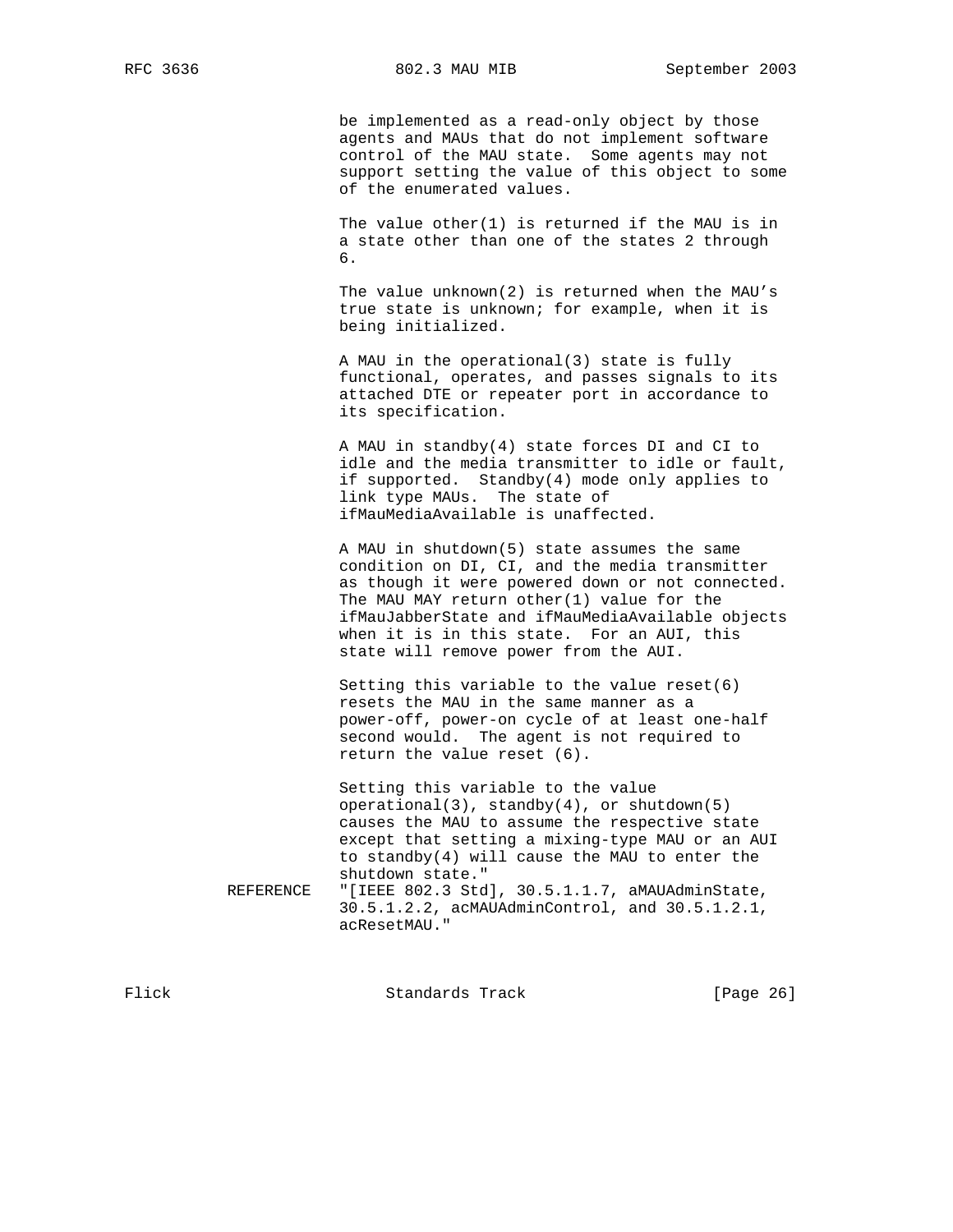```
::= { ifMauEntry 4 }
        ifMauMediaAvailable OBJECT-TYPE
           SYNTAX INTEGER {
                            other(1),
                            unknown(2),
                            available(3),
                            notAvailable(4),
                            remoteFault(5),
                            invalidSignal(6),
                            remoteJabber(7),
                            remoteLinkLoss(8),
                            remoteTest(9),
                            offline(10),
                            autoNegError(11),
                            pmdLinkFault(12),
                            wisFrameLoss(13),
                            wisSignalLoss(14),
                           pcsLinkFault(15),
                            excessiveBER(16),
                            dxsLinkFault(17),
                       pxsLinkFault(18)<br>}
 }
           MAX-ACCESS read-only
           STATUS current
           DESCRIPTION "If the MAU is a link or fiber type (FOIRL,
                        10BASE-T, 10BASE-F) then this is equivalent to
                        the link test fail state/low light function.
                        For an AUI or a coax (including broadband) MAU
                        this indicates whether or not loopback is
                        detected on the DI circuit. The value of this
                        attribute persists between packets for MAU types
                       AUI, 10BASE5, 10BASE2, 10BROAD36, and 10BASE-FP.
                       The value other(1) is returned if the
                       mediaAvailable state is not one of 2 through 18.
                        The value unknown(2) is returned when the MAU's
                        true state is unknown; for example, when it is
                       being initialized. At power-up or following a
                       reset, the value of this attribute will be
                       unknown for AUI, coax, and 10BASE-FP MAUs. For
                       these MAUs loopback will be tested on each
                        transmission during which no collision is
                       detected. If DI is receiving input when DO
                       returns to IDL after a transmission and there
                       has been no collision during the transmission
                        then loopback will be detected. The value of
```
Flick **Standards Track** [Page 27]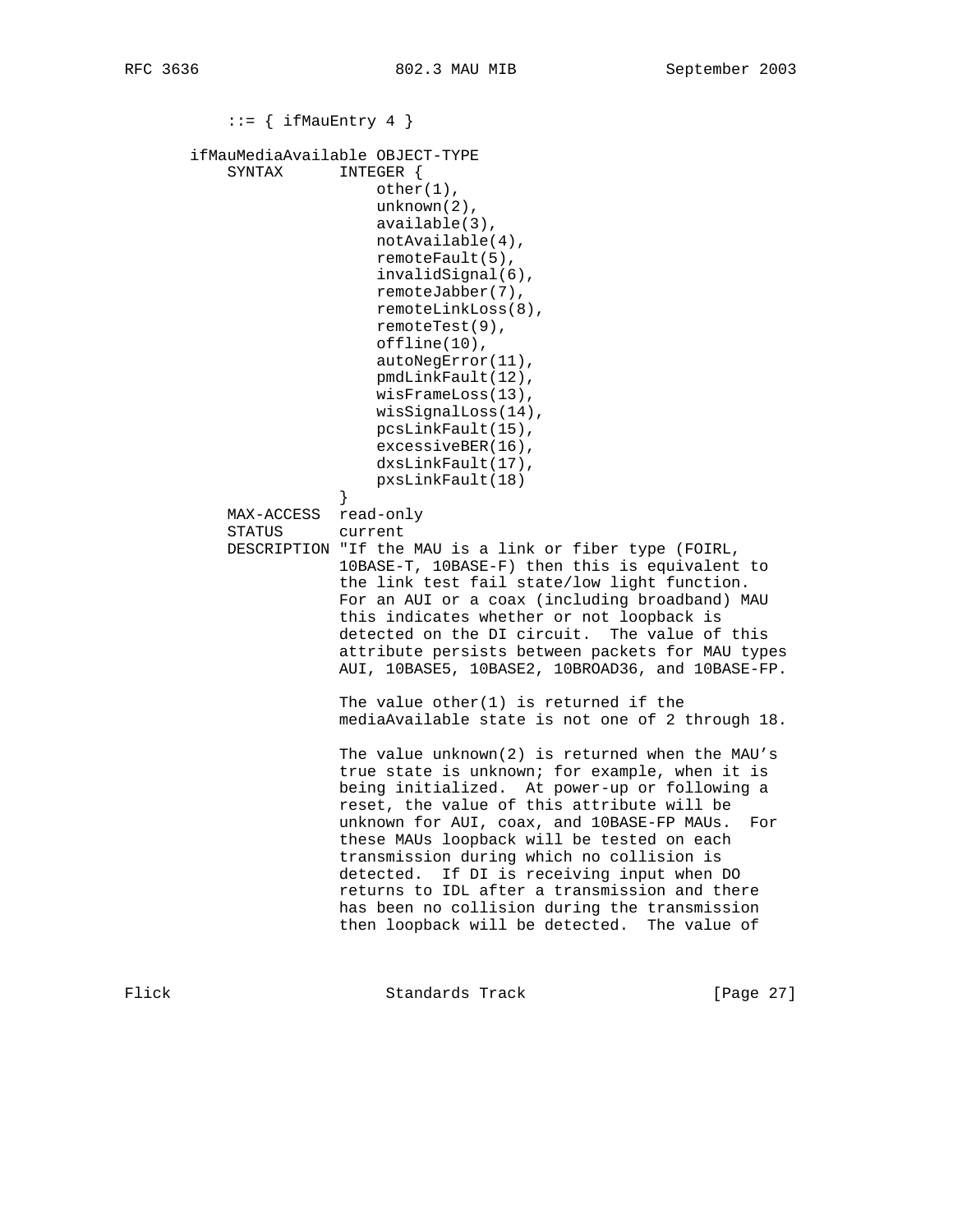this attribute will only change during non-collided transmissions for AUI, coax, and 10BASE-FP MAUs.

 For 100Mbps and 1000Mbps MAUs, the enumerations match the states within the respective link integrity state diagrams, fig 32-16, 23-12 and 24-15 of sections 32, 23 and 24 of [IEEE802.3]. Any MAU which implements management of auto-negotiation will map remote fault indication to remote fault.

 The value available(3) indicates that the link, light, or loopback is normal. The value notAvailable(4) indicates link loss, low light, or no loopback.

 The value remoteFault(5) indicates that a fault has been detected at the remote end of the link. This value applies to 10BASE-FB, 100BASE-T4 Far End Fault Indication and non-specified remote faults from a system running auto-negotiation. The values remoteJabber(7), remoteLinkLoss(8), and remoteTest(9) SHOULD be used instead of remoteFault(5) where the reason for remote fault is identified in the remote signaling protocol. The value invalidSignal(6) indicates that an invalid signal has been received from the other end of the link. invalidSignal(6) applies only to MAUs of type 10BASE-FB.

 Where an IEEE Std 802.3-2002 clause 22 MII is present, a logic one in the remote fault bit (reference section 22.2.4.2.8 of that document) maps to the value remoteFault(5), and a logic zero in the link status bit (reference section 22.2.4.2.10 of that document) maps to the value notAvailable(4). The value notAvailable(4) takes precedence over the value remoteFault(5).

 Any MAU that implements management of clause 37 Auto-Negotiation will map the received RF1 and RF2 bit values for Offline to offline(10), Link Failure to remoteFault(5) and Auto-Negotiation Error to autoNegError(11).

 For 10 Gb/s, the enumerations map to the states within the Reconciliation Sublayer state diagram

Flick Standards Track [Page 28]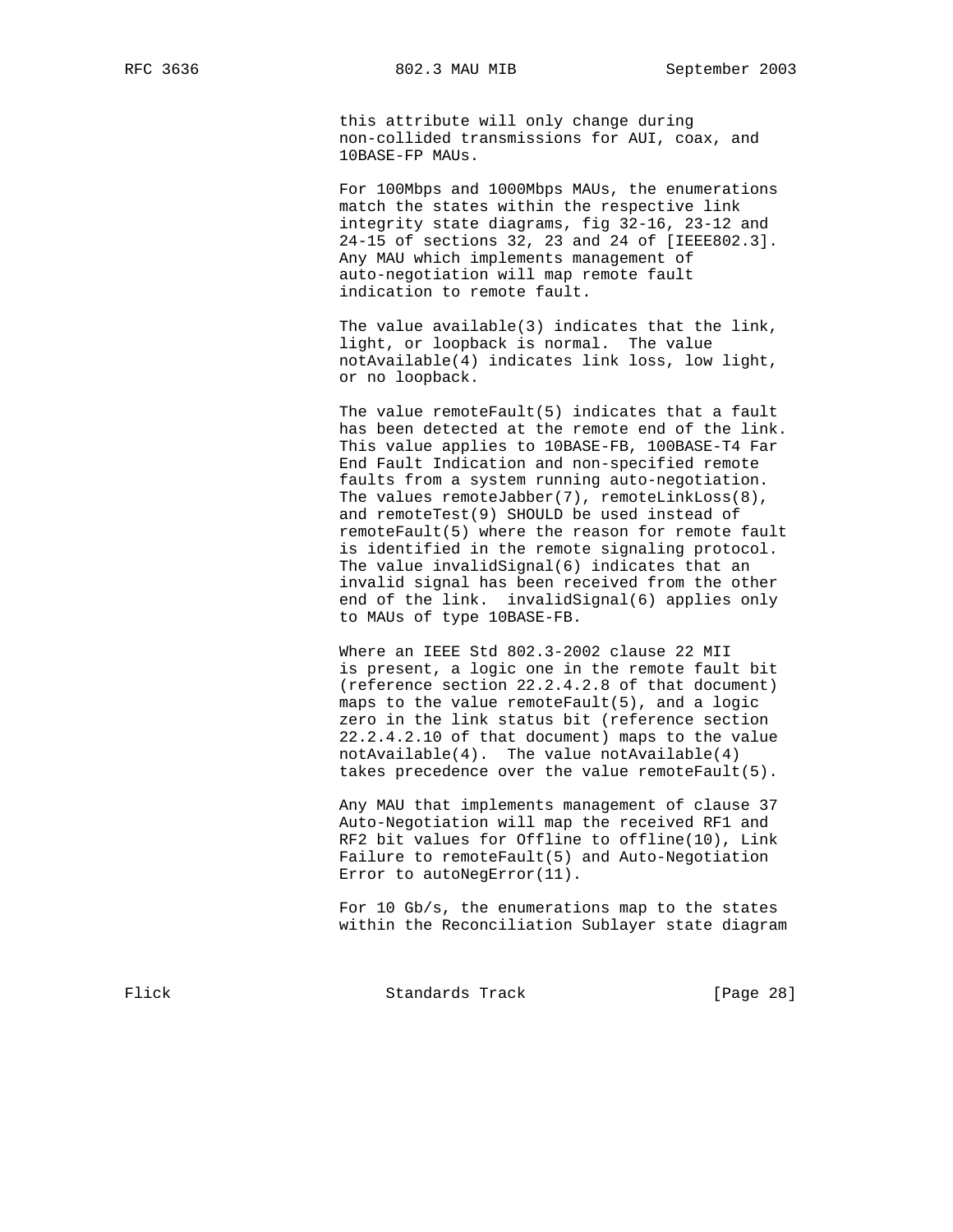as follows: NoFault maps to the enumeration 'available(3)' LocalFault maps to the enumeration 'notAvailable(4)' RemoteFault maps to the enumeration 'remoteFault(5)' The enumerations 'pmdLinkFault(12)', 'wisFrameLoss(13)', 'wisSignalLoss(14)', 'pcsLinkFault(15)', 'excessiveBER(16)', and 'dxsLinkFault(17)' and 'pxsLinkFault(18)' should be used instead of the enumeration 'notAvailable(4)' where the reason for the local fault can be identified through the use of the MDIO Interface. Where multiple reasons for the local fault state can be identified only the highest precedence error should be reported. The precedence in descending order is as follows: pxsLinkFault pmdLinkFault wisFrameLoss wisSignalLoss pcsLinkFault excessiveBER dxsLinkFault" REFERENCE "[IEEE 802.3 Std], 30.5.1.1.4, aMediaAvailable."  $::=$  { ifMauEntry 5 } ifMauMediaAvailableStateExits OBJECT-TYPE SYNTAX Counter32 MAX-ACCESS read-only STATUS current DESCRIPTION "A count of the number of times that ifMauMediaAvailable for this MAU instance leaves the state available(3). Discontinuities in the value of this counter can occur at re-initialization of the management system, and at other times as indicated by the value of ifCounterDiscontinuityTime."<br>REFERENCE "[IEEE 802.3 Std], 30.5.1.1.5, "[IEEE 802.3 Std], 30.5.1.1.5, aLoseMediaCounter. RFC 2863, ifCounterDiscontinuityTime."  $::=$  { ifMauEntry 6 } ifMauJabberState OBJECT-TYPE SYNTAX INTEGER {

Flick Standards Track [Page 29]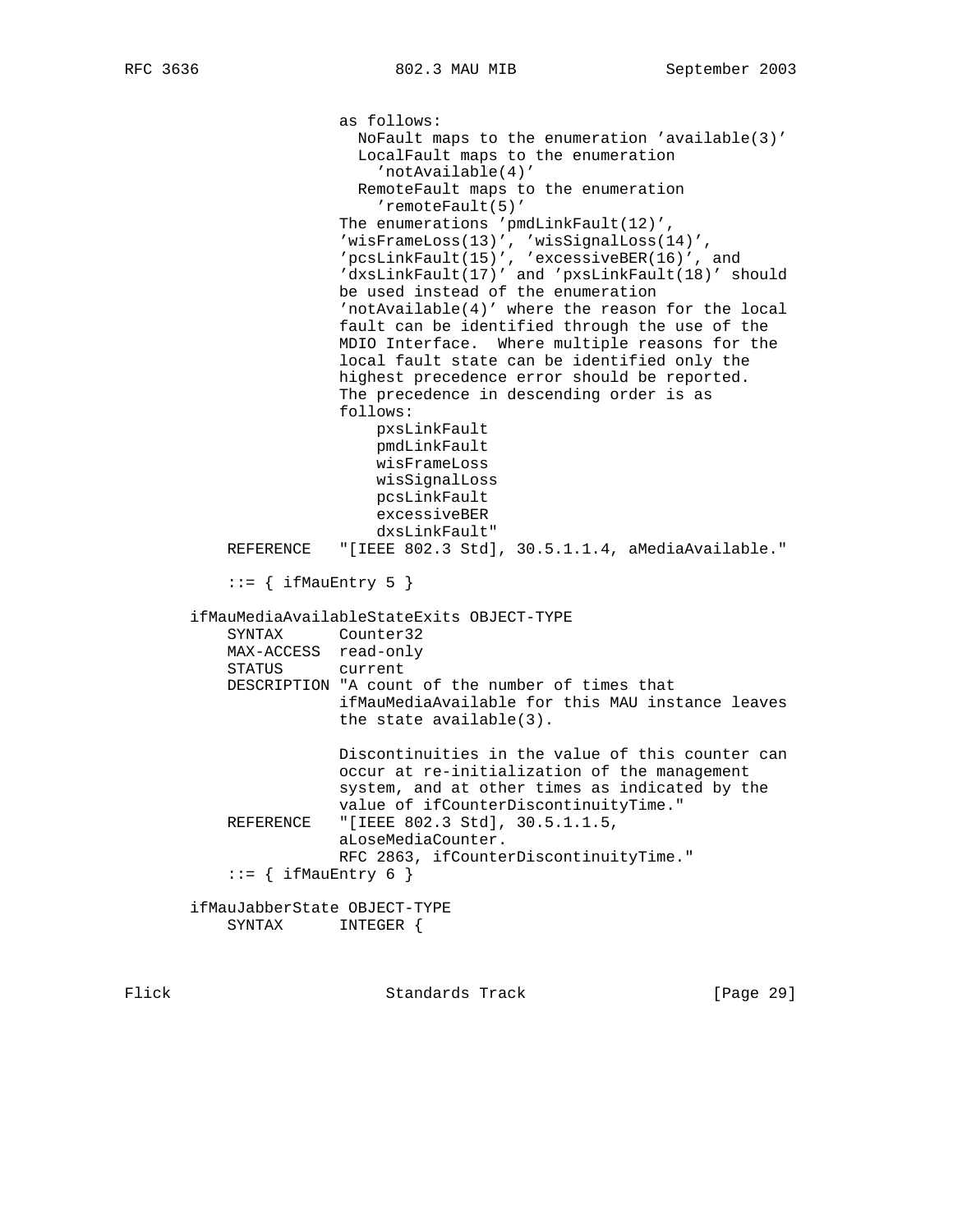other(1), unknown(2), noJabber(3), jabbering(4) } MAX-ACCESS read-only STATUS current DESCRIPTION "The value other $(1)$  is returned if the jabber state is not 2, 3, or 4. The agent MUST always return other(1) for MAU type dot3MauTypeAUI. The value unknown(2) is returned when the MAU's true state is unknown; for example, when it is being initialized. If the MAU is not jabbering the agent returns noJabber(3). This is the 'normal' state. If the MAU is in jabber state the agent returns the jabbering(4) value." REFERENCE "[IEEE 802.3 Std], 30.5.1.1.6, aJabber.jabberFlag."  $::=$  { ifMauEntry 7 } ifMauJabberingStateEnters OBJECT-TYPE SYNTAX Counter32 MAX-ACCESS read-only STATUS current DESCRIPTION "A count of the number of times that mauJabberState for this MAU instance enters the state jabbering(4). This counter will always indicate zero for MAUs of type dot3MauTypeAUI and those of speeds above 10Mbps. Discontinuities in the value of this counter can occur at re-initialization of the management system, and at other times as indicated by the value of ifCounterDiscontinuityTime." REFERENCE "[IEEE 802.3 Std], 30.5.1.1.6, aJabber.jabberCounter. RFC 2863, ifCounterDiscontinuityTime."  $::=$  { ifMauEntry 8 } ifMauFalseCarriers OBJECT-TYPE SYNTAX Counter32 MAX-ACCESS read-only STATUS current DESCRIPTION "A count of the number of false carrier events

Flick **Standards Track** [Page 30]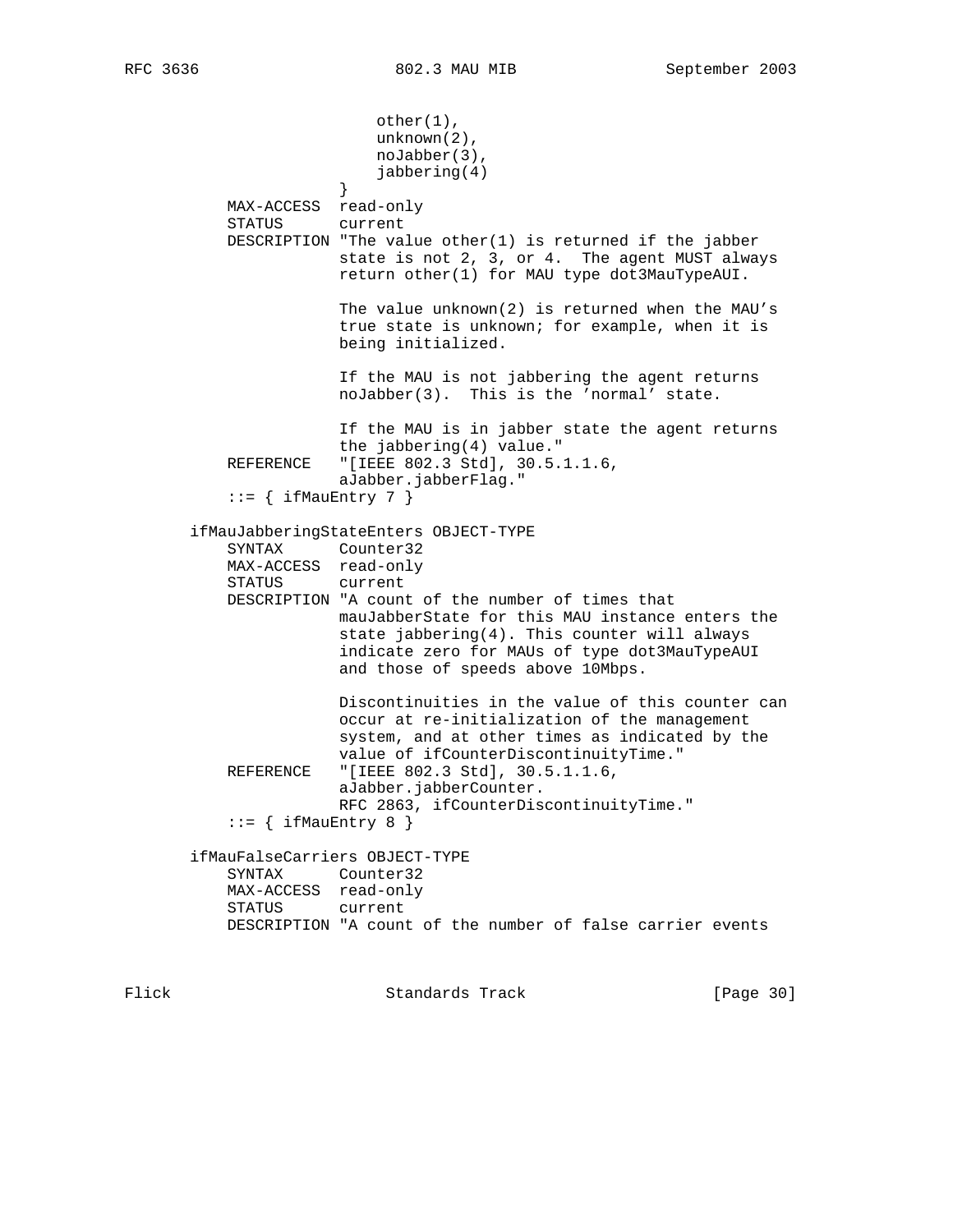during IDLE in 100BASE-X and 1000BASE-X links.

 For all other MAU types, this counter will always indicate zero. This counter does not increment at the symbol rate.

 It can increment after a valid carrier completion at a maximum rate of once per 100 ms for 100BASE-X and once per 10us for 1000BASE-X until the next CarrierEvent.

 This counter can roll over very quickly. A management station is advised to poll the ifMauHCFalseCarriers instead of this counter in order to avoid loss of information.

 Discontinuities in the value of this counter can occur at re-initialization of the management system, and at other times as indicated by the value of ifCounterDiscontinuityTime." REFERENCE "[IEEE 802.3 Std], 30.5.1.1.10, aFalseCarriers. RFC 2863, ifCounterDiscontinuityTime."

 $::=$  { ifMauEntry 9 }

### ifMauTypeList OBJECT-TYPE

 SYNTAX Integer32 MAX-ACCESS read-only STATUS deprecated DESCRIPTION "\*\*\*\*\*\*\*\*\* THIS OBJECT IS DEPRECATED \*\*\*\*\*\*\*\*\*\*

> This object has been deprecated in favour of ifMauTypeListBits.

 A value that uniquely identifies the set of possible IEEE 802.3 types that the MAU could be. The value is a sum which initially takes the value zero. Then, for each type capability of this MAU, 2 raised to the power noted below is added to the sum. For example, a MAU which has the capability to be only 10BASE-T would have a value of 512 (2\*\*9). In contrast, a MAU which supports both 10Base-T (full duplex) and 100BASE-TX (full duplex) would have a value of  $((2**11) + (2**16))$  or 67584.

 The powers of 2 assigned to the capabilities are these:

Flick Standards Track [Page 31]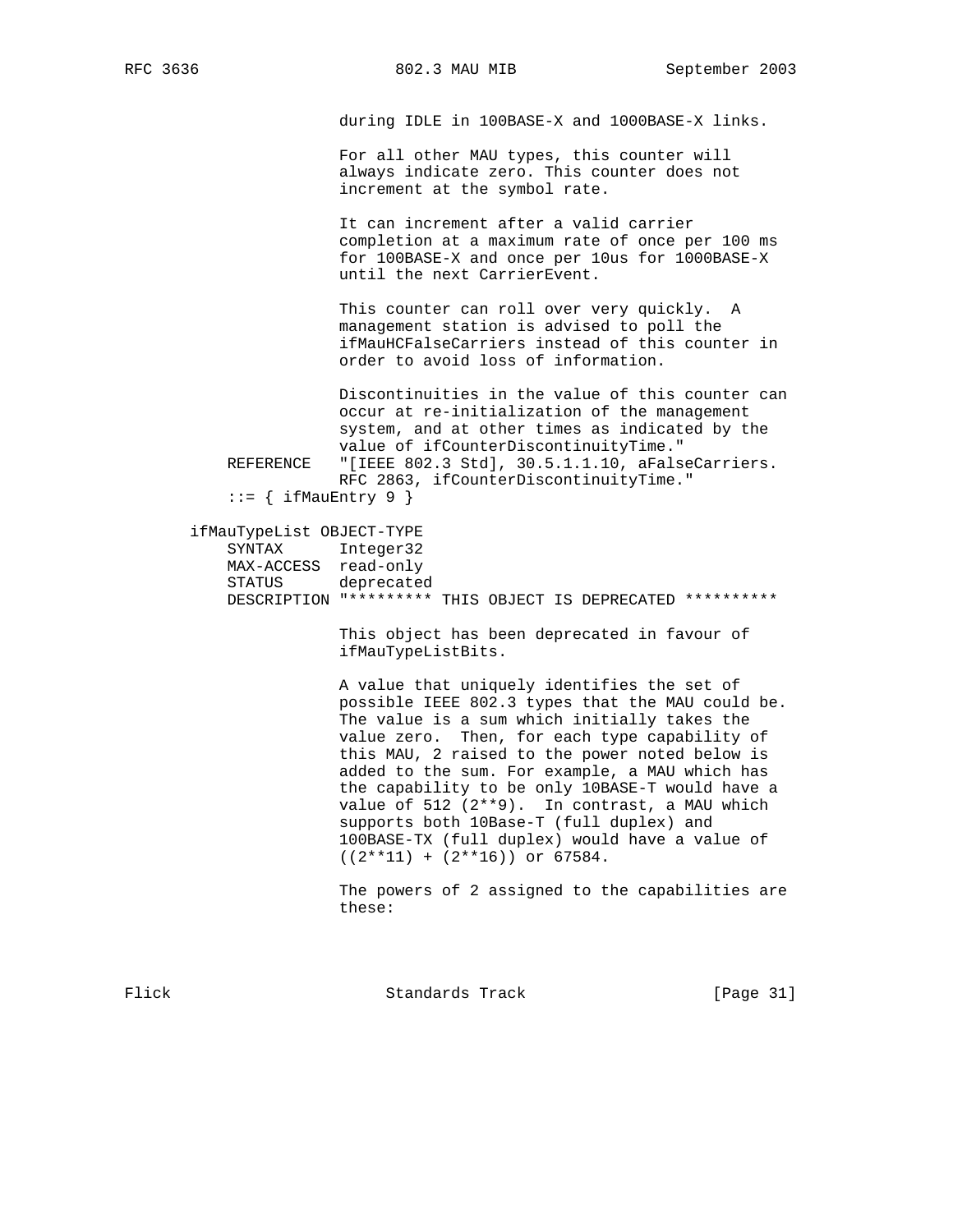Power Capability 0 other or unknown 1 AUI 2 10BASE-5 3 FOIRL 4 10BASE-2<br>5 10BASE-T 10BASE-T duplex mode unknown 6 10BASE-FP 7 10BASE-FB 8 10BASE-FL duplex mode unknown 9 10BROAD36 10 10BASE-T half duplex mode 11 10BASE-T full duplex mode 12 10BASE-FL half duplex mode 13 10BASE-FL full duplex mode 14 100BASE-T4 15 100BASE-TX half duplex mode 16 100BASE-TX full duplex mode 17 100BASE-FX half duplex mode 18 100BASE-FX full duplex mode 19 100BASE-T2 half duplex mode 20 100BASE-T2 full duplex mode If auto-negotiation is present on this MAU, this object will map to ifMauAutoNegCapability."  $::=$  { ifMauEntry 10 } ifMauDefaultType OBJECT-TYPE SYNTAX AutonomousType MAX-ACCESS read-write STATUS current DESCRIPTION "This object identifies the default administrative baseband MAU type, to be used in conjunction with the operational MAU type denoted by ifMauType. The set of possible values for this object is the same as the set defined for the ifMauType object. This object represents the administratively-configured type of the MAU. If auto-negotiation is not enabled or is not implemented for this MAU, the value of this object determines the operational type of the MAU. In this case, a set to this object will force the MAU into the specified operating mode.

Flick Standards Track [Page 32]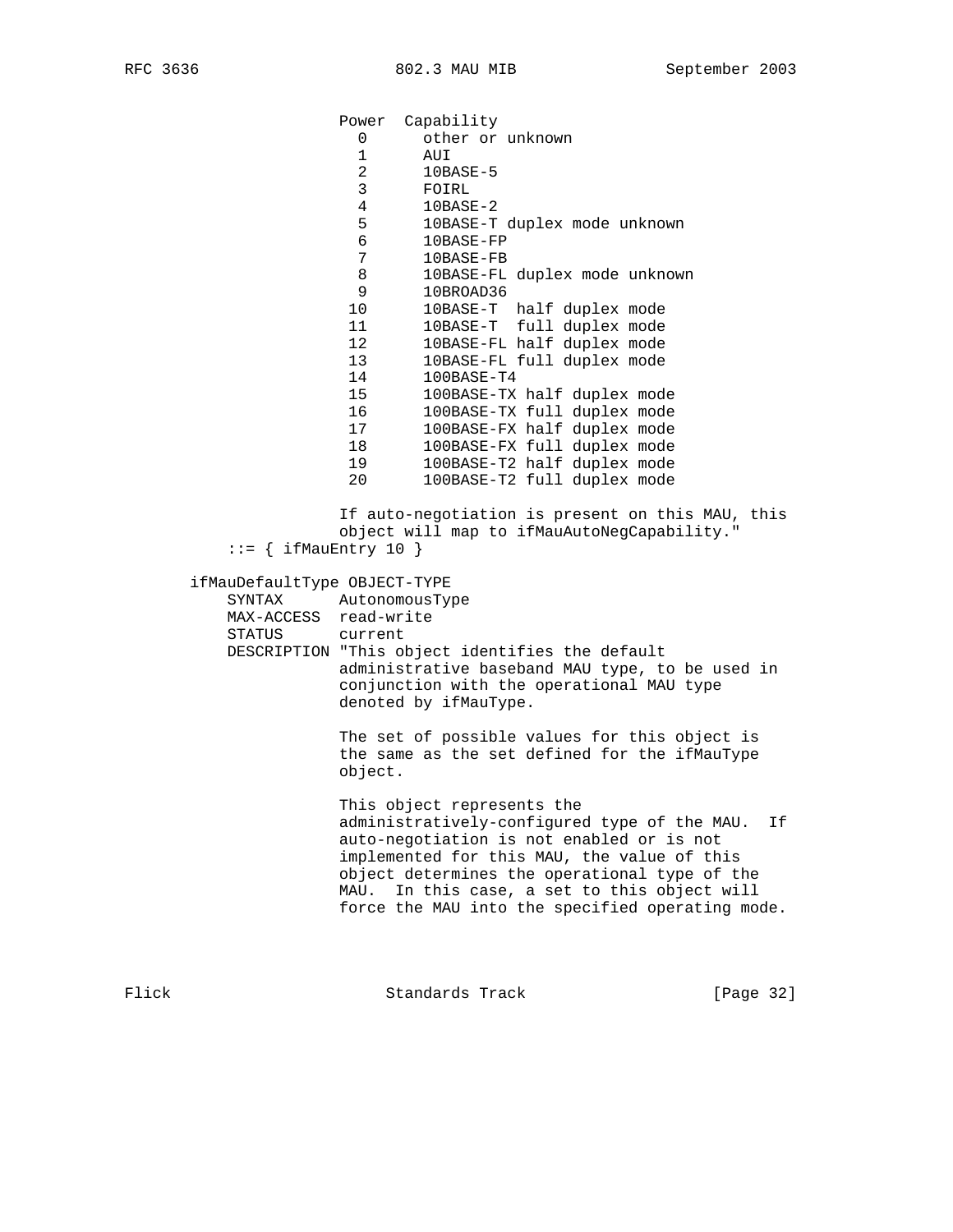```
 If auto-negotiation is implemented and enabled
                    for this MAU, the operational type of the MAU
                    is determined by auto-negotiation, and the value
                    of this object denotes the type to which the MAU
                    will automatically revert if/when
                    auto-negotiation is later disabled.
                    NOTE TO IMPLEMENTORS: It may be necessary to
                    provide for underlying hardware implementations
                    which do not follow the exact behavior specified
                    above. In particular, when
                    ifMauAutoNegAdminStatus transitions from enabled
                    to disabled, the agent implementation MUST
                    ensure that the operational type of the MAU (as
                    reported by ifMauType) correctly transitions to
                    the value specified by this object, rather than
                    continuing to operate at the value earlier
                    determined by the auto-negotiation function."
          REFERENCE "[IEEE 802.3 Std], 30.5.1.1.1, aMAUID, and
                    22.2.4.1.4."
         ::= { ifMauEntry 11 }
       ifMauAutoNegSupported OBJECT-TYPE
          SYNTAX TruthValue
          MAX-ACCESS read-only
          STATUS current
          DESCRIPTION "This object indicates whether or not
                    auto-negotiation is supported on this MAU."
         ::= { ifMauEntry 12 }
 ifMauTypeListBits OBJECT-TYPE
 SYNTAX BITS {
bOther(0), --- other or unknown
 bAUI(1), -- AUI
 b10base5(2), -- 10BASE-5
 bFoirl(3), -- FOIRL
 b10base2(4), -- 10BASE-2
 b10baseT(5), -- 10BASE-T duplex mode unknown
 b10baseFP(6), -- 10BASE-FP
b10baseFB(7),    -- 10BASE-FB
 b10baseFL(8), -- 10BASE-FL duplex mode unknown
 b10broad36(9), -- 10BROAD36
 b10baseTHD(10), -- 10BASE-T half duplex mode
 b10baseTFD(11), -- 10BASE-T full duplex mode
 b10baseFLHD(12), -- 10BASE-FL half duplex mode
             b10baseFLFD(13), -- 10BASE-FL full duplex mode
```
Flick Standards Track [Page 33]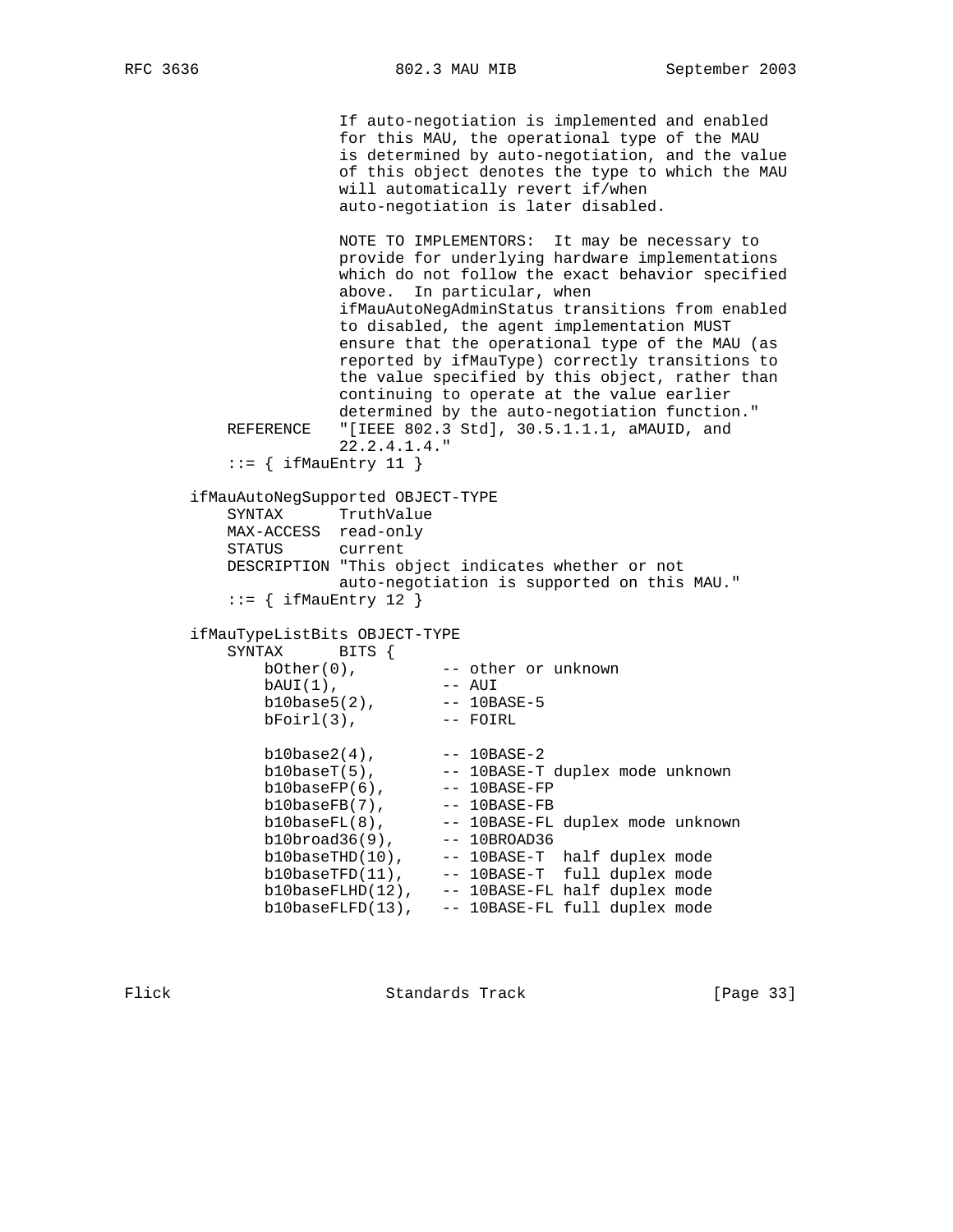```
 b100baseT4(14), -- 100BASE-T4
 b100baseTXHD(15), -- 100BASE-TX half duplex mode
 b100baseTXFD(16), -- 100BASE-TX full duplex mode
 b100baseFXHD(17), -- 100BASE-FX half duplex mode
              b100baseFXFD(18), -- 100BASE-FX full duplex mode
              b100baseT2HD(19), -- 100BASE-T2 half duplex mode
              b100baseT2FD(20), -- 100BASE-T2 full duplex mode
              b1000baseXHD(21), -- 1000BASE-X half duplex mode
              b1000baseXFD(22), -- 1000BASE-X full duplex mode
              b1000baseLXHD(23), -- 1000BASE-LX half duplex mode
              b1000baseLXFD(24), -- 1000BASE-LX full duplex mode
              b1000baseSXHD(25), -- 1000BASE-SX half duplex mode
              b1000baseSXFD(26), -- 1000BASE-SX full duplex mode
              b1000baseCXHD(27), -- 1000BASE-CX half duplex mode
              b1000baseCXFD(28), -- 1000BASE-CX full duplex mode
              b1000baseTHD(29), -- 1000BASE-T half duplex mode
              b1000baseTFD(30), -- 1000BASE-T full duplex mode
              b10GbaseX(31), -- 10GBASE-X
              b10GbaseLX4(32), -- 10GBASE-LX4
 b10GbaseR(33), -- 10GBASE-R
 b10GbaseER(34), -- 10GBASE-ER
 b10GbaseLR(35), -- 10GBASE-LR
 b10GbaseSR(36), -- 10GBASE-SR
 b10GbaseW(37), -- 10GBASE-W
b10GbaseEW(38),    -- 10GBASE-EW
 b10GbaseLW(39), -- 10GBASE-LW
 b10GbaseSW(40) -- 10GBASE-SW
 }
          MAX-ACCESS read-only
          STATUS current
          DESCRIPTION "A value that uniquely identifies the set of
                    possible IEEE 802.3 types that the MAU could be.
                     If auto-negotiation is present on this MAU, this
                     object will map to ifMauAutoNegCapabilityBits.
                     Note that this MAU may be capable of operating
                     as a MAU type that is beyond the scope of this
                     MIB. This is indicated by returning the
                     bit value bOther in addition to any bit values
                     for capabilities that are listed above."
         ::= { ifMauEntry 13 }
       ifMauHCFalseCarriers OBJECT-TYPE
          SYNTAX Counter64
          MAX-ACCESS read-only
          STATUS current
```
Flick Standards Track [Page 34]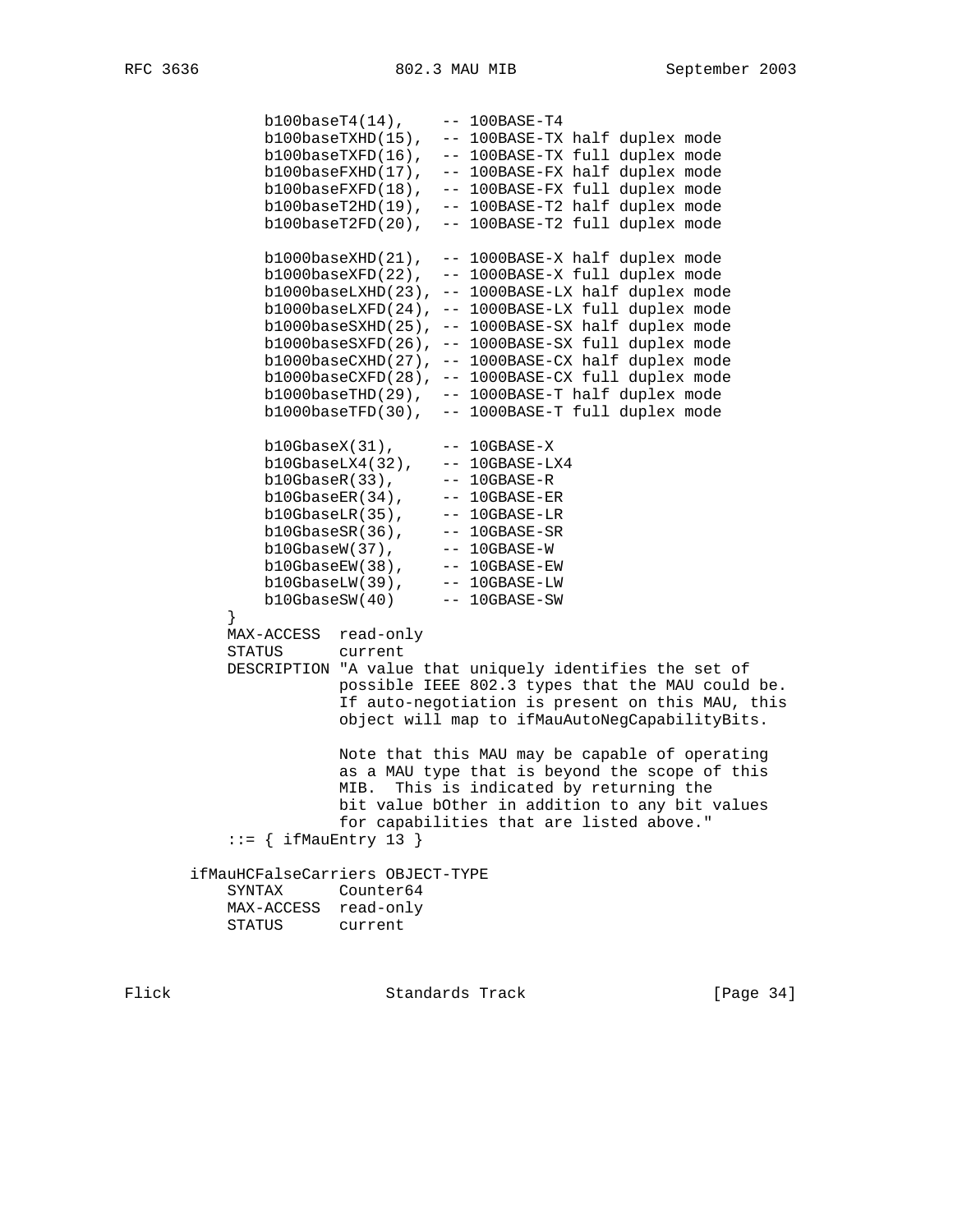DESCRIPTION "A count of the number of false carrier events during IDLE in 100BASE-X and 1000BASE-X links. For all other MAU types, this counter will always indicate zero. This counter does not increment at the symbol rate. This counter is a 64 bit version of ifMauFalseCarriers. Since the 32 bit version of this counter can roll over very quickly, management stations are advised to poll the 64 bit version instead in order to avoid loss of information. Discontinuities in the value of this counter can occur at re-initialization of the management system, and at other times as indicated by the value of ifCounterDiscontinuityTime."<br>REFERENCE "[IEEE 802.3 Std], 30.5.1.1.10, aFals "[IEEE 802.3 Std], 30.5.1.1.10, aFalseCarriers. RFC 2863, ifCounterDiscontinuityTime."  $::=$  { ifMauEntry 14 } -- The ifJackTable applies to MAUs attached to interfaces -- which have one or more external jacks (connectors). ifJackTable OBJECT-TYPE SYNTAX SEQUENCE OF IfJackEntry MAX-ACCESS not-accessible STATUS current DESCRIPTION "Information about the external jacks attached to MAUs attached to an interface." ::= { dot3IfMauBasicGroup 2 } ifJackEntry OBJECT-TYPE SYNTAX IfJackEntry MAX-ACCESS not-accessible STATUS current DESCRIPTION "An entry in the table, containing information about a particular jack." INDEX { ifMauIfIndex, ifMauIndex, ifJackIndex }  $::=$  { ifJackTable 1 } IfJackEntry ::= SEQUENCE { ifJackIndex Integer32,

Flick **Standards Track** [Page 35]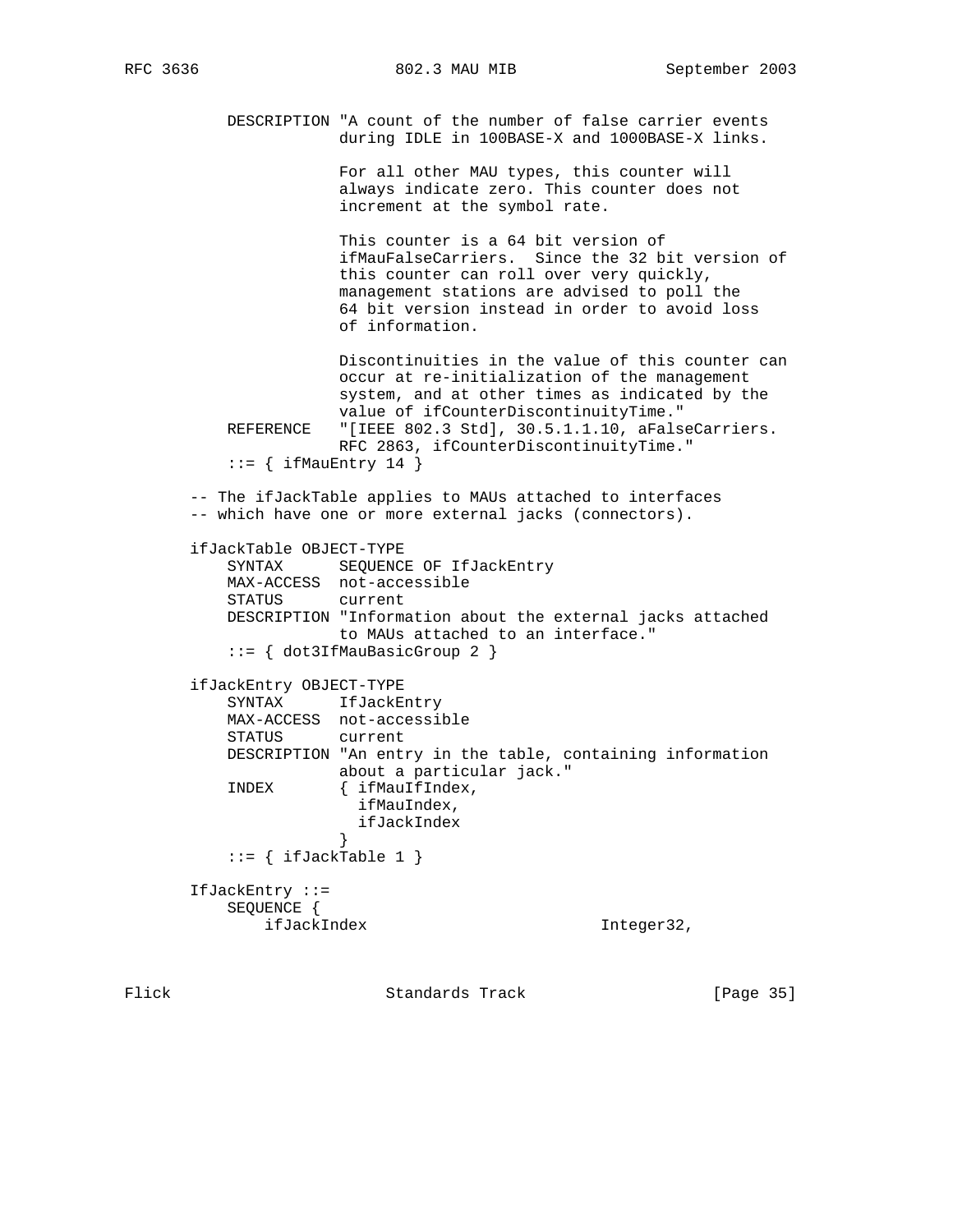```
ifJackType JackType<br>}
 }
       ifJackIndex OBJECT-TYPE
           SYNTAX Integer32 (1..2147483647)
           MAX-ACCESS not-accessible
           STATUS current
           DESCRIPTION "This variable uniquely identifies the jack
                     described by this entry from among other jacks
                      attached to the same MAU."
          ::= { ifJackEntry 1 }
       ifJackType OBJECT-TYPE
           SYNTAX JackType
           MAX-ACCESS read-only
           STATUS current
           DESCRIPTION "The jack connector type, as it appears on the
                     outside of the system."
          ::= { ifJackEntry 2 }
 --
       -- The MAU Auto-Negotiation Table
      - ifMauAutoNegTable OBJECT-TYPE
 SYNTAX SEQUENCE OF IfMauAutoNegEntry
 MAX-ACCESS not-accessible
           STATUS current
           DESCRIPTION "Configuration and status objects for the
                     auto-negotiation function of MAUs attached to
                      interfaces.
                      The ifMauAutoNegTable applies to systems in
                      which auto-negotiation is supported on one or
                      more MAUs attached to interfaces. Note that if
                      auto-negotiation is present and enabled, the
                      ifMauType object reflects the result of the
                      auto-negotiation function."
           ::= { dot3IfMauAutoNegGroup 1 }
       ifMauAutoNegEntry OBJECT-TYPE
          SYNTAX IfMauAutoNegEntry
           MAX-ACCESS not-accessible
           STATUS current
           DESCRIPTION "An entry in the table, containing configuration
                     and status information for the auto-negotiation
                      function of a particular MAU."
           INDEX { ifMauIfIndex,
```
Flick Standards Track [Page 36]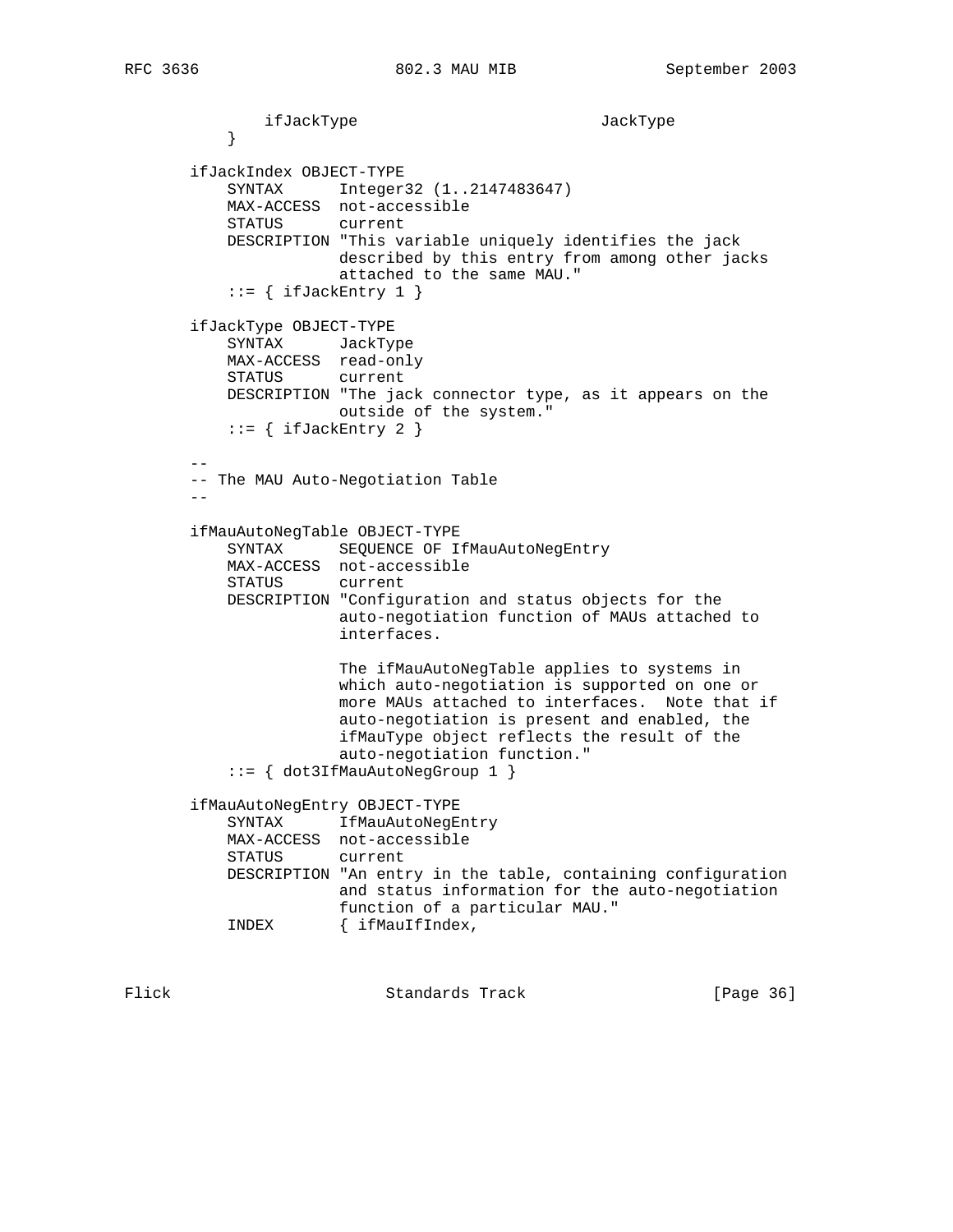ifMauIndex<br>} } ::= { ifMauAutoNegTable 1 } IfMauAutoNegEntry ::= SEQUENCE { ENCE {<br>ifMauAutoNegAdminStatus INTEGER, ifMauAutoNegRemoteSignaling INTEGER, ifMauAutoNegConfig in the INTEGER, ifMauAutoNegCapability Integer32, ifMauAutoNegCapAdvertised Integer32, ifMauAutoNegCapReceived Integer32, ifMauAutoNegCapAdvertised<br>
ifMauAutoNegCapReceived<br>
ifMauAutoNegRestart<br>
INTEGER, ifMauAutoNegCapabilityBits BITS, ifMauAutoNegCapAdvertisedBits BITS, ifMauAutoNegCapReceivedBits BITS, ifMauAutoNegRemoteFaultAdvertised INTEGER, ifMauAutoNegRemoteFaultReceived INTEGER } ifMauAutoNegAdminStatus OBJECT-TYPE SYNTAX INTEGER { enabled(1), disabled(2)<br>} } MAX-ACCESS read-write STATUS current DESCRIPTION "Setting this object to enabled(1) will cause the interface which has the auto-negotiation signaling ability to be enabled. If the value of this object is disabled(2) then the interface will act as it would if it had no auto-negotiation signaling. Under these conditions, an IEEE 802.3 MAU will immediately be forced to the state indicated by the value of the object ifMauDefaultType. NOTE TO IMPLEMENTORS: When ifMauAutoNegAdminStatus transitions from enabled to disabled, the agent implementation MUST ensure that the operational type of the MAU (as reported by ifMauType) correctly transitions to the value specified by the ifMauDefaultType object, rather than continuing to operate at the value earlier determined by the auto-negotiation function." REFERENCE "[IEEE 802.3 Std], 30.6.1.1.2,

Flick **Standards Track** [Page 37]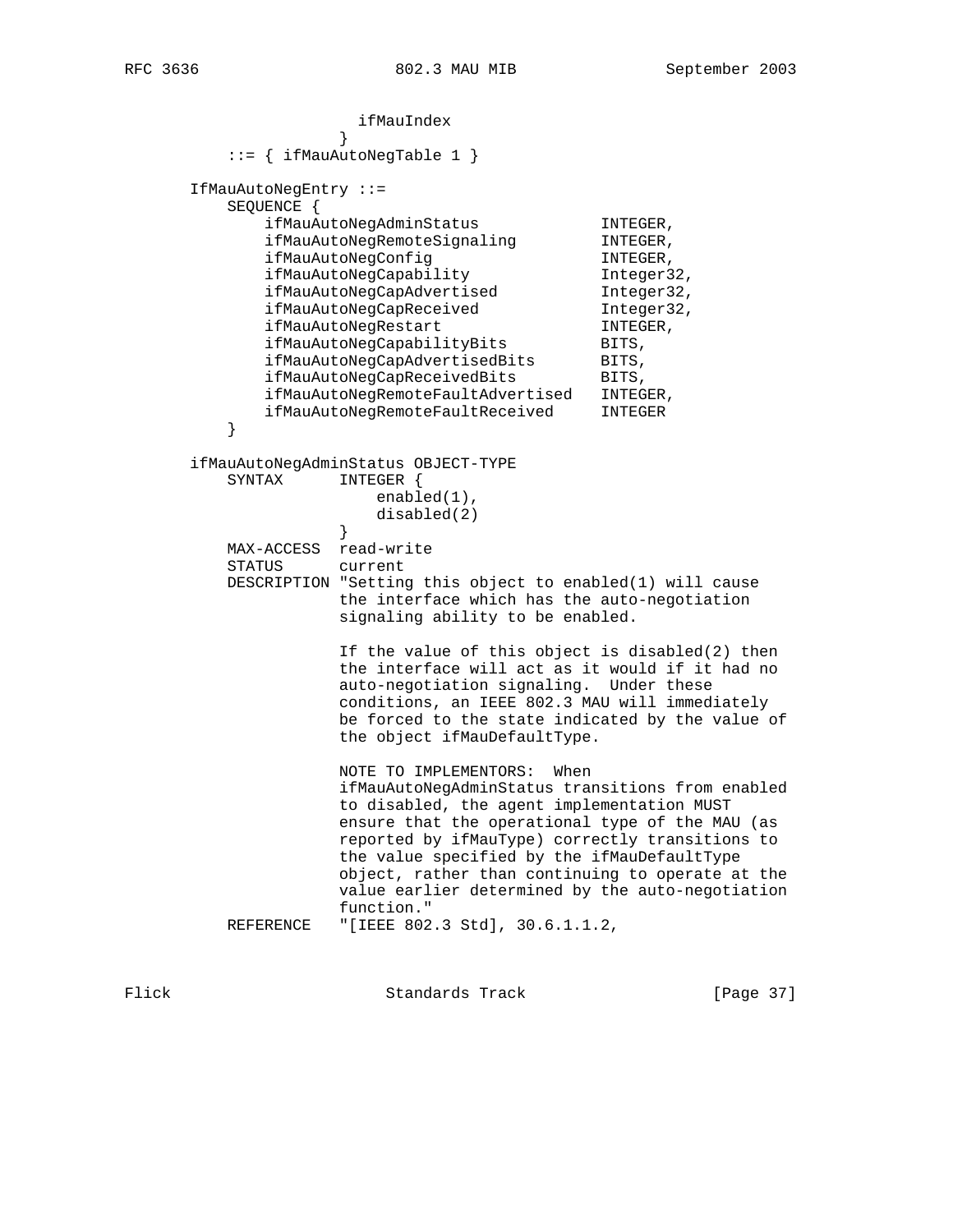```
 aAutoNegAdminState and 30.6.1.2.2,
                       acAutoNegAdminControl."
           ::= { ifMauAutoNegEntry 1 }
       ifMauAutoNegRemoteSignaling OBJECT-TYPE
           SYNTAX INTEGER {
                          detected(1),
                      notdetected(2)<br>}
 }
           MAX-ACCESS read-only
           STATUS current
           DESCRIPTION "A value indicating whether the remote end of
                      the link is using auto-negotiation signaling. It
                       takes the value detected(1) if and only if,
                       during the previous link negotiation, FLP Bursts
                       were received."
           REFERENCE "[IEEE 802.3 Std], 30.6.1.1.3,
                       aAutoNegRemoteSignaling."
           ::= { ifMauAutoNegEntry 2 }
       ifMauAutoNegConfig OBJECT-TYPE
           SYNTAX INTEGER {
                          other(1),
                          configuring(2),
                          complete(3),
                           disabled(4),
                      parallelDetectFail(5)<br>}
 }
           MAX-ACCESS read-only
           STATUS current
           DESCRIPTION "A value indicating the current status of the
                      auto-negotiation process. The enumeration
                       parallelDetectFail(5) maps to a failure in
                      parallel detection as defined in 28.2.3.1 of
                      [IEEE 802.3 Std]."
           REFERENCE "[IEEE 802.3 Std], 30.6.1.1.4,
                      aAutoNegAutoConfig."
           ::= { ifMauAutoNegEntry 4 }
       ifMauAutoNegCapability OBJECT-TYPE
           SYNTAX Integer32
           MAX-ACCESS read-only
           STATUS deprecated
           DESCRIPTION "********* THIS OBJECT IS DEPRECATED **********
                       This object has been deprecated in favour of
                       ifMauAutoNegCapabilityBits.
```
Flick Standards Track [Page 38]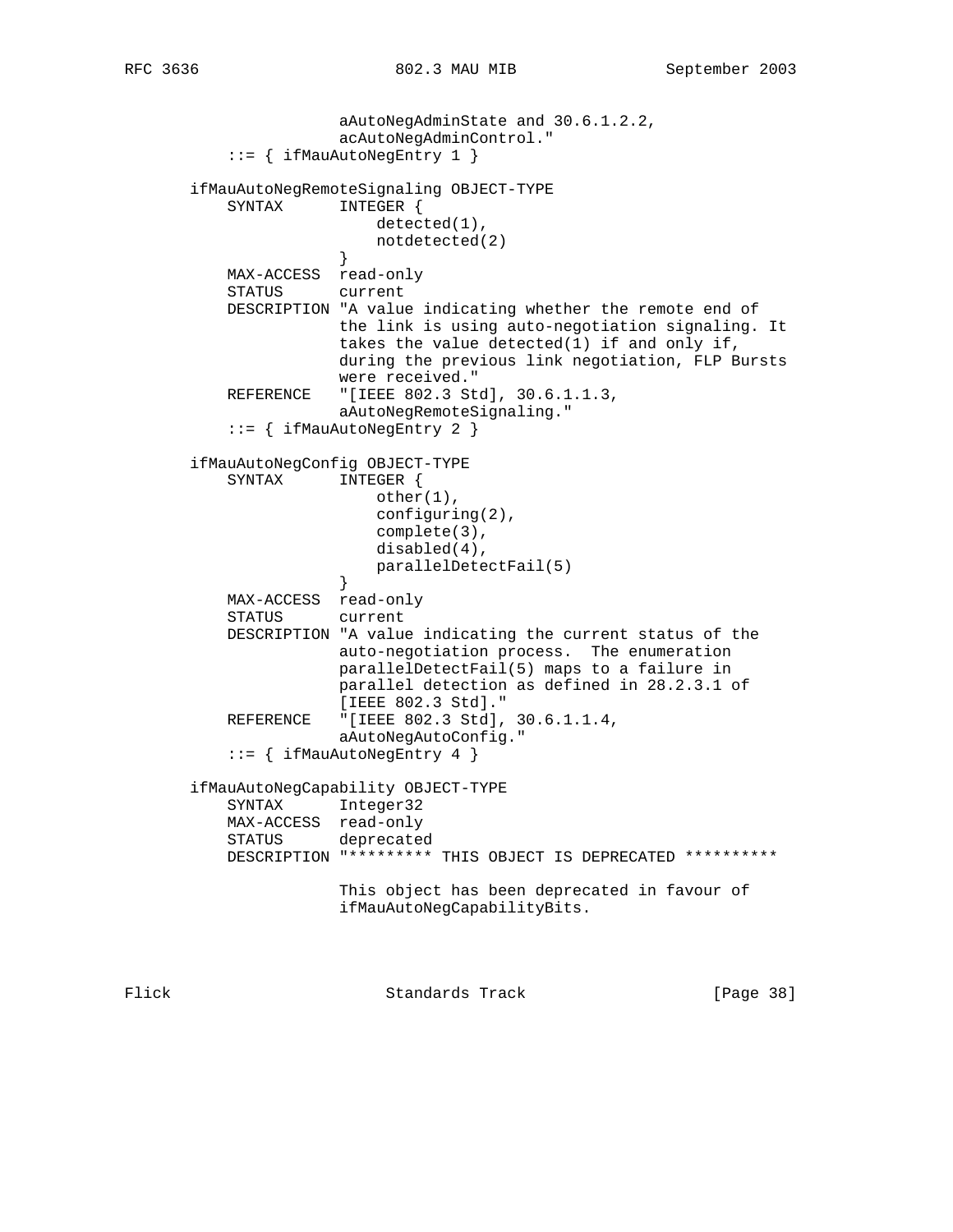A value that uniquely identifies the set of capabilities of the local auto-negotiation entity. The value is a sum which initially takes the value zero. Then, for each capability of this interface, 2 raised to the power noted below is added to the sum. For example, an interface which has the capability to support only 100Base-TX half duplex would have a value of 32768 (2\*\*15). In contrast, an interface which supports both 100Base-TX half duplex and and 100Base-TX full duplex would have a value of 98304  $((2**15) + (2**16))$ .

 The powers of 2 assigned to the capabilities are these:

|       |                                                                                 | Power                                                       | Capability                     |                                                                                                  |           |  |  |  |
|-------|---------------------------------------------------------------------------------|-------------------------------------------------------------|--------------------------------|--------------------------------------------------------------------------------------------------|-----------|--|--|--|
|       |                                                                                 | $\Omega$                                                    | other or unknown               |                                                                                                  |           |  |  |  |
|       |                                                                                 | $(1 - 9)$                                                   | (reserved)                     |                                                                                                  |           |  |  |  |
|       |                                                                                 | 10 <sup>°</sup>                                             |                                | 10BASE-T half duplex mode                                                                        |           |  |  |  |
|       |                                                                                 | 11                                                          |                                | 10BASE-T full duplex mode                                                                        |           |  |  |  |
|       |                                                                                 | 12                                                          | (reserved)                     |                                                                                                  |           |  |  |  |
|       |                                                                                 | 13 <sup>2</sup>                                             | (reserved)                     |                                                                                                  |           |  |  |  |
|       |                                                                                 | 14                                                          | 100BASE-T4                     |                                                                                                  |           |  |  |  |
|       |                                                                                 | 15                                                          |                                | 100BASE-TX half duplex mode                                                                      |           |  |  |  |
|       |                                                                                 | 16                                                          |                                | 100BASE-TX full duplex mode                                                                      |           |  |  |  |
|       |                                                                                 | 17                                                          | (reserved)                     |                                                                                                  |           |  |  |  |
|       |                                                                                 | 18                                                          | (reserved)                     |                                                                                                  |           |  |  |  |
|       |                                                                                 | 19                                                          |                                | 100BASE-T2 half duplex mode                                                                      |           |  |  |  |
|       |                                                                                 | 20                                                          |                                | 100BASE-T2 full duplex mode                                                                      |           |  |  |  |
|       |                                                                                 |                                                             |                                | Note that interfaces that support this MIB may<br>have capabilities that extend beyond the scope |           |  |  |  |
|       |                                                                                 | of this MIB."                                               |                                |                                                                                                  |           |  |  |  |
|       | "[IEEE 802.3 Std], 30.6.1.1.5,<br>REFERENCE<br>aAutoNegLocalTechnologyAbility." |                                                             |                                |                                                                                                  |           |  |  |  |
|       |                                                                                 |                                                             |                                |                                                                                                  |           |  |  |  |
|       | $ ::= \{ ifMauAutoNeqEntry 5 \}$<br>ifMauAutoNegCapAdvertised OBJECT-TYPE       |                                                             |                                |                                                                                                  |           |  |  |  |
|       |                                                                                 |                                                             |                                |                                                                                                  |           |  |  |  |
|       | SYNTAX                                                                          | Integer32                                                   |                                |                                                                                                  |           |  |  |  |
|       | MAX-ACCESS read-write                                                           |                                                             |                                |                                                                                                  |           |  |  |  |
|       | STATUS                                                                          | deprecated                                                  |                                |                                                                                                  |           |  |  |  |
|       |                                                                                 | DESCRIPTION "********* THIS OBJECT IS DEPRECATED ********** |                                |                                                                                                  |           |  |  |  |
|       |                                                                                 |                                                             | ifMauAutoNegCapAdvertisedBits. | This object has been deprecated in favour of                                                     |           |  |  |  |
|       |                                                                                 |                                                             |                                | A value that uniquely identifies the set of                                                      |           |  |  |  |
| Flick |                                                                                 |                                                             | Standards Track                |                                                                                                  | [Page 39] |  |  |  |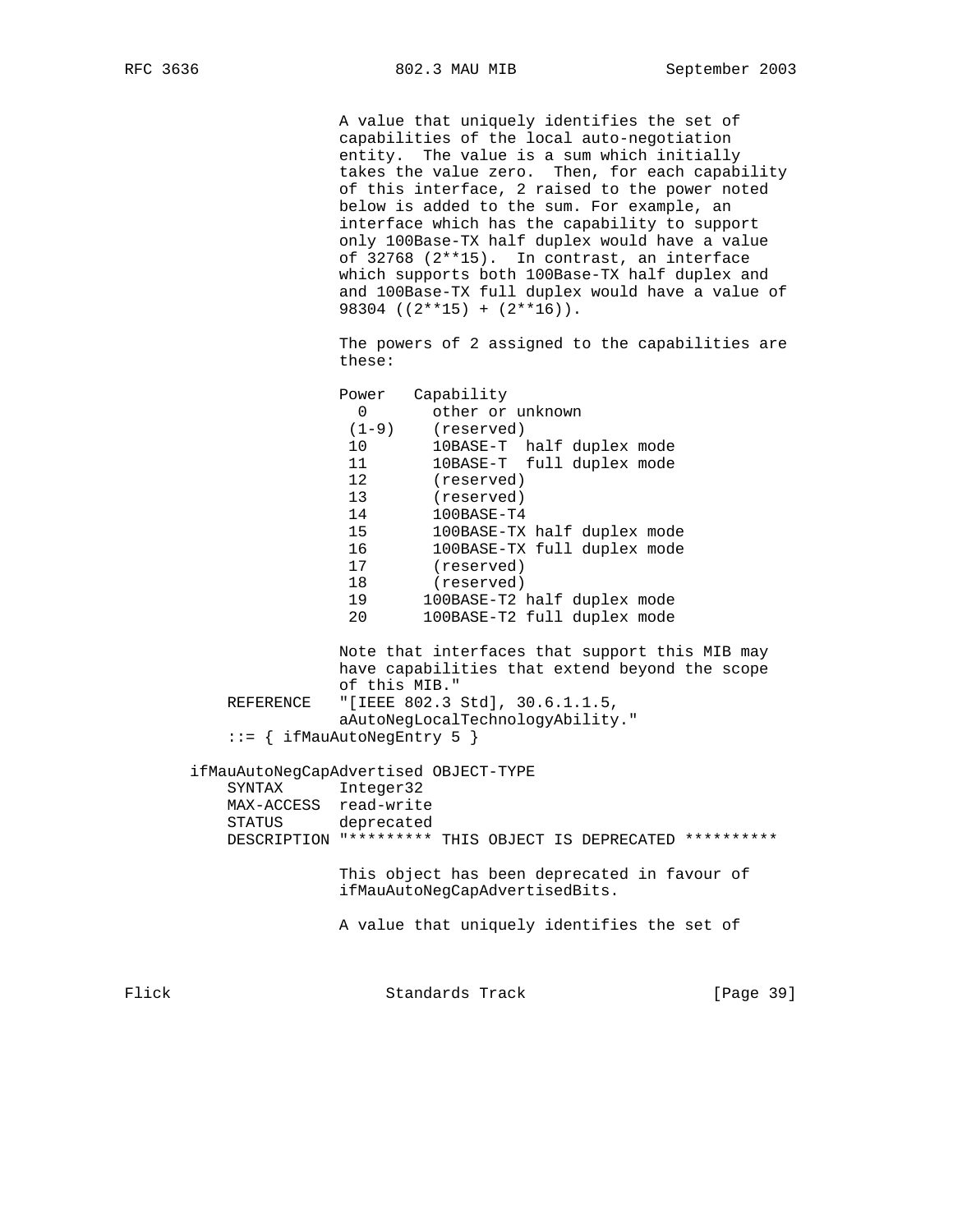capabilities advertised by the local auto-negotiation entity. Refer to ifMauAutoNegCapability for a description of the possible values of this object. Capabilities in this object that are not available in ifMauAutoNegCapability cannot be enabled." REFERENCE "[IEEE 802.3 Std], 30.6.1.1.6, aAutoNegAdvertisedTechnologyAbility." ::= { ifMauAutoNegEntry 6 } ifMauAutoNegCapReceived OBJECT-TYPE SYNTAX Integer32 MAX-ACCESS read-only STATUS deprecated DESCRIPTION "\*\*\*\*\*\*\*\*\* THIS OBJECT IS DEPRECATED \*\*\*\*\*\*\*\*\*\* This object has been deprecated in favour of ifMauAutoNegCapReceivedBits. A value that uniquely identifies the set of capabilities received from the remote auto-negotiation entity. Refer to ifMauAutoNegCapability for a description of the possible values of this object. Note that interfaces that support this MIB may be attached to remote auto-negotiation entities which have capabilities beyond the scope of this MIB." REFERENCE "[IEEE 802.3 Std], 30.6.1.1.7, aAutoNegReceivedTechnologyAbility." ::= { ifMauAutoNegEntry 7 } ifMauAutoNegRestart OBJECT-TYPE SYNTAX INTEGER { restart(1), norestart(2)<br>} } MAX-ACCESS read-write STATUS current DESCRIPTION "If the value of this object is set to restart(1) then this will force auto-negotiation to begin link renegotiation. If auto-negotiation signaling is disabled, a write to this object has no effect.

Flick Standards Track [Page 40]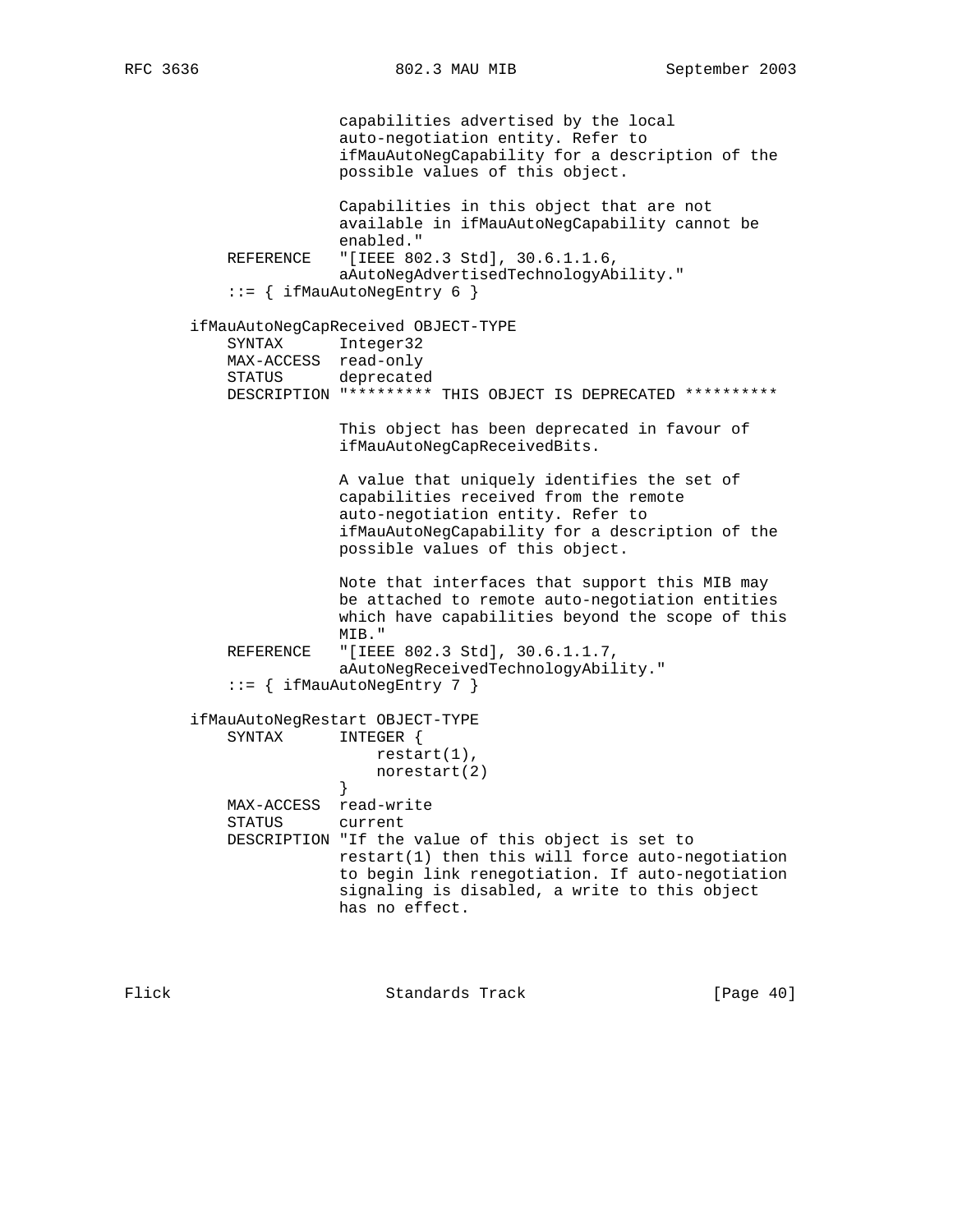Setting the value of this object to norestart(2) has no effect." REFERENCE "[IEEE 802.3 Std], 30.6.1.2.1, acAutoNegRestartAutoConfig." ::= { ifMauAutoNegEntry 8 } ifMauAutoNegCapabilityBits OBJECT-TYPE SYNTAX BITS { bOther(0), -- other or unknown  $b10baseT(1)$ ,  $-10BASE-T$  half duplex mode  $b10baseTFD(2)$ , --  $10BASE-T$  full duplex mode b100baseT4(3), -- 100BASE-T4 b100baseTX(4), -- 100BASE-TX half duplex mode b100baseTXFD(5), -- 100BASE-TX full duplex mode  $b100$ baseT $2(6)$ ,  $100$ BASE-T $2$  half duplex mode b100baseT2FD(7), -- 100BASE-T2 full duplex mode bfdxPause(8), -- PAUSE for full-duplex links bfdxAPause(9), -- Asymmetric PAUSE for full-duplex -- links bfdxSPause(10), -- Symmetric PAUSE for full-duplex -- links bfdxBPause(11), -- Asymmetric and Symmetric PAUSE for -- full-duplex links b1000baseX(12), -- 1000BASE-X, -LX, -SX, -CX half -- duplex mode b1000baseXFD(13), -- 1000BASE-X, -LX, -SX, -CX full -- duplex mode b1000baseT(14), -- 1000BASE-T half duplex mode b1000baseTFD(15) -- 1000BASE-T full duplex mode } MAX-ACCESS read-only STATUS current DESCRIPTION "A value that uniquely identifies the set of capabilities of the local auto-negotiation entity. Note that interfaces that support this MIB may have capabilities that extend beyond the scope of this MIB. Note that the local auto-negotiation entity may support some capabilities beyond the scope of this MIB. This is indicated by returning the bit value bOther in addition to any bit values for capabilities that are listed above." REFERENCE "[IEEE 802.3 Std], 30.6.1.1.5, aAutoNegLocalTechnologyAbility." ::= { ifMauAutoNegEntry 9 }

ifMauAutoNegCapAdvertisedBits OBJECT-TYPE

Flick Standards Track [Page 41]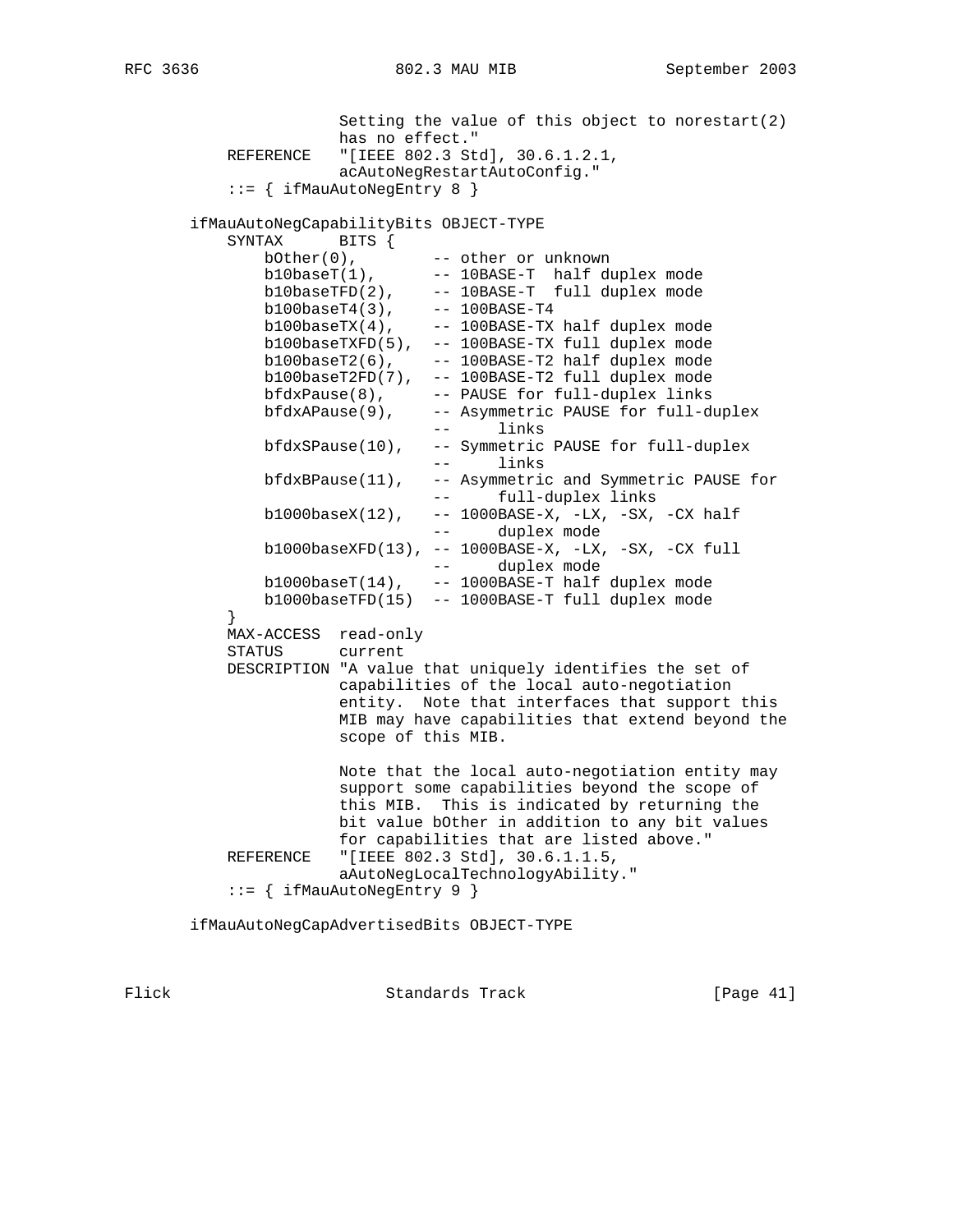SYNTAX BITS { bOther(0), -- other or unknown b10baseT(1), -- 10BASE-T half duplex mode  $b10baseTFD(2)$ , --  $10BASE-T$  full duplex mode b100baseT4(3), -- 100BASE-T4  $b100$ baseTX $(4)$ ,  $100$ BASE-TX half duplex mode b100baseTXFD(5), -- 100BASE-TX full duplex mode  $b100$ baseT2(6),  $-$  --  $100$ BASE-T2 half duplex mode b100baseT2FD(7), -- 100BASE-T2 full duplex mode bFdxPause(8), -- PAUSE for full-duplex links bFdxAPause(9), -- Asymmetric PAUSE for full-duplex -- links bFdxSPause(10), -- Symmetric PAUSE for full-duplex -- links bFdxBPause(11), -- Asymmetric and Symmetric PAUSE for -- full-duplex links b1000baseX(12), -- 1000BASE-X, -LX, -SX, -CX half -- duplex mode b1000baseXFD(13), -- 1000BASE-X, -LX, -SX, -CX full -- duplex mode b1000baseT(14), -- 1000BASE-T half duplex mode b1000baseTFD(15) -- 1000BASE-T full duplex mode } MAX-ACCESS read-write STATUS current DESCRIPTION "A value that uniquely identifies the set of capabilities advertised by the local auto-negotiation entity. Capabilities in this object that are not available in ifMauAutoNegCapabilityBits cannot be enabled. Note that the local auto-negotiation entity may advertise some capabilities beyond the scope of this MIB. This is indicated by returning the bit value bOther in addition to any bit values for capabilities that are listed above." REFERENCE "[IEEE 802.3 Std], 30.6.1.1.6, aAutoNegAdvertisedTechnologyAbility." ::= { ifMauAutoNegEntry 10 } ifMauAutoNegCapReceivedBits OBJECT-TYPE SYNTAX BITS { bOther(0), -- other or unknown  $b10$ baseT $(1)$ ,  $-10$ BASE-T half duplex mode b10baseTFD(2), -- 10BASE-T full duplex mode b100baseT4(3), -- 100BASE-T4

Flick Standards Track [Page 42]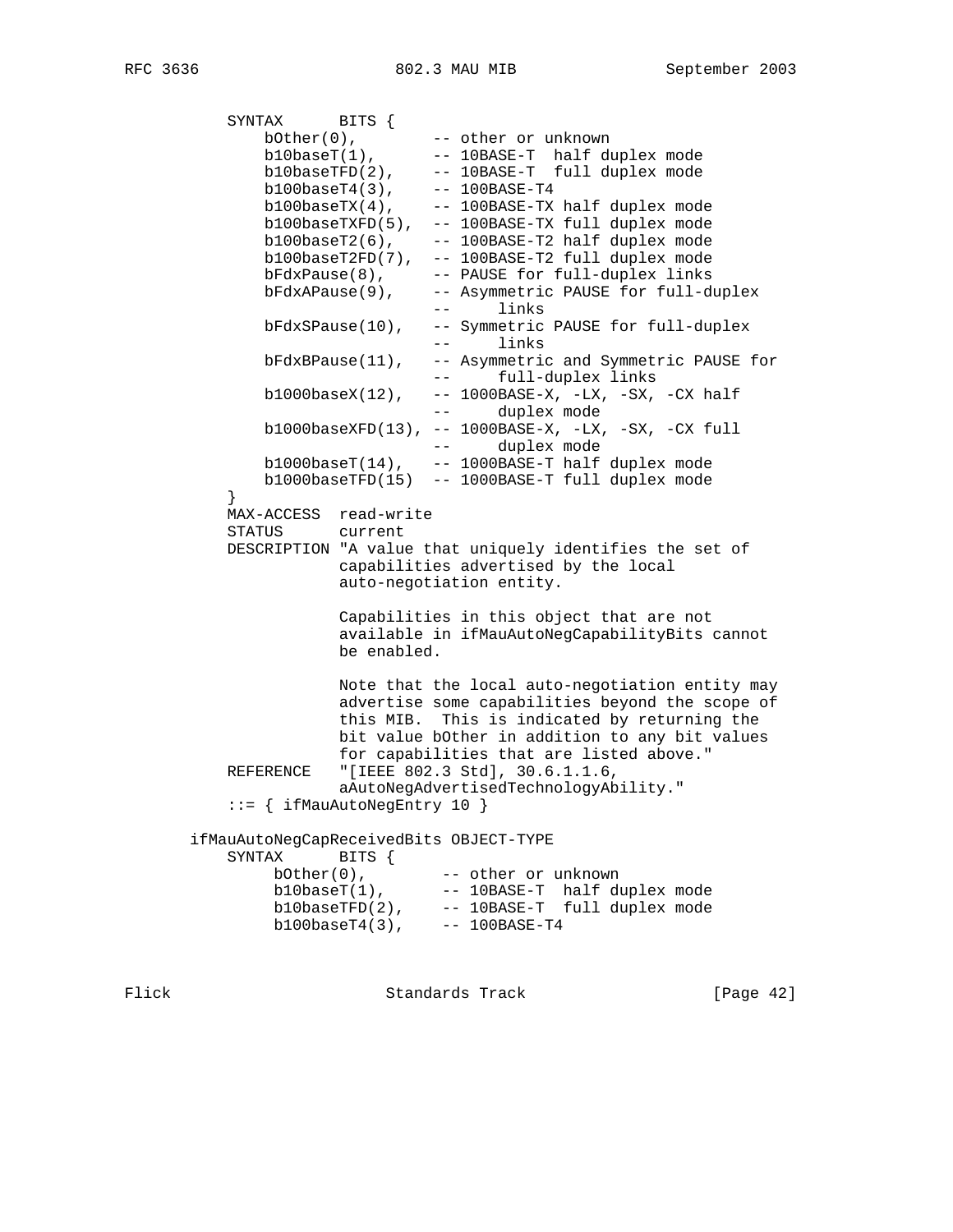```
 b100baseTX(4), -- 100BASE-TX half duplex mode
 b100baseTXFD(5), -- 100BASE-TX full duplex mode
b100baseT2(6), - - 100BASE-T2 half duplex mode
 b100baseT2FD(7), -- 100BASE-T2 full duplex mode
 bFdxPause(8), -- PAUSE for full-duplex links
 bFdxAPause(9), -- Asymmetric PAUSE for full-duplex
                               -- links
               bFdxSPause(10), -- Symmetric PAUSE for full-duplex
                               -- links
               bFdxBPause(11), -- Asymmetric and Symmetric PAUSE for
                               -- full-duplex links
              b1000baseX(12), -- 1000BASE-X, -LX, -SX, -CX half
                               -- duplex mode
               b1000baseXFD(13), -- 1000BASE-X, -LX, -SX, -CX full
                               -- duplex mode
              b1000baseT(14), -- 1000BASE-T half duplex mode
               b1000baseTFD(15) -- 1000BASE-T full duplex mode
 }
          MAX-ACCESS read-only
          STATUS current
          DESCRIPTION "A value that uniquely identifies the set of
                     capabilities received from the remote
                     auto-negotiation entity.
                     Note that interfaces that support this MIB may
                      be attached to remote auto-negotiation entities
                      which have capabilities beyond the scope of this
                      MIB. This is indicated by returning the bit
                     value bOther in addition to any bit values for
                     capabilities that are listed above."
          REFERENCE "[IEEE 802.3 Std], 30.6.1.1.7,
                     aAutoNegReceivedTechnologyAbility."
           ::= { ifMauAutoNegEntry 11 }
       ifMauAutoNegRemoteFaultAdvertised OBJECT-TYPE
          SYNTAX INTEGER {
                         noError(1),
                         offline(2),
                         linkFailure(3),
                     autoNegError(4)<br>}
 }
          MAX-ACCESS read-write
          STATUS current
          DESCRIPTION "A value that identifies any local fault
                     indications that this MAU has detected and will
                     advertise at the next auto-negotiation
                     interaction for 1000Mbps MAUs."
          REFERENCE "[IEEE 802.3 Std], 30.6.1.1.6,
                     aAutoNegAdvertisedTechnologyAbility."
```
Flick **Standards Track** [Page 43]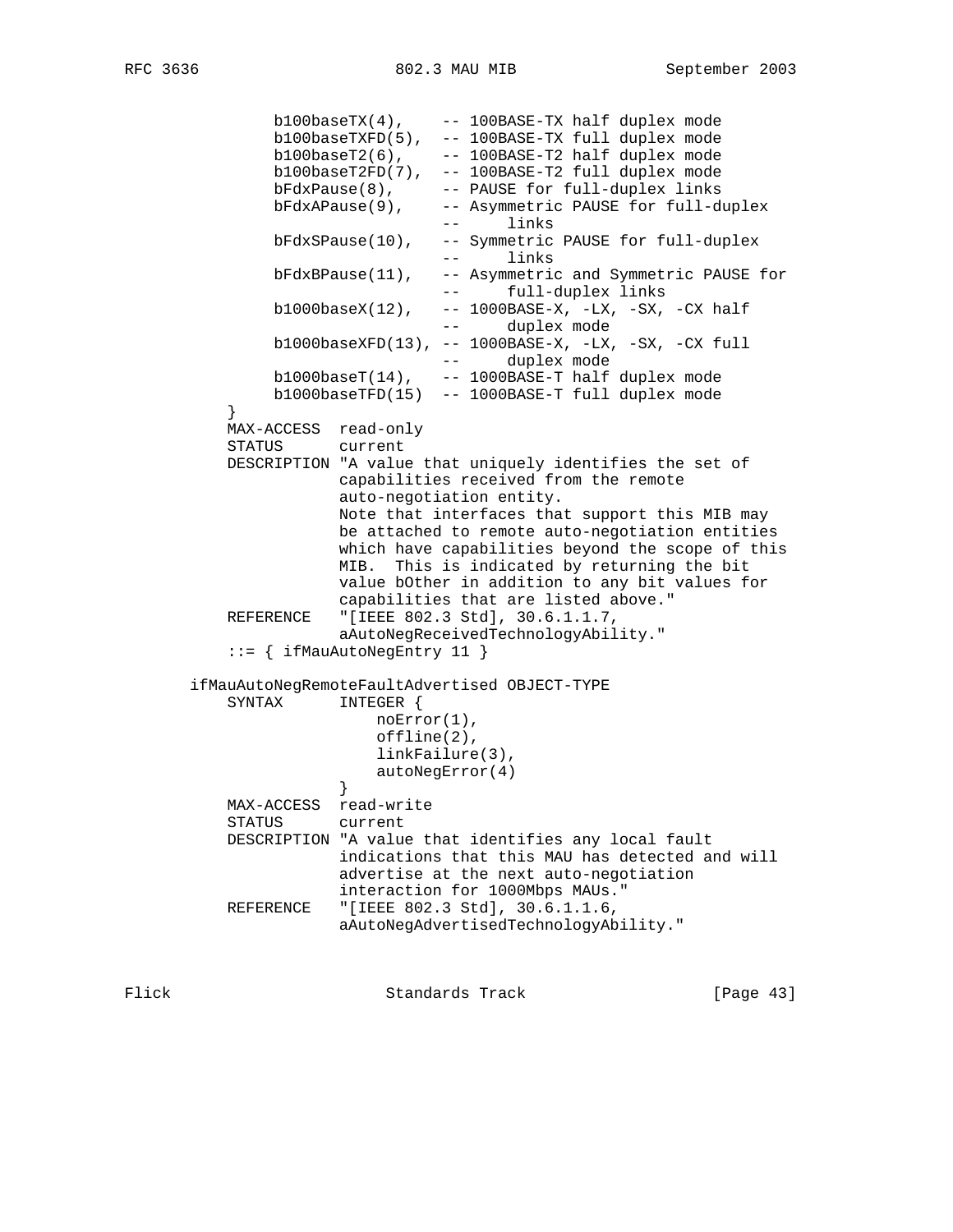```
 ::= { ifMauAutoNegEntry 12 }
       ifMauAutoNegRemoteFaultReceived OBJECT-TYPE
           SYNTAX INTEGER {
                          noError(1),
                          offline(2),
                          linkFailure(3),
                      autoNegError(4)<br>}
 }
           MAX-ACCESS read-only
           STATUS current
           DESCRIPTION "A value that identifies any fault indications
                      received from the far end of a link by the
                       local auto-negotiation entity for 1000Mbps
                      MAUs."
           REFERENCE "[IEEE 802.3 Std], 30.6.1.1.7,
                      aAutoNegReceivedTechnologyAbility."
           ::= { ifMauAutoNegEntry 13 }
 --
       -- The Basic Broadband MAU Table
      - - broadMauBasicTable OBJECT-TYPE
 SYNTAX SEQUENCE OF BroadMauBasicEntry
 MAX-ACCESS not-accessible
           STATUS deprecated
           DESCRIPTION "********* THIS OBJECT IS DEPRECATED **********
                       This entire table has been deprecated. There
                       have been no reported implementations of this
                       table, and it is unlikely that there ever will
                       be. IEEE recommends that broadband MAU types
                       should not be used for new installations.
                       Table of descriptive and status information
                       about the broadband MAUs connected to
                       interfaces."
           ::= { dot3BroadMauBasicGroup 1 }
       broadMauBasicEntry OBJECT-TYPE
           SYNTAX BroadMauBasicEntry
           MAX-ACCESS not-accessible
           STATUS deprecated
           DESCRIPTION "********* THIS OBJECT IS DEPRECATED **********
                       An entry in the table, containing information
```
Flick Standards Track [Page 44]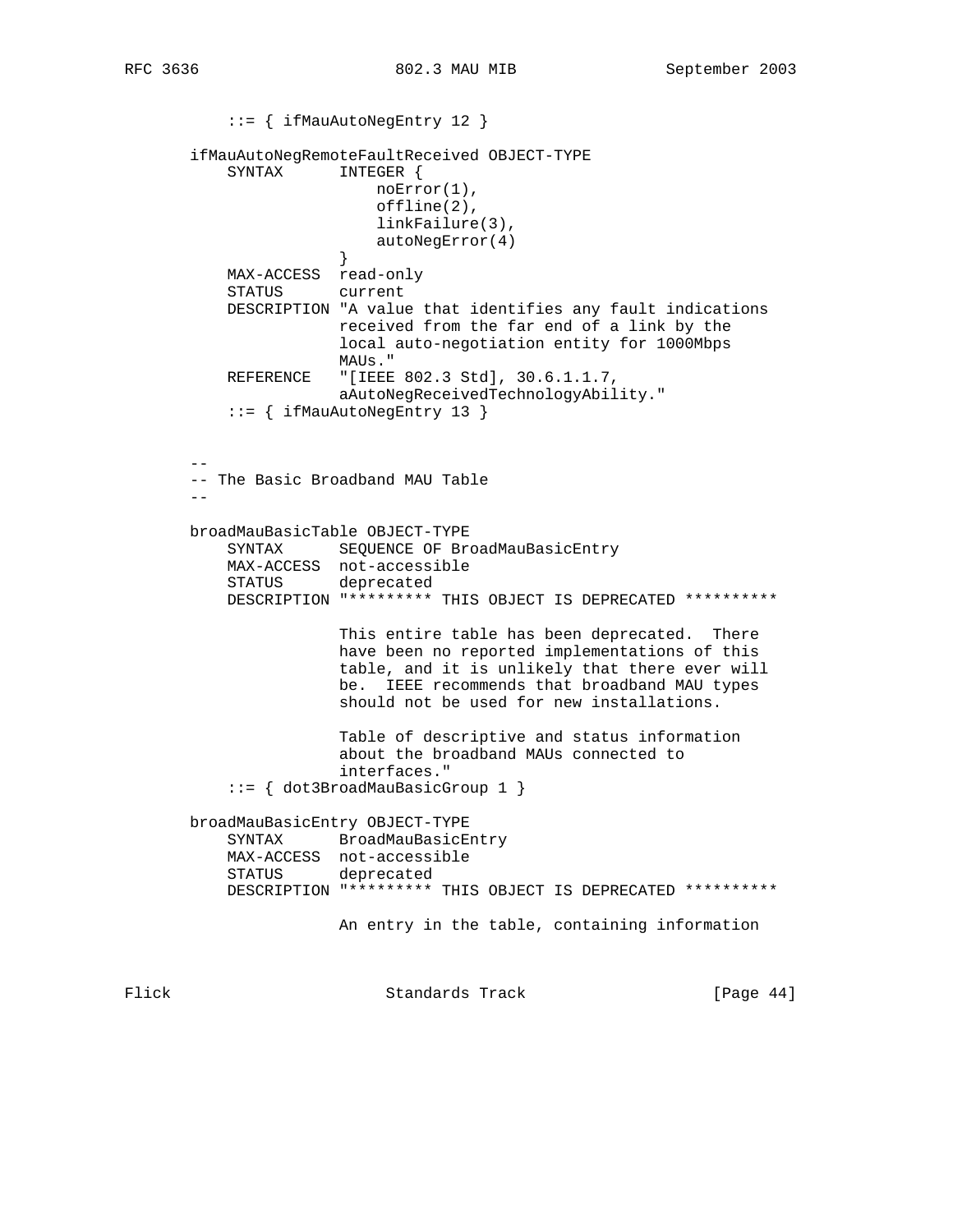about a single broadband MAU."<br>INDEX { broadMauIfIndex, { broadMauIfIndex, broadMauIndex } ::= { broadMauBasicTable 1 } BroadMauBasicEntry ::= SEQUENCE { broadMauIfIndex InterfaceIndex, broadMauIndex Integer32, broadMauXmtRcvSplitType TNTEGER, broadMauXmtCarrierFreq and Integer32, broadMauTranslationFreq 1nteger32 } broadMauIfIndex OBJECT-TYPE SYNTAX InterfaceIndex MAX-ACCESS read-only -- read-only since originally an -- SMIv1 index STATUS deprecated DESCRIPTION "\*\*\*\*\*\*\*\*\* THIS OBJECT IS DEPRECATED \*\*\*\*\*\*\*\*\*\* This variable uniquely identifies the interface to which the MAU described by this entry is connected." REFERENCE "Reference RFC 2863, ifIndex." ::= { broadMauBasicEntry 1 } broadMauIndex OBJECT-TYPE SYNTAX Integer32 (1..2147483647) MAX-ACCESS read-only -- read-only since originally an -- SMIv1 index STATUS deprecated DESCRIPTION "\*\*\*\*\*\*\*\*\* THIS OBJECT IS DEPRECATED \*\*\*\*\*\*\*\*\*\* This variable uniquely identifies the MAU connected to interface broadMauIfIndex that is described by this entry." REFERENCE "[IEEE 802.3 Std], 30.5.1.1.1, aMAUID." ::= { broadMauBasicEntry 2 } broadMauXmtRcvSplitType OBJECT-TYPE SYNTAX INTEGER { other(1), single(2), dual(3)  $\}$  } MAX-ACCESS read-only

Flick Standards Track [Page 45]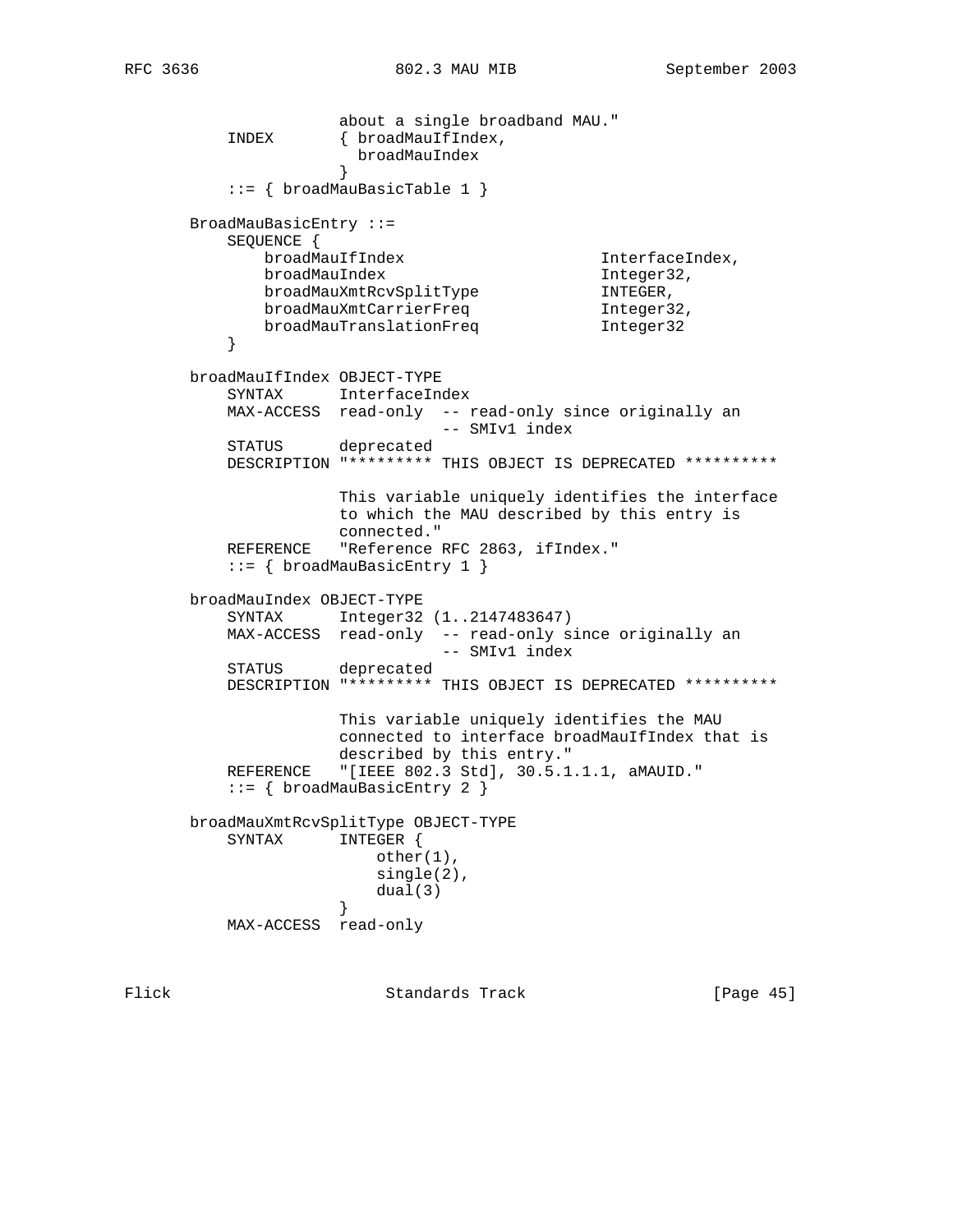STATUS deprecated DESCRIPTION "\*\*\*\*\*\*\*\*\* THIS OBJECT IS DEPRECATED \*\*\*\*\*\*\*\*\*\* This object indicates the type of frequency multiplexing/cabling system used to separate the transmit and receive paths for the 10BROAD36 MAU. The value other $(1)$  is returned if the split type is not either single or dual. The value single(2) indicates a single cable system. The value dual(3) indicates a dual cable system, offset normally zero." REFERENCE "[IEEE 802.3 Std], 30.5.1.1.8, aBbMAUXmitRcvSplitType." ::= { broadMauBasicEntry 3 } broadMauXmtCarrierFreq OBJECT-TYPE SYNTAX Integer32 MAX-ACCESS read-only STATUS deprecated DESCRIPTION "\*\*\*\*\*\*\*\*\* THIS OBJECT IS DEPRECATED \*\*\*\*\*\*\*\*\*\* This variable indicates the transmit carrier frequency of the 10BROAD36 MAU in MHz/4; that is, in units of 250 kHz." REFERENCE "[IEEE 802.3 Std], 30.5.1.1.9, aBroadbandFrequencies.xmitCarrierFrequency." ::= { broadMauBasicEntry 4 } broadMauTranslationFreq OBJECT-TYPE SYNTAX Integer32 MAX-ACCESS read-only STATUS deprecated DESCRIPTION "\*\*\*\*\*\*\*\*\* THIS OBJECT IS DEPRECATED \*\*\*\*\*\*\*\*\*\* This variable indicates the translation offset frequency of the 10BROAD36 MAU in MHz/4; that is, in units of 250 kHz."<br>REFERENCE "[IEEE 802.3 Std], 30.5.1 "[IEEE 802.3 Std], 30.5.1.1.9, aBroadbandFrequencies.translationFrequency." ::= { broadMauBasicEntry 5 } -- Notifications for use by 802.3 MAUs snmpDot3MauTraps OBJECT IDENTIFIER ::= { snmpDot3MauMgt 0 }

Flick Standards Track [Page 46]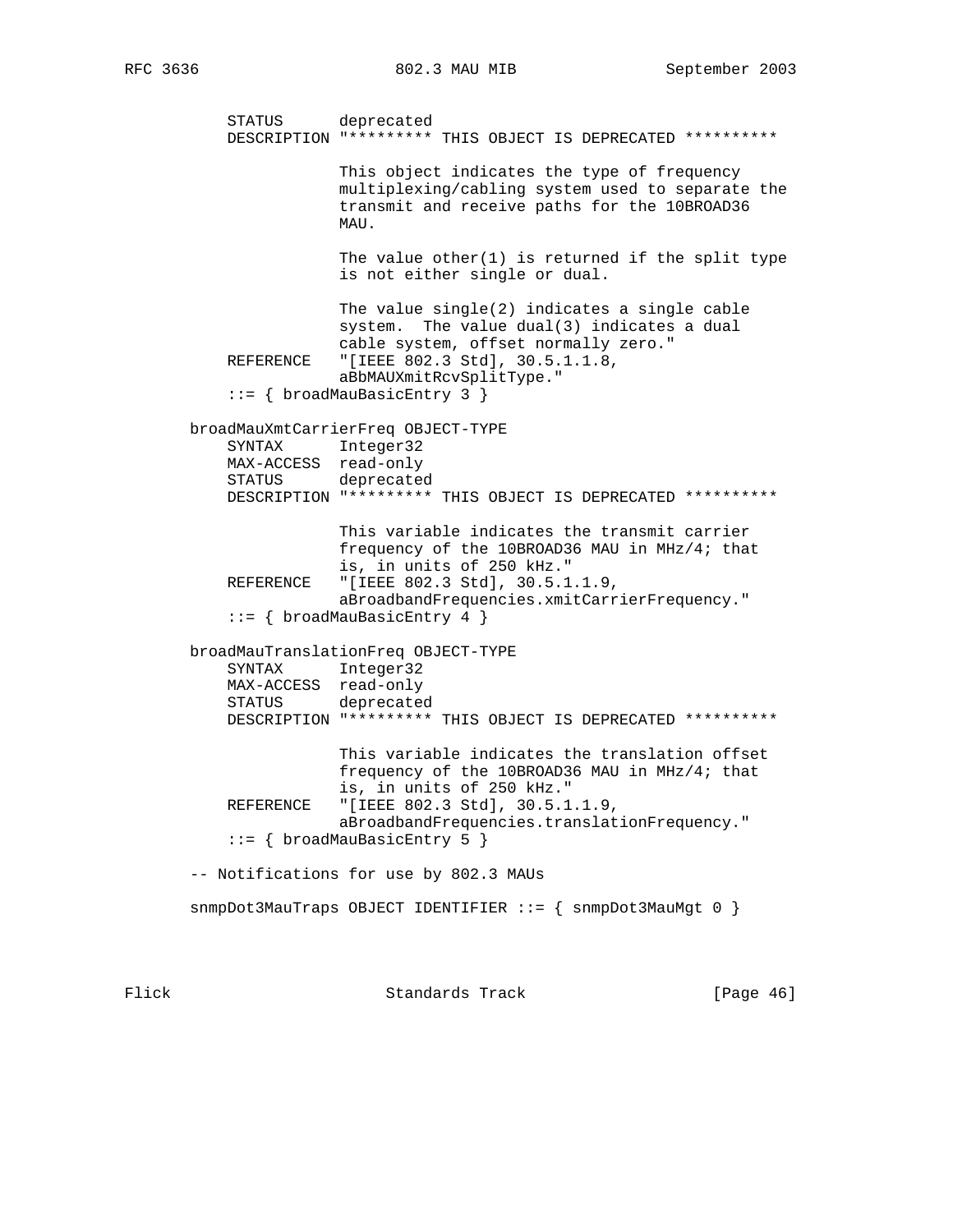rpMauJabberTrap NOTIFICATION-TYPE OBJECTS { rpMauJabberState } STATUS current DESCRIPTION "This trap is sent whenever a managed repeater MAU enters the jabber state. The agent MUST throttle the generation of consecutive rpMauJabberTraps so that there is at least a five-second gap between them." REFERENCE "[IEEE 802.3 Mgt], 30.5.1.3.1, nJabber notification." ::= { snmpDot3MauTraps 1 } ifMauJabberTrap NOTIFICATION-TYPE OBJECTS { ifMauJabberState } STATUS current DESCRIPTION "This trap is sent whenever a managed interface MAU enters the jabber state. The agent MUST throttle the generation of consecutive ifMauJabberTraps so that there is at least a five-second gap between them." REFERENCE "[IEEE 802.3 Mgt], 30.5.1.3.1, nJabber notification." ::= { snmpDot3MauTraps 2 } -- Conformance information mauModConf OBJECT IDENTIFIER ::= { mauMod 1 } mauModCompls OBJECT IDENTIFIER ::= { mauModConf 1 } mauModObjGrps OBJECT IDENTIFIER ::= { mauModConf 2 } mauModNotGrps OBJECT IDENTIFIER ::= { mauModConf 3 } -- Object groups mauRpGrpBasic OBJECT-GROUP OBJECTS { rpMauGroupIndex, rpMauPortIndex, rpMauIndex, rpMauType, rpMauStatus, rpMauMediaAvailable, rpMauMediaAvailableStateExits,

Flick **Standards Track** [Page 47]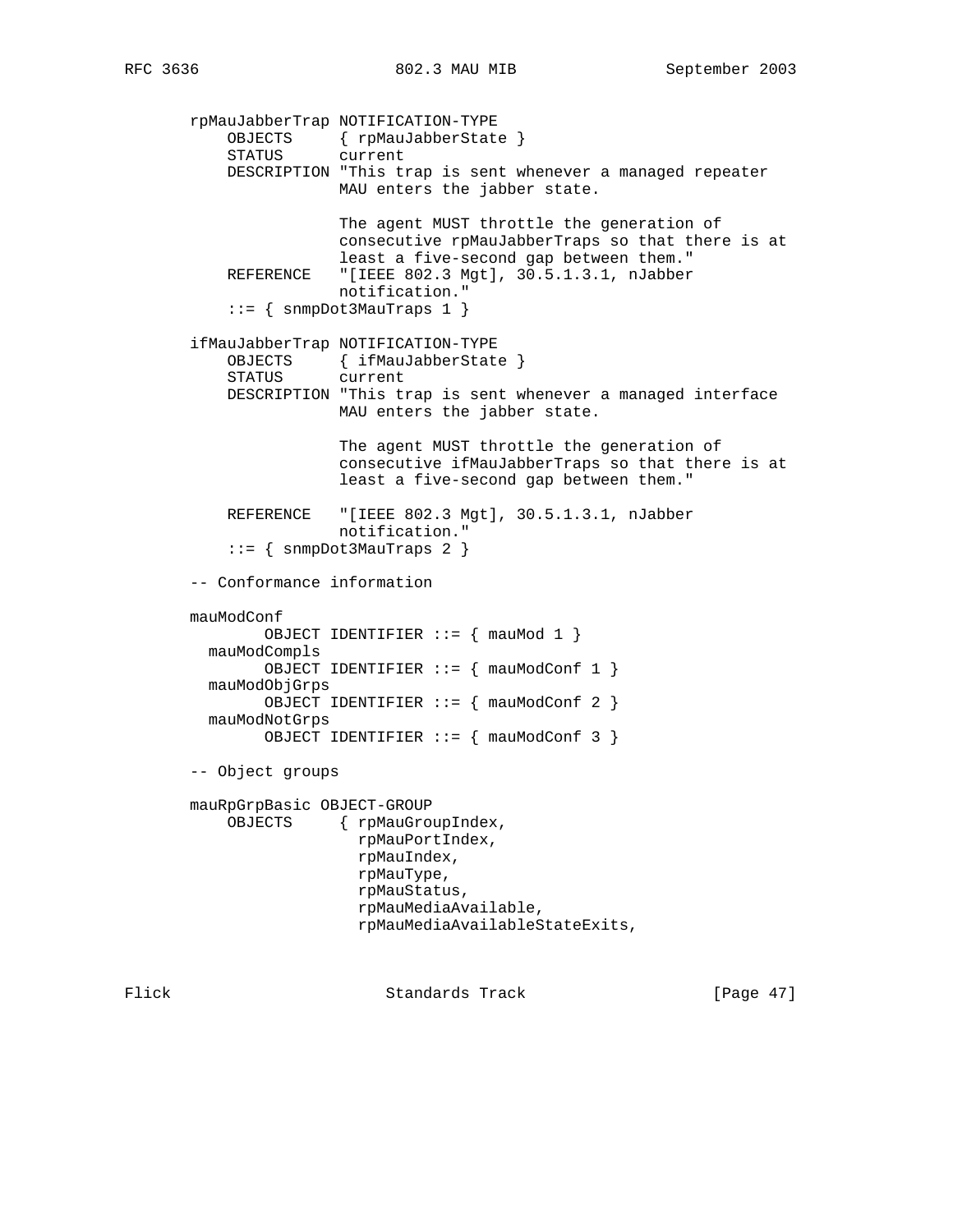rpMauJabberState, rpMauJabberingStateEnters } STATUS current DESCRIPTION "Basic conformance group for MAUs attached to repeater ports. This group is also the conformance specification for RFC 1515 implementations."  $::=$  { mauModObjGrps 1 } mauRpGrp100Mbs OBJECT-GROUP OBJECTS { rpMauFalseCarriers } STATUS current DESCRIPTION "Conformance group for MAUs attached to repeater ports with 100 Mb/s or greater capability."  $::=$   ${$  mauModObjGrps 2  ${ }$  mauRpGrpJack OBJECT-GROUP OBJECTS { rpJackType } STATUS current DESCRIPTION "Conformance group for MAUs attached to repeater ports with managed jacks."  $::=$  { mauModObjGrps 3 } mauIfGrpBasic OBJECT-GROUP OBJECTS { ifMauIfIndex, ifMauIndex, ifMauType, ifMauStatus, ifMauMediaAvailable, ifMauMediaAvailableStateExits, ifMauJabberState, ifMauJabberingStateEnters } STATUS current DESCRIPTION "Basic conformance group for MAUs attached to interfaces. This group also provides a conformance specification for RFC 1515 implementations."  $::=$   ${$  mauModObjGrps 4  ${ }$  mauIfGrp100Mbs OBJECT-GROUP OBJECTS { ifMauFalseCarriers, ifMauTypeList, ifMauDefaultType, ifMauAutoNegSupported }

Flick Standards Track [Page 48]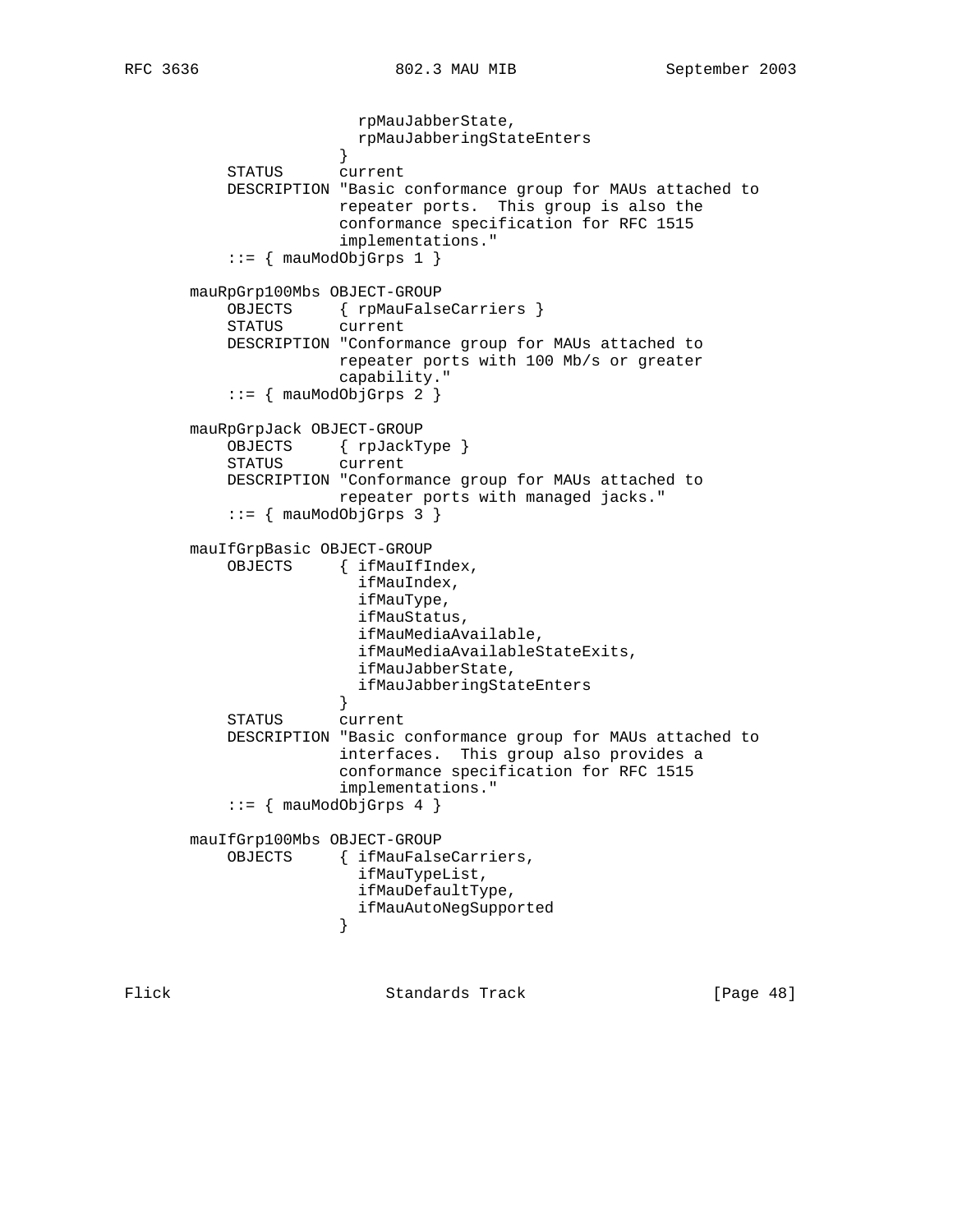STATUS deprecated DESCRIPTION "\*\*\*\*\*\*\*\*\* THIS GROUP IS DEPRECATED \*\*\*\*\*\*\*\*\*\* Conformance group for MAUs attached to interfaces with 100 Mb/s capability. This object group has been deprecated in favor of mauIfGrpHighCapacity."  $::=$  { mauModObjGrps 5 } mauIfGrpJack OBJECT-GROUP OBJECTS { ifJackType } STATUS current DESCRIPTION "Conformance group for MAUs attached to interfaces with managed jacks."  $::=$  { mauModObjGrps 6 } mauIfGrpAutoNeg OBJECT-GROUP OBJECTS { ifMauAutoNegAdminStatus, ifMauAutoNegRemoteSignaling, ifMauAutoNegConfig, ifMauAutoNegCapability, ifMauAutoNegCapAdvertised, ifMauAutoNegCapReceived, ifMauAutoNegRestart } STATUS deprecated DESCRIPTION "\*\*\*\*\*\*\*\*\* THIS GROUP IS DEPRECATED \*\*\*\*\*\*\*\*\*\* Conformance group for MAUs attached to interfaces with managed auto-negotiation. This object group has been deprecated in favor of mauIfGrpAutoNeg2."  $::=$   ${$  mauModObjGrps 7  ${ }$  mauBroadBasic OBJECT-GROUP OBJECTS { broadMauIfIndex, broadMauIndex, broadMauXmtRcvSplitType, broadMauXmtCarrierFreq, broadMauTranslationFreq } STATUS deprecated DESCRIPTION "\*\*\*\*\*\*\*\*\* THIS GROUP IS DEPRECATED \*\*\*\*\*\*\*\*\*\* Conformance group for broadband MAUs attached to interfaces.

Flick Standards Track [Page 49]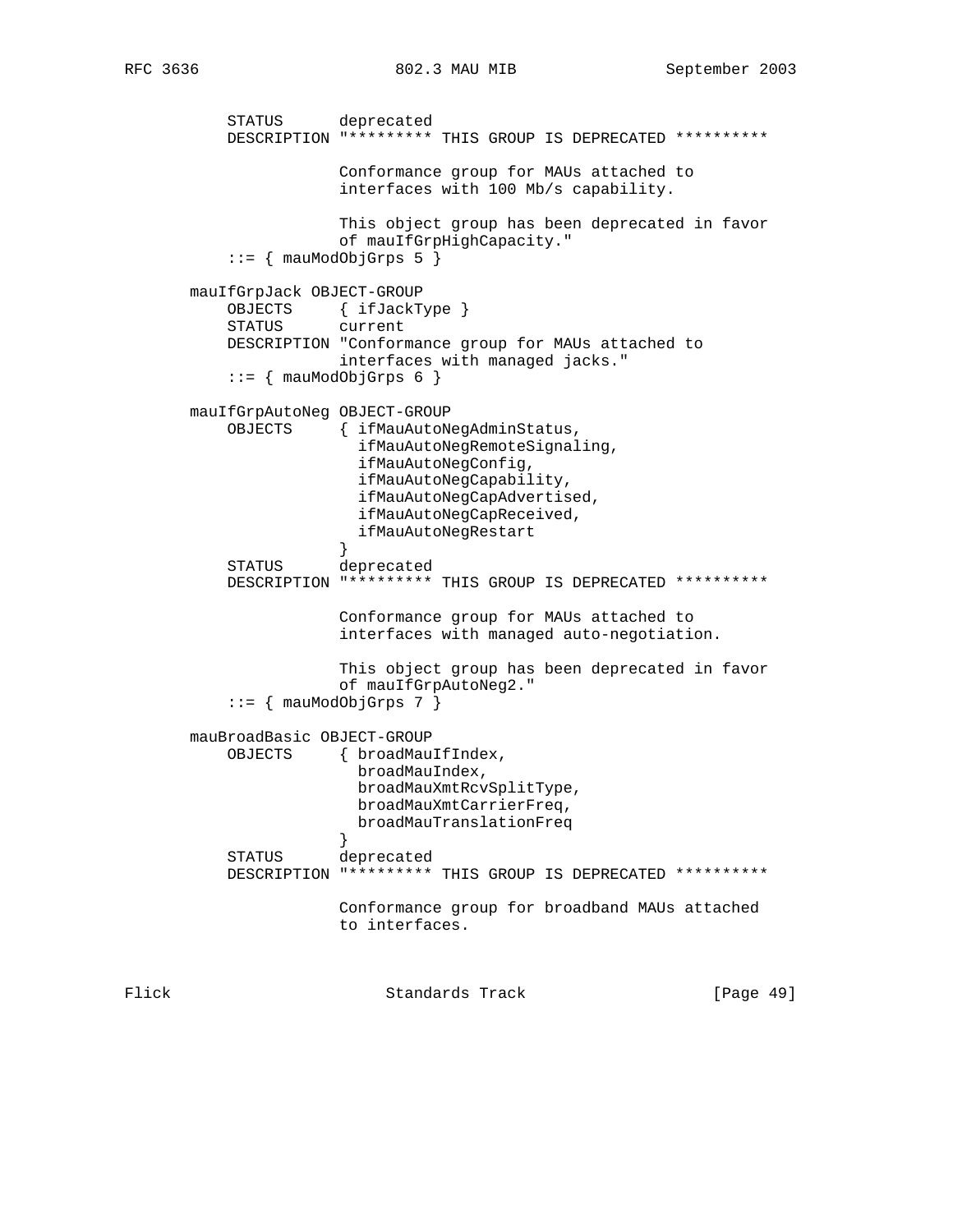This object group is deprecated. There have been no reported implementations of this group, and it was felt to be unlikely that there will be any future implementations."  $::=$   ${$  mauModObjGrps 8  ${ }$  mauIfGrpHighCapacity OBJECT-GROUP OBJECTS { ifMauFalseCarriers, ifMauTypeListBits, ifMauDefaultType, ifMauAutoNegSupported } STATUS current DESCRIPTION "Conformance group for MAUs attached to interfaces with 100 Mb/s or greater capability." ::= { mauModObjGrps 9 } mauIfGrpAutoNeg2 OBJECT-GROUP OBJECTS { ifMauAutoNegAdminStatus, ifMauAutoNegRemoteSignaling, ifMauAutoNegConfig, ifMauAutoNegCapabilityBits, ifMauAutoNegCapAdvertisedBits, ifMauAutoNegCapReceivedBits, ifMauAutoNegRestart<br>} } STATUS current DESCRIPTION "Conformance group for MAUs attached to interfaces with managed auto-negotiation."  $::=$  { mauModObjGrps 10 } mauIfGrpAutoNeg1000Mbps OBJECT-GROUP OBJECTS { ifMauAutoNegRemoteFaultAdvertised, ifMauAutoNegRemoteFaultReceived } STATUS current DESCRIPTION "Conformance group for 1000Mbps MAUs attached to interfaces with managed auto-negotiation." ::= { mauModObjGrps 11 } mauIfGrpHCStats OBJECT-GROUP OBJECTS { ifMauHCFalseCarriers } STATUS current DESCRIPTION "Conformance for high capacity statistics for MAUs attached to interfaces"  $::=$   ${$  mauModObjGrps 12  $}$ -- Notification groups

Flick Standards Track [Page 50]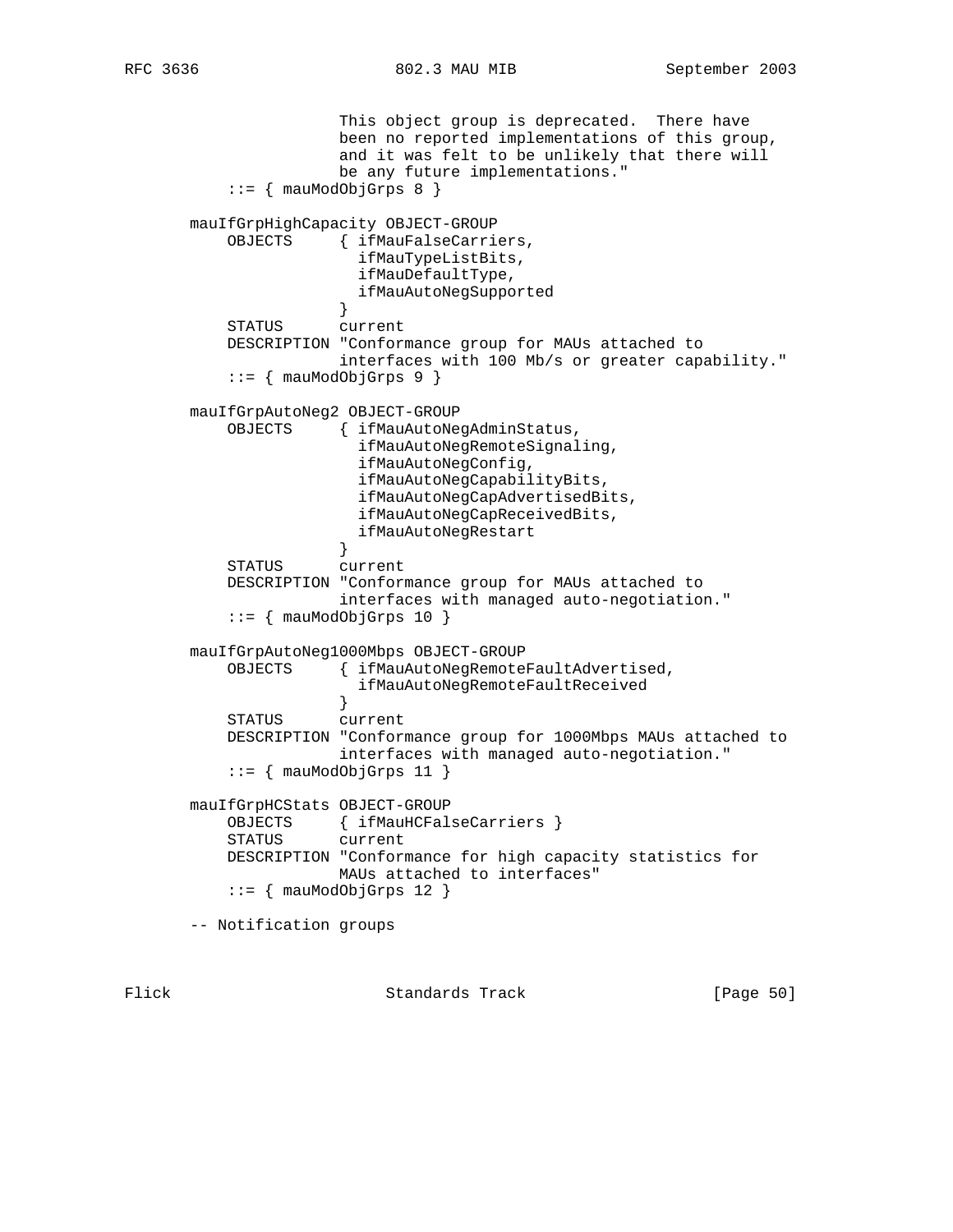rpMauNotifications NOTIFICATION-GROUP NOTIFICATIONS { rpMauJabberTrap } STATUS current DESCRIPTION "Notifications for repeater MAUs."  $::=$  { mauModNotGrps 1 } ifMauNotifications NOTIFICATION-GROUP NOTIFICATIONS { ifMauJabberTrap } STATUS current DESCRIPTION "Notifications for interface MAUs."  $::=$  { mauModNotGrps 2 } -- Compliances mauModRpCompl MODULE-COMPLIANCE STATUS deprecated DESCRIPTION "\*\*\*\*\*\*\*\* THIS COMPLIANCE IS DEPRECATED \*\*\*\*\*\*\*\* Compliance for MAUs attached to repeater ports. This compliance is deprecated and replaced by mauModRpCompl2, which corrects an oversight by allowing rpMauStatus to be implemented read-only." MODULE -- this module MANDATORY-GROUPS { mauRpGrpBasic } GROUP mauRpGrp100Mbs DESCRIPTION "Implementation of this optional group is recommended for MAUs which have 100Mb/s or greater capability." GROUP mauRpGrpJack DESCRIPTION "Implementation of this optional group is recommended for MAUs which have one or more external jacks." GROUP rpMauNotifications DESCRIPTION "Implementation of this group is recommended for MAUs attached to repeater ports."  $::=$  { mauModCompls 1 } mauModIfCompl MODULE-COMPLIANCE STATUS deprecated DESCRIPTION "\*\*\*\*\*\*\*\* THIS COMPLIANCE IS DEPRECATED \*\*\*\*\*\*\*\* Compliance for MAUs attached to interfaces.

Flick **Standards Track** [Page 51]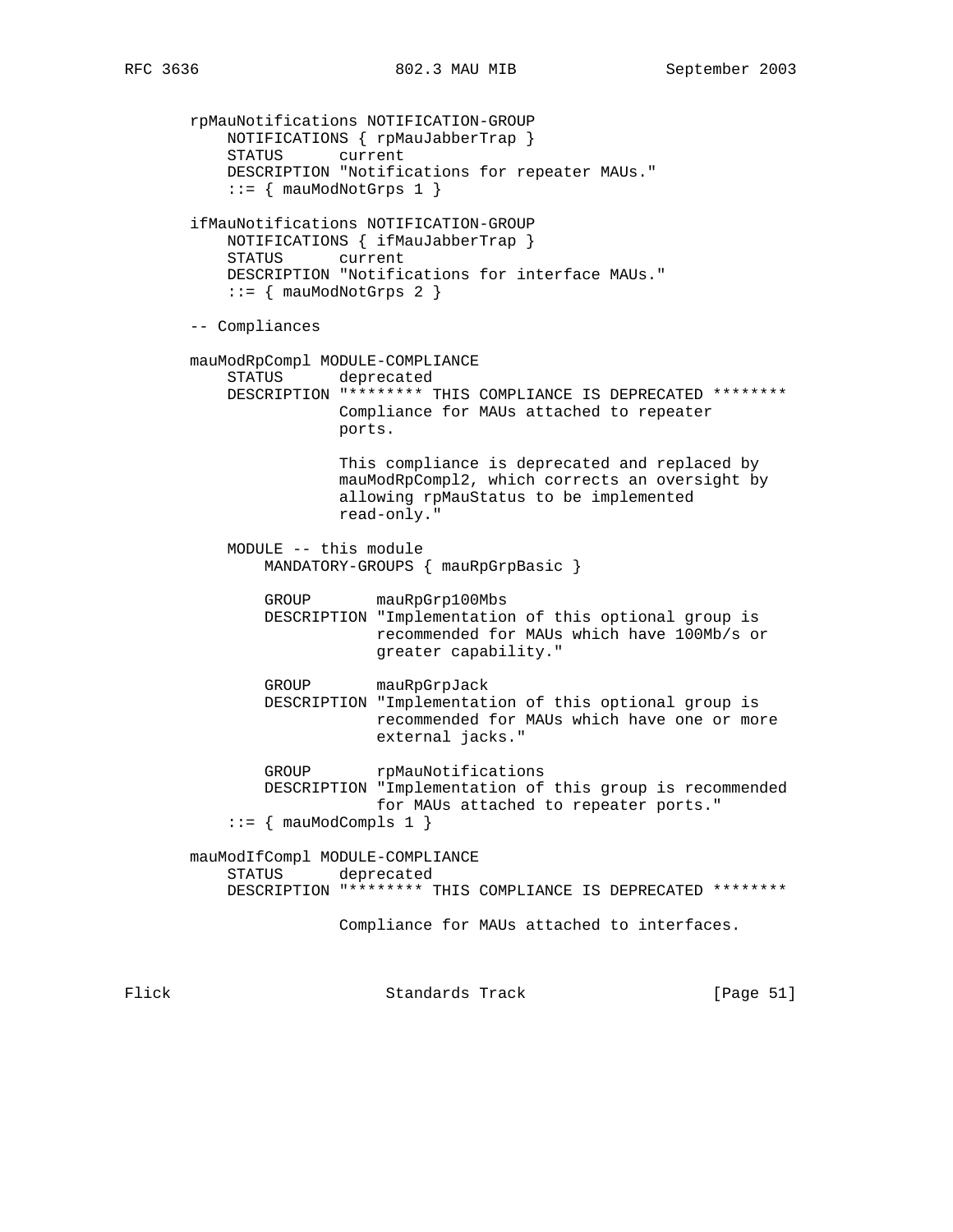This compliance is deprecated and replaced by mauModIfCompl2." MODULE -- this module MANDATORY-GROUPS { mauIfGrpBasic } GROUP mauIfGrp100Mbs DESCRIPTION "Implementation of this optional group is recommended for MAUs which have 100Mb/s capability." GROUP mauIfGrpJack DESCRIPTION "Implementation of this optional group is recommended for MAUs which have one or more external jacks." GROUP mauIfGrpAutoNeg DESCRIPTION "Implementation of this group is mandatory for MAUs which support managed auto-negotiation." GROUP mauBroadBasic DESCRIPTION "Implementation of this group is mandatory for broadband MAUs." GROUP ifMauNotifications DESCRIPTION "Implementation of this group is recommended for MAUs attached to interfaces."  $::=$   ${$  mauModCompls 2  $}$  mauModIfCompl2 MODULE-COMPLIANCE STATUS deprecated DESCRIPTION "\*\*\*\*\*\*\*\* THIS COMPLIANCE IS DEPRECATED \*\*\*\*\*\*\*\* Compliance for MAUs attached to interfaces. This compliance is deprecated and replaced by mauModIfCompl3." MODULE -- this module MANDATORY-GROUPS { mauIfGrpBasic } GROUP mauIfGrpHighCapacity DESCRIPTION "Implementation of this optional group is recommended for MAUs which have 100Mb/s or greater capability." GROUP mauIfGrpJack

Flick Standards Track [Page 52]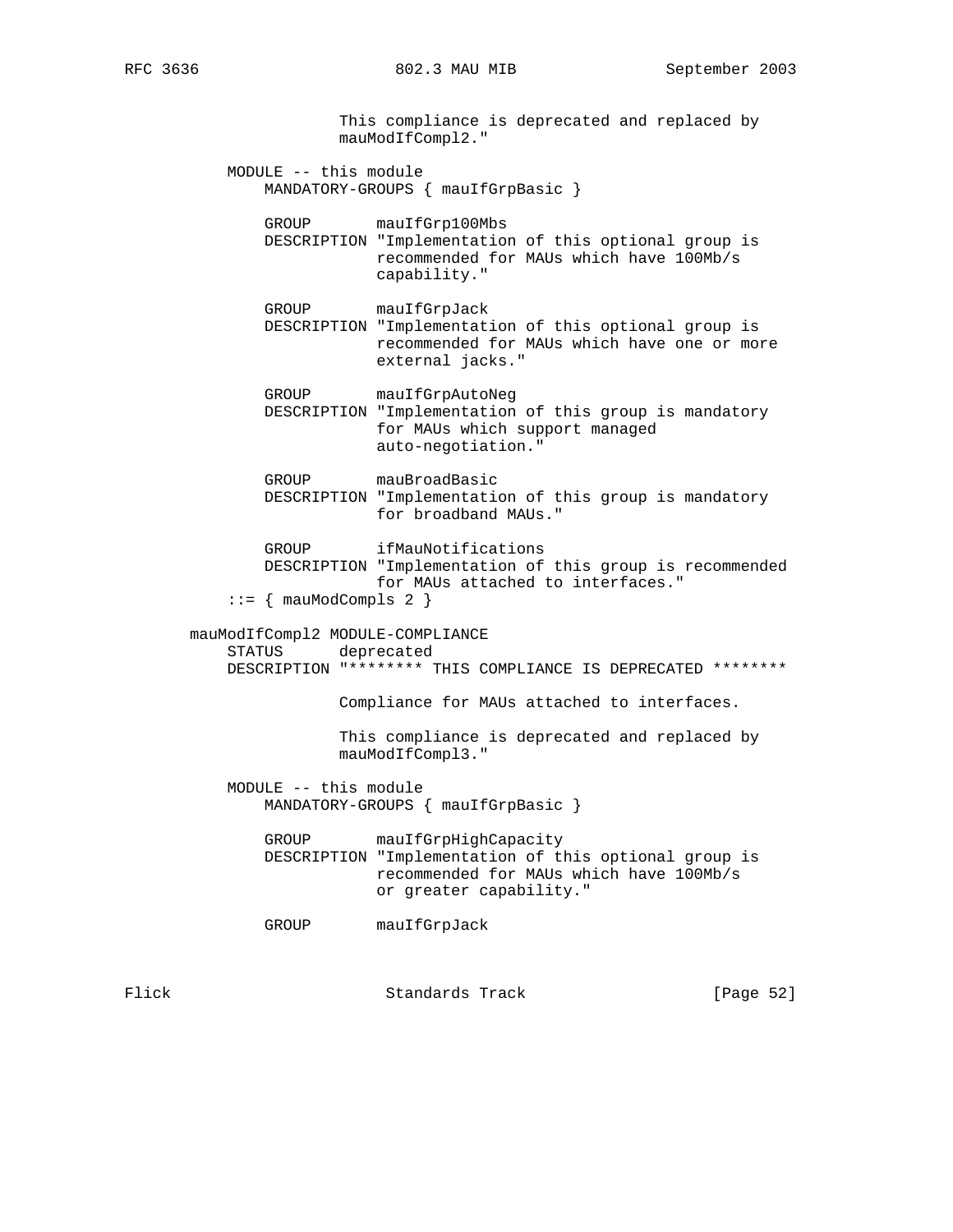DESCRIPTION "Implementation of this optional group is recommended for MAUs which have one or more external jacks."

GROUP mauIfGrpAutoNeg2

- DESCRIPTION "Implementation of this group is mandatory for MAUs which support managed auto-negotiation."
- GROUP mauIfGrpAutoNeg1000Mbps DESCRIPTION "Implementation of this group is mandatory for MAUs which have 1000Mb/s or greater capability and support managed auto-negotiation."
- GROUP ifMauNotifications DESCRIPTION "Implementation of this group is recommended for MAUs attached to interfaces."

 OBJECT ifMauStatus MIN-ACCESS read-only DESCRIPTION "Write access is not required."  $::=$  { mauModCompls 3 }

# mauModRpCompl2 MODULE-COMPLIANCE STATUS current DESCRIPTION "Compliance for MAUs attached to repeater ports.

 Note that compliance with this compliance statement requires compliance with the snmpRptrModCompl MODULE-COMPLIANCE statement of the SNMP-REPEATER-MIB (RFC 2108)."

# MODULE -- this module MANDATORY-GROUPS { mauRpGrpBasic }

 GROUP mauRpGrp100Mbs DESCRIPTION "Implementation of this optional group is recommended for MAUs which have 100Mb/s or greater capability."

 GROUP mauRpGrpJack DESCRIPTION "Implementation of this optional group is recommended for MAUs which have one or more external jacks."

GROUP rpMauNotifications

Flick Standards Track [Page 53]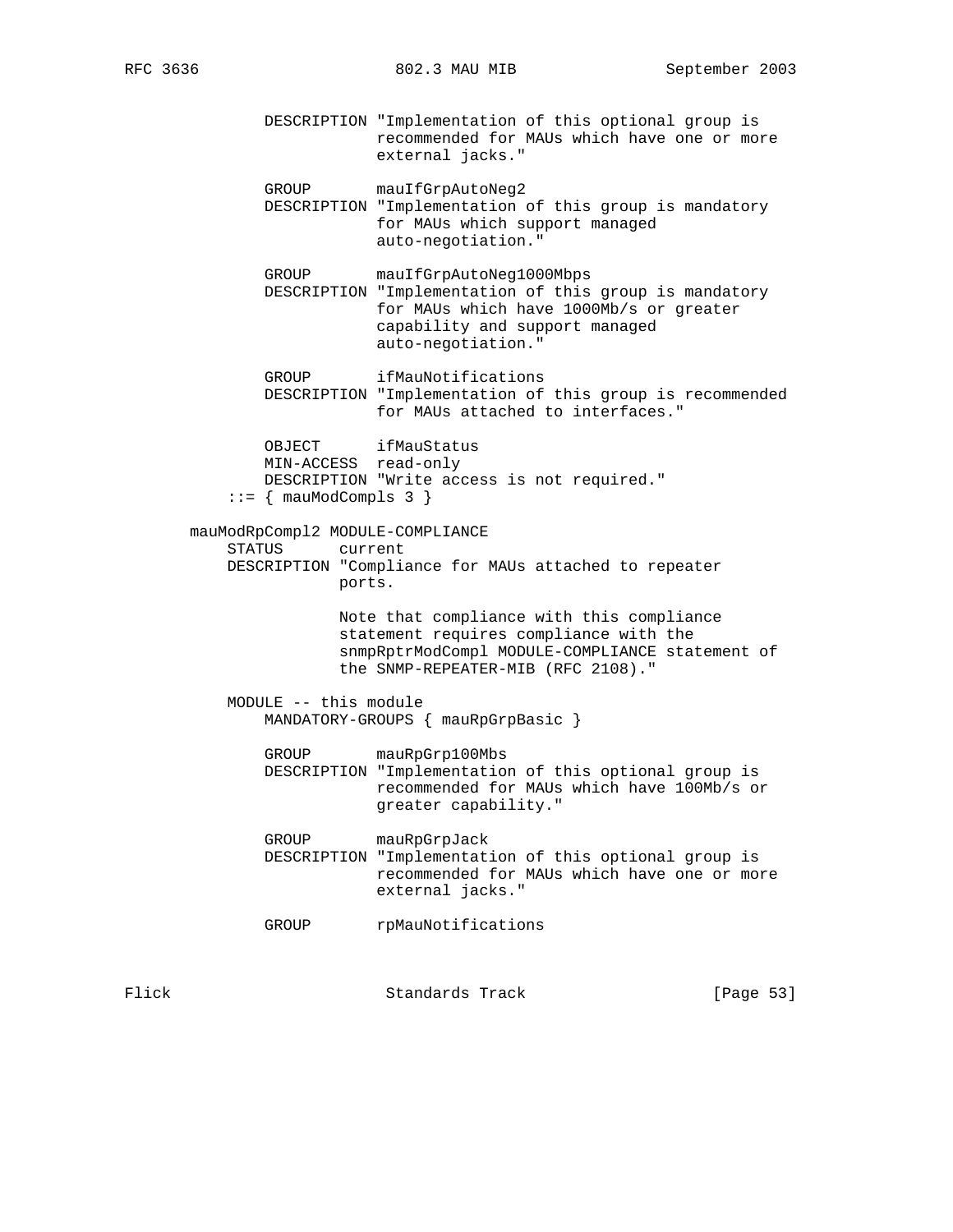DESCRIPTION "Implementation of this group is recommended for MAUs attached to repeater ports."

OBJECT rpMauStatus MIN-ACCESS read-only DESCRIPTION "Write access is not required."  $::=$  { mauModCompls 4 }

 mauModIfCompl3 MODULE-COMPLIANCE STATUS current DESCRIPTION "Compliance for MAUs attached to interfaces.

> Note that compliance with this compliance statement requires compliance with the ifCompliance3 MODULE-COMPLIANCE statement of the IF-MIB (RFC 2863) and the dot3Compliance2 MODULE-COMPLIANCE statement of the EtherLike-MIB (RFC3635)."

 MODULE -- this module MANDATORY-GROUPS { mauIfGrpBasic }

> GROUP mauIfGrpHighCapacity DESCRIPTION "Implementation of this optional group is recommended for MAUs which have 100Mb/s or greater capability."

GROUP mauIfGrpHCStats

 DESCRIPTION "Implementation of this group is mandatory for MAUs which have 1000Mb/s capacity, and is recommended for MAUs which have 100Mb/s capacity."

 GROUP mauIfGrpJack DESCRIPTION "Implementation of this optional group is recommended for MAUs which have one or more external jacks."

 GROUP mauIfGrpAutoNeg2 DESCRIPTION "Implementation of this group is mandatory for MAUs which support managed auto-negotiation."

 GROUP mauIfGrpAutoNeg1000Mbps DESCRIPTION "Implementation of this group is mandatory for MAUs which have 1000Mb/s or greater capability and support managed auto-negotiation."

Flick Standards Track [Page 54]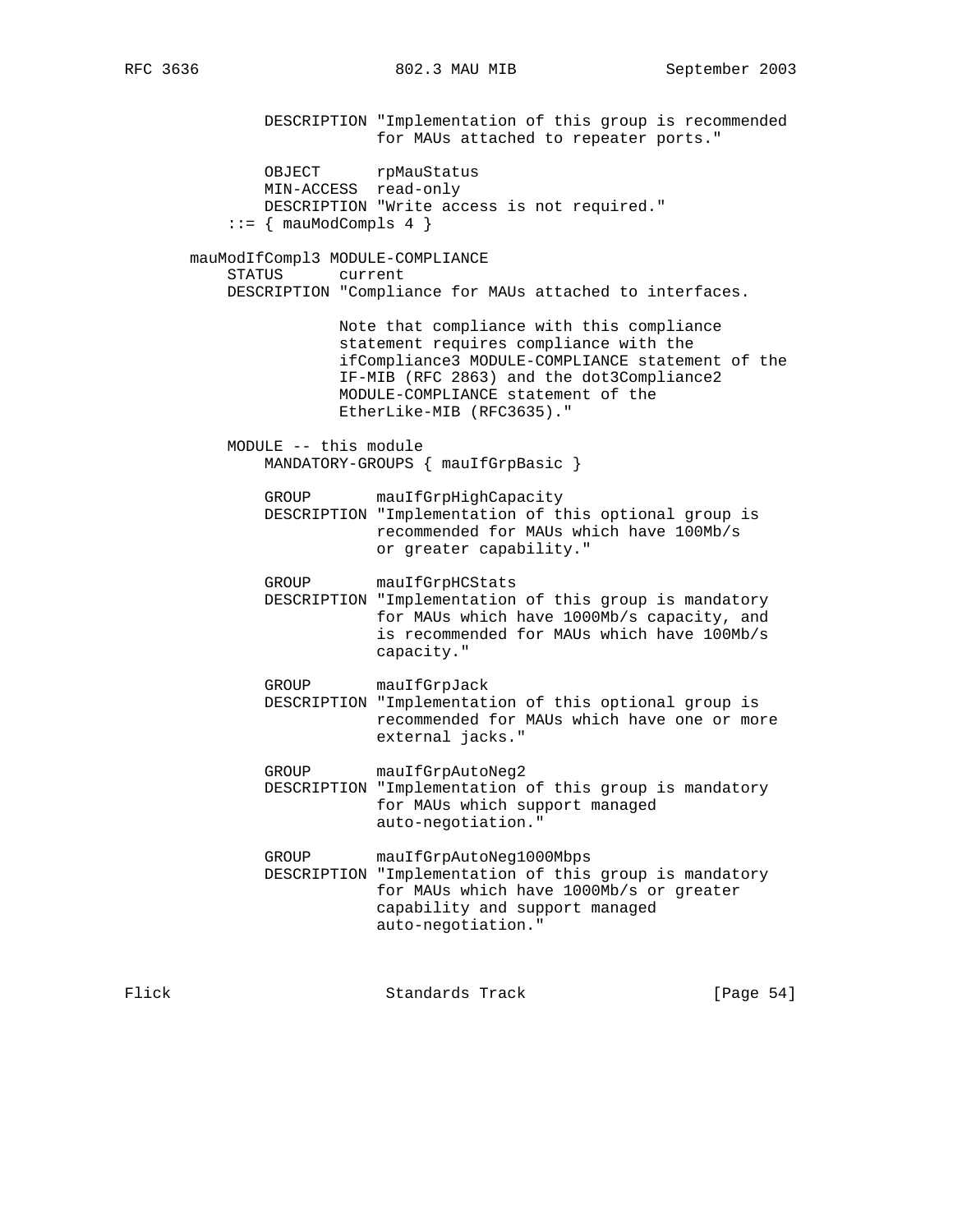GROUP ifMauNotifications DESCRIPTION "Implementation of this group is recommended for MAUs attached to interfaces." OBJECT ifMauStatus MIN-ACCESS read-only DESCRIPTION "Write access is not required."

 $::=$  { mauModCompls 5 }

END

#### 5. Intellectual Property Statement

 The IETF takes no position regarding the validity or scope of any intellectual property or other rights that might be claimed to pertain to the implementation or use of the technology described in this document or the extent to which any license under such rights might or might not be available; neither does it represent that it has made any effort to identify any such rights. Information on the IETF's procedures with respect to rights in standards-track and standards-related documentation can be found in BCP-11. Copies of claims of rights made available for publication and any assurances of licenses to be made available, or the result of an attempt made to obtain a general license or permission for the use of such proprietary rights by implementors or users of this specification can be obtained from the IETF Secretariat.

 The IETF invites any interested party to bring to its attention any copyrights, patents or patent applications, or other proprietary rights which may cover technology that may be required to practice this standard. Please address the information to the IETF Executive Director.

Flick **Standards Track** [Page 55]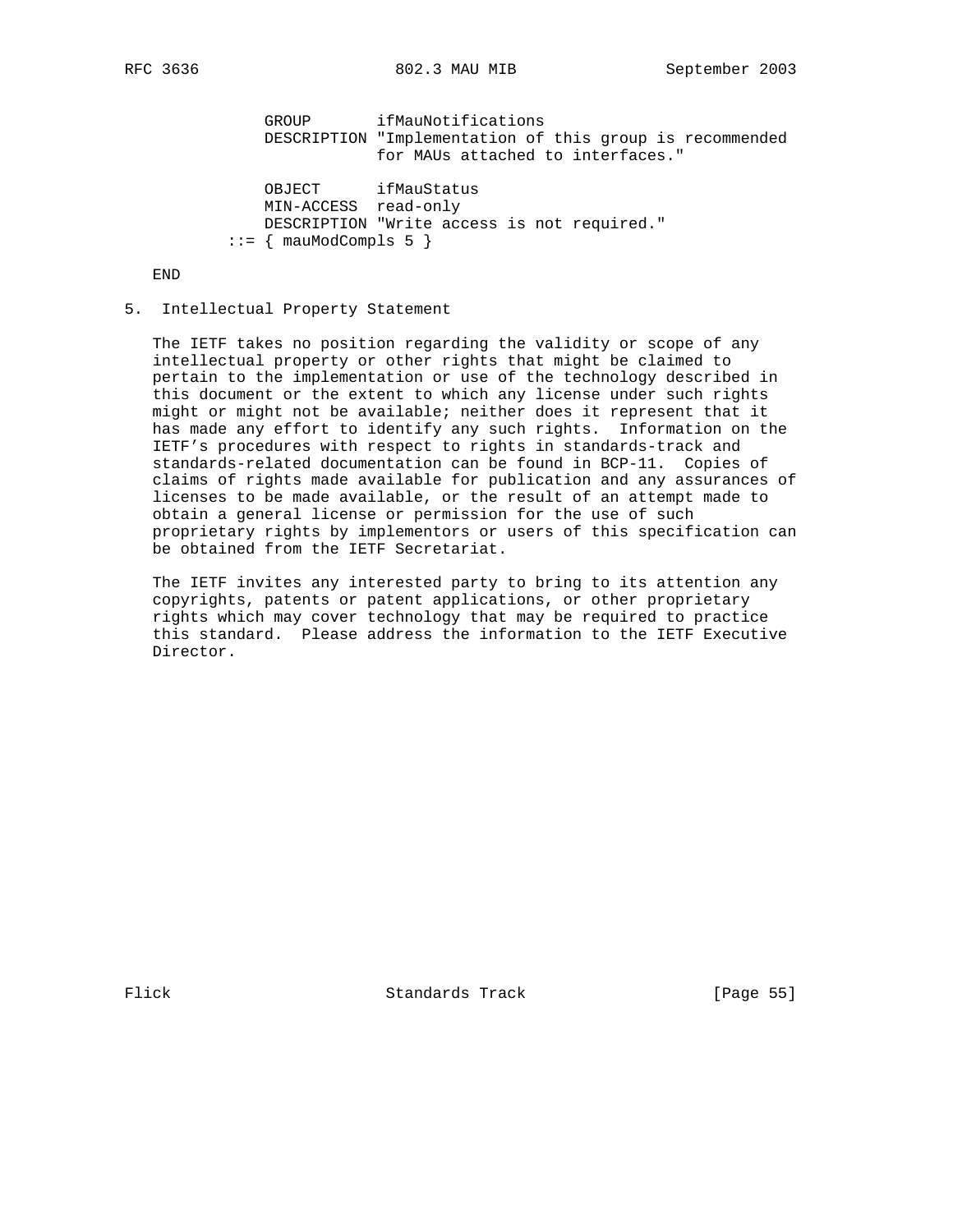6. Acknowledgements

 This document was produced by the IETF Ethernet Interfaces and Hub MIB Working Group, whose efforts were greatly advanced by the contributions of the following people:

 Mike Ayers Mike Heard Chuck Black John Flick Jeff Johnson Kam Lam Leon Leong Mike Lui Kerry McDonald K.C. Norseth Dave Perkins Dan Romascanu Andrew Smith Kaj Tesink Geoff Thompson Maurice Turcotte Paul Woodruff

 This document is based on the Proposed Standard MAU MIB, RFC 2668 [RFC2668], edited by John Flick of Hewlett-Packard and Andrew Smith, then of Extreme Networks, and produced by the Ethernet Interfaces and Hub MIB Working Group. It extends that document by providing support for 10 Gb/s MAUs as defined in [IEEE802.3ae].

 RFC 2668, in turn, was based on the Proposed Standard MAU MIB, RFC 2239 [RFC2239], edited by Kathryn de Graaf, then of 3Com, and Dan Romascanu, then of Madge Networks, and produced by the Ethernet Interfaces and Hub MIB Working Group. It extended that document by providing support for 1000 Mb/sec MAUs as defined in [IEEE802.3].

 RFC 2239, in turn, was based on the Proposed Standard MAU MIB, RFC 1515 [RFC1515], edited by Donna McMaster, then of SynOptics Communications, Keith McCloghrie, then of Hughes LAN Systems, and Sam Roberts, then of Farallon Computing, and produced by the Hub MIB Working Group. It extends that document by providing support for 100 Mb/sec MAUs, full duplex MAUs, and auto-negotiation, as defined in [IEEE802.3].

Flick Standards Track [Page 56]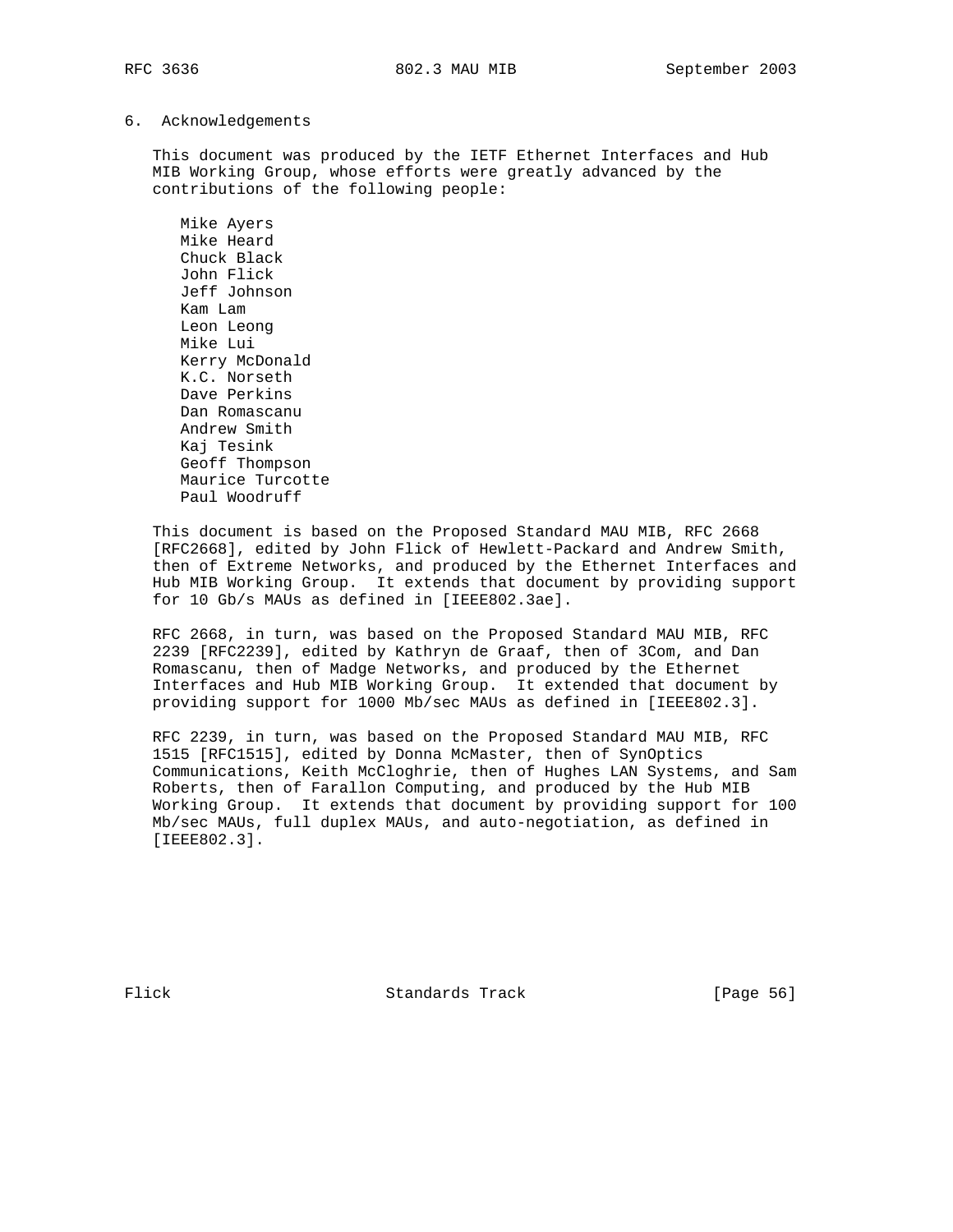- 7. Normative References
	- [RFC2119] Bradner, S., "Key words for use in RFCs to Indicate Requirements Levels", BCP 14, RFC 2119, March 1997.
	- [RFC2578] McCloghrie, K., Perkins, D. and J. Schoenwaelder, "Structure of Management Information Version 2 (SMIv2)", STD 58, RFC 2578, April 1999.
	- [RFC2579] McCloghrie, K., Perkins, D. and J. Schoenwaelder, "Textual Conventions for SMIv2", STD 58, RFC 2579, April 1999.
	- [RFC2580] McCloghrie, K., Perkins, D. and J. Schoenwaelder, "Conformance Statements for SMIv2", STD 58, RFC 2580, April 1999.
	- [IEEE802.3] IEEE, IEEE Std 802.3, 2002 Edition: "Carrier Sense Multiple Access with Collision Detection (CSMA/CD) Access Method and Physical Layer Specifications", March 2002.
	- [IEEE802.3ae] IEEE, IEEE Std 802.3ae-2002, "Amendment: Media Access Control (MAC) Parameters, Physical Layers, and Management Parameters for 10 Gb/s Operation", August, 2002.
	- [RFC2863] McCloghrie, K. and F. Kastenholz, "The Interfaces Group MIB using SMIv2", RFC 2863, June 2000.
	- [RFC2108] de Graaf, K., Romascanu, D., McMaster, D. and K. McCloghrie, "Definitions of Managed Objects for IEEE 802.3 Repeater Devices using SMIv2", RFC 2108, February 1997.
	- [RFC3635] Flick, J., "Definitions of Managed Objects for the Ethernet-like Interface Types", RFC 3635, September 2003.
- 8. Informative References
	- [RFC3410] Case, J., Mundy, R., Partain, D. and B. Stewart, "Introduction and Applicability Statements for Internet-Standard Network Management Framework", RFC 3410, December 2002.

Flick Standards Track [Page 57]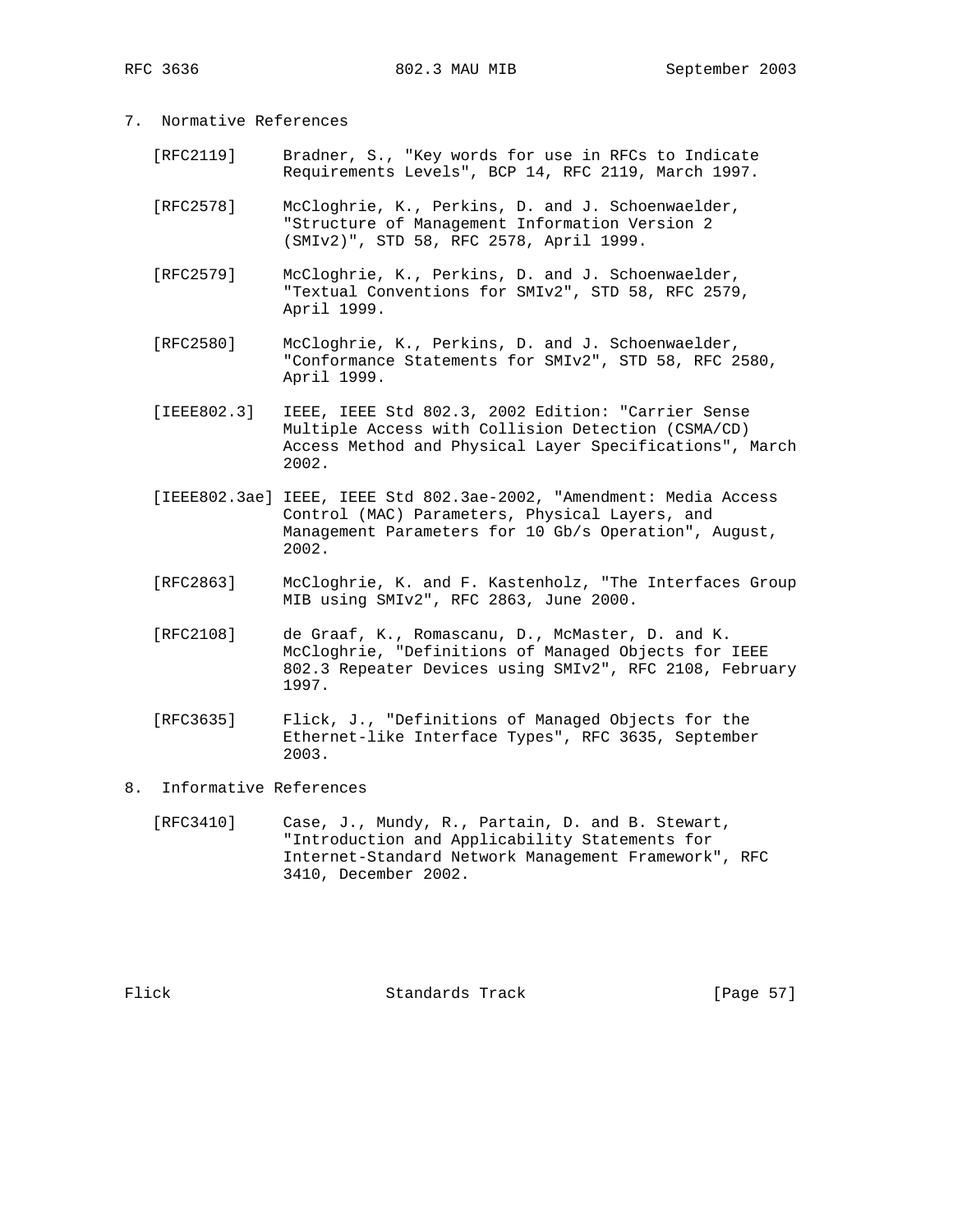- [RFC3418] Presuhn, R., Ed., "Management Information Base (MIB) for the Simple Network Management Protocol (SNMP)", STD 62, RFC 3418, December 2002.
- [RFC2668] Smith, A., Flick, J., deGraaf, K., Romascanu, D., McMaster, D., McCloghrie, K. and S. Roberts, "Definitions of Managed Objects for IEEE 802.3 Medium Attachment Units (MAUs)", RFC 2668, August 1999.
- [RFC2239] de Graaf, K., Romascanu, D., McMaster, D., McCloghrie, K. and S. Roberts, "Definitions of Managed Objects for IEEE 802.3 Medium Attachment Units (MAUs) using SMIv2", RFC 2239, November 1997.
- [RFC1515] McMaster, D., McCloghrie, K. and S. Roberts, "Definitions of Managed Objects for IEEE 802.3 Medium Attachment Units (MAUs)", RFC 1515, September 1993.
- [RFC3637] Heard, C. M., Ed., "Definitions of Managed Objects for the Ethernet WAN Interface Sublayer", RFC 3637, September 2003.
- 9. Security Considerations

 There are a number of management objects defined in this MIB that have a MAX-ACCESS clause of read-write. Setting these objects can have a serious effect on the operation of the network, including:

- o enabling or disabling a MAU
- o changing a MAU's default type
- o enabling, disabling or restarting autonegotiation
- o modifying the capabilities that a MAU advertizes during autonegotiation.

 Such objects may be considered sensitive or vulnerable in some network environments. The support for SET operations in a non-secure environment without proper protection can have a negative effect on network operations.

Flick Standards Track [Page 58]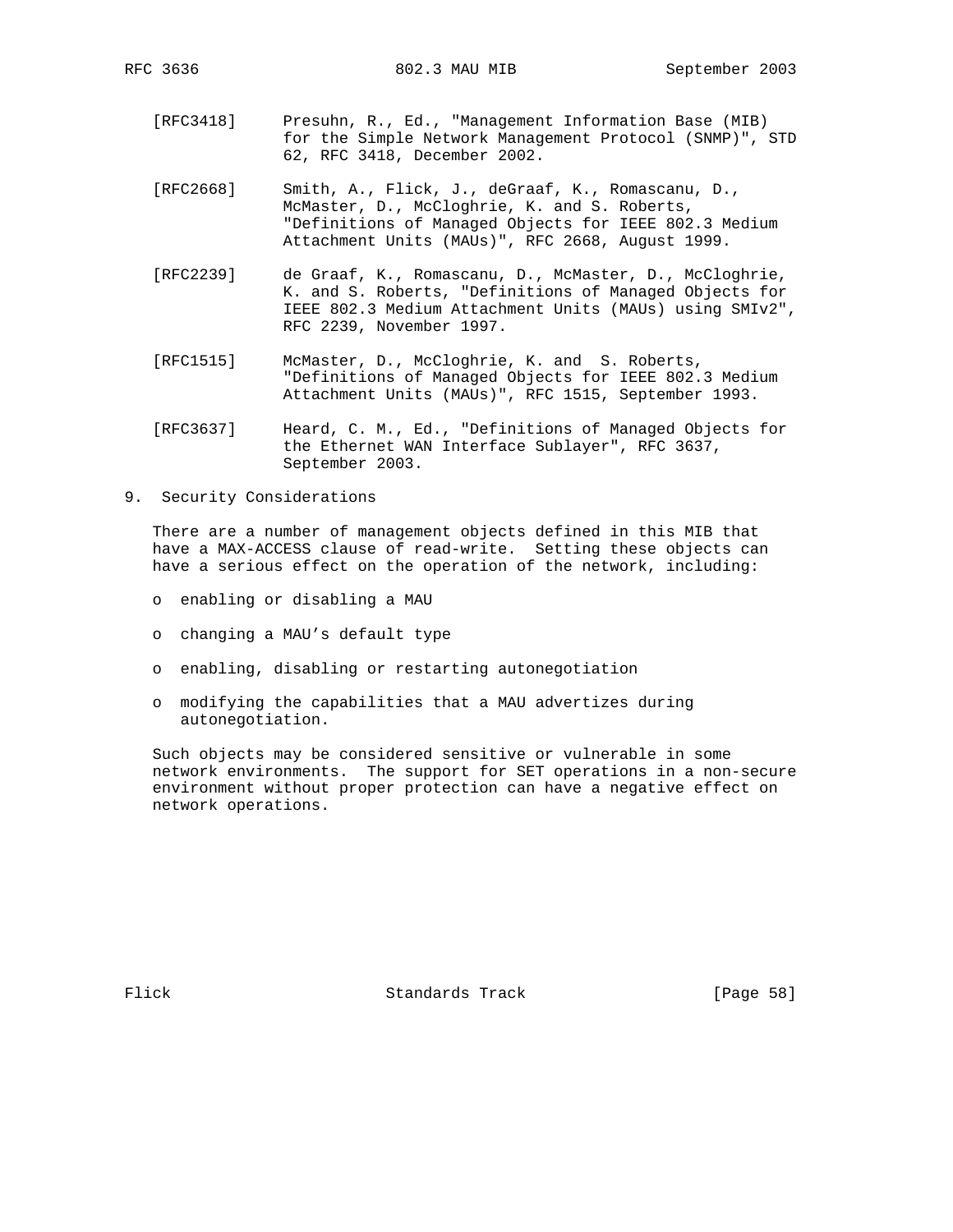Some of the readable objects in this MIB module (i.e., objects with a MAX-ACCESS other than not-accessible) may be considered sensitive or vulnerable in some network environments. In some environments it may be undesirable to allow unauthorized parties to access statistics or status information about individual links in a network. It is thus important to control even GET and/or NOTIFY access to these objects and possibly to even encrypt the values of these objects when sending them over the network via SNMP.

 SNMP versions prior to SNMPv3 did not include adequate security. Even if the network itself is secure (for example by using IPSec), even then, there is no control as to who on the secure network is allowed to access and GET/SET (read/change/create/delete) the objects in this MIB module.

 It is recommended that the implementors consider the security features as provided by the SNMPv3 framework (see [RFC3410], section 8), including full support for the SNMPv3 cryptographic mechanisms (for authentication and privacy).

 Furthermore, deployment of SNMP versions prior to SNMPv3 is NOT RECOMMENDED. Instead, it is RECOMMENDED to deploy SNMPv3 and to enable cryptographic security. It is then a customer/operator responsibility to ensure that the SNMP entity giving access to an instance of this MIB module is properly configured to give access to the objects only to those principals (users) that have legitimate rights to indeed GET or SET (change/create/delete) them.

Flick Standards Track [Page 59]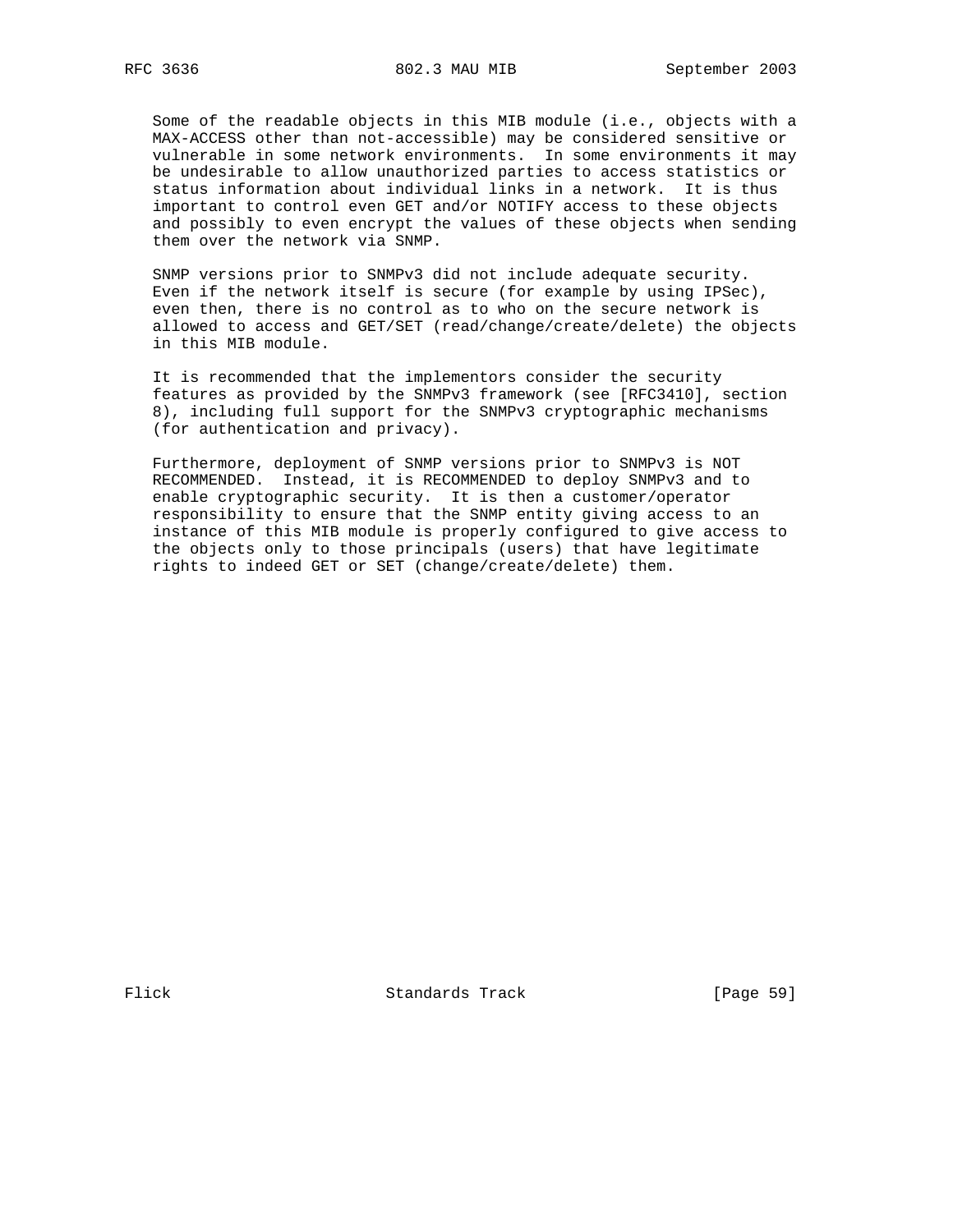- A. Change Log
- A.1. Changes since RFC 2668

 This section enumerates changes made to RFC 2668 to produce this document.

- (1) Updated references to the IEEE 802.3 standard to refer to the 2002 edition.
- (2) Added reference to 802.3ae.
- (3) Updated WG e-mail address.
- (4) The following DESCRIPTION clauses have been updated to reflect behavior on 10 Gb/s interfaces: ifMauMediaAvailable.
- (5) OBJECT-IDENTITY definitions have been added for 10 gigabit MAU types.
- (6) Enumerations for 'pmdLinkFault', 'wisFrameLoss', 'wisSignalLoss', pcsLinkFault', excessiveBER', 'dxsLinkFault' and 'pxsLinkFault' have been added for the ifMauMediaAvailable object.
- (7) ifMauTypeListBits has been extended with bits for the 10 Gb/s MAU types.
- (8) The MODULE-IDENTITY clause has been updated to reflect the changes in the MIB module.
- (9) MIB boilerplate in section 2 has been updated to the latest approved text.
- (10) Added 64-bit version of ifMauFalseCarriers, and updated compliances accordingly.
- (11) Added section on mapping of IEEE managed objects to the objects in this MIB module.

A.2. Changes between RFC 2239 and RFC 2668

 This section enumerates the changes made to RFC 2239 to produce RFC 2668.

 (1) The MODULE-IDENTITY has been updated to reflect the changes in the MIB.

Flick Standards Track [Page 60]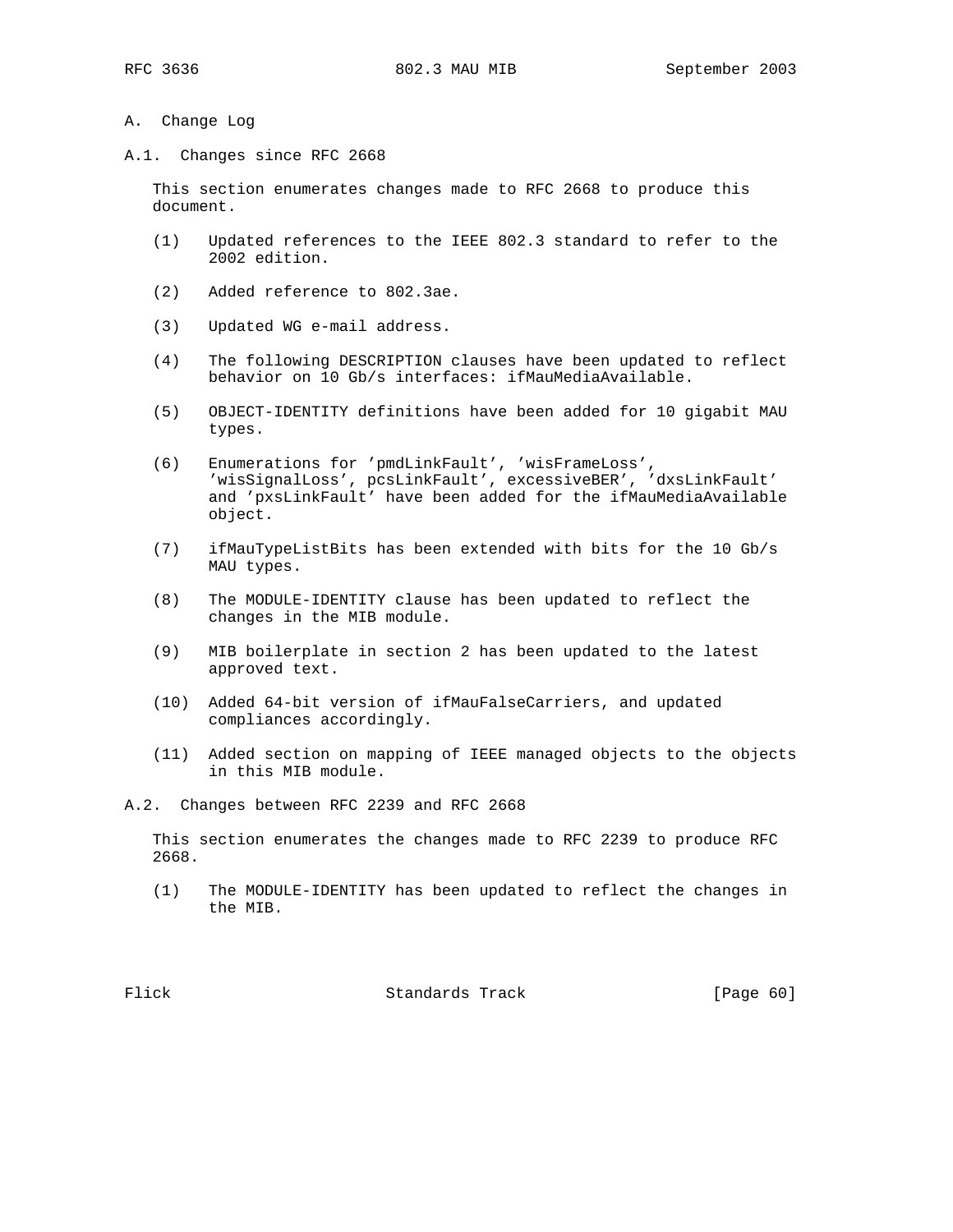- (2) OBJECT-IDENTITY definitions have been added for gigabit MAU types.
- (3) The ifMauTypeList, ifMauAutoNegCapability, ifMauAutoNegCapAdvertised and ifMauAutoNegCapReceived objects have been deprecated and replaced by ifMauTypeListBits, ifMauAutoNegCapabilityBits, ifMauAutoNegCapAdvertisedBits and ifMauAutoNegCapReceivedBits.
- (4) Two new objects, ifMauAutoNegRemoteFaultAdvertised and ifMauAutoNegRemoteFaultReceived have been added.
- (5) Enumerations for 'offline' and 'autoNegError' have been added for the rpMauMediaAvailable and ifMauMediaAvailable objects.
- (6) The broadMauBasicTable and mauBroadBasic object group have been deprecated.
- (7) The mauIfGrp100Mbs and mauIfGrpAutoNeg object groups have been deprecated and replaced by mauIfGrpHighCapacity and mauIfGrpAutoNeg2.
- (8) A new object group, mauIfGrpAutoNeg1000Mbps, has been added.
- (9) The mauModIfCompl and mauModRpCompl compliances have been deprecated and replaced by mauModIfCompl2 and mauModRpCompl2.
- (10) Added section on relationship to RFC 2239.
- (11) Updated the SNMP Network Management Framework boilerplate.
- (12) Refer to the Interfaces MIB, rather than the interfaces group of MIB-II.
- (13) Updated references to refer to latest edition of IEEE 802.3.
- (14) An intellectual property notice was added, as required by RFC 2026.

Author's Address

 John Flick Hewlett-Packard Company 8000 Foothills Blvd. M/S 5557 Roseville, CA 95747-5557

 Phone: +1 916 785 4018 EMail: johnf@rose.hp.com

Flick Standards Track [Page 61]